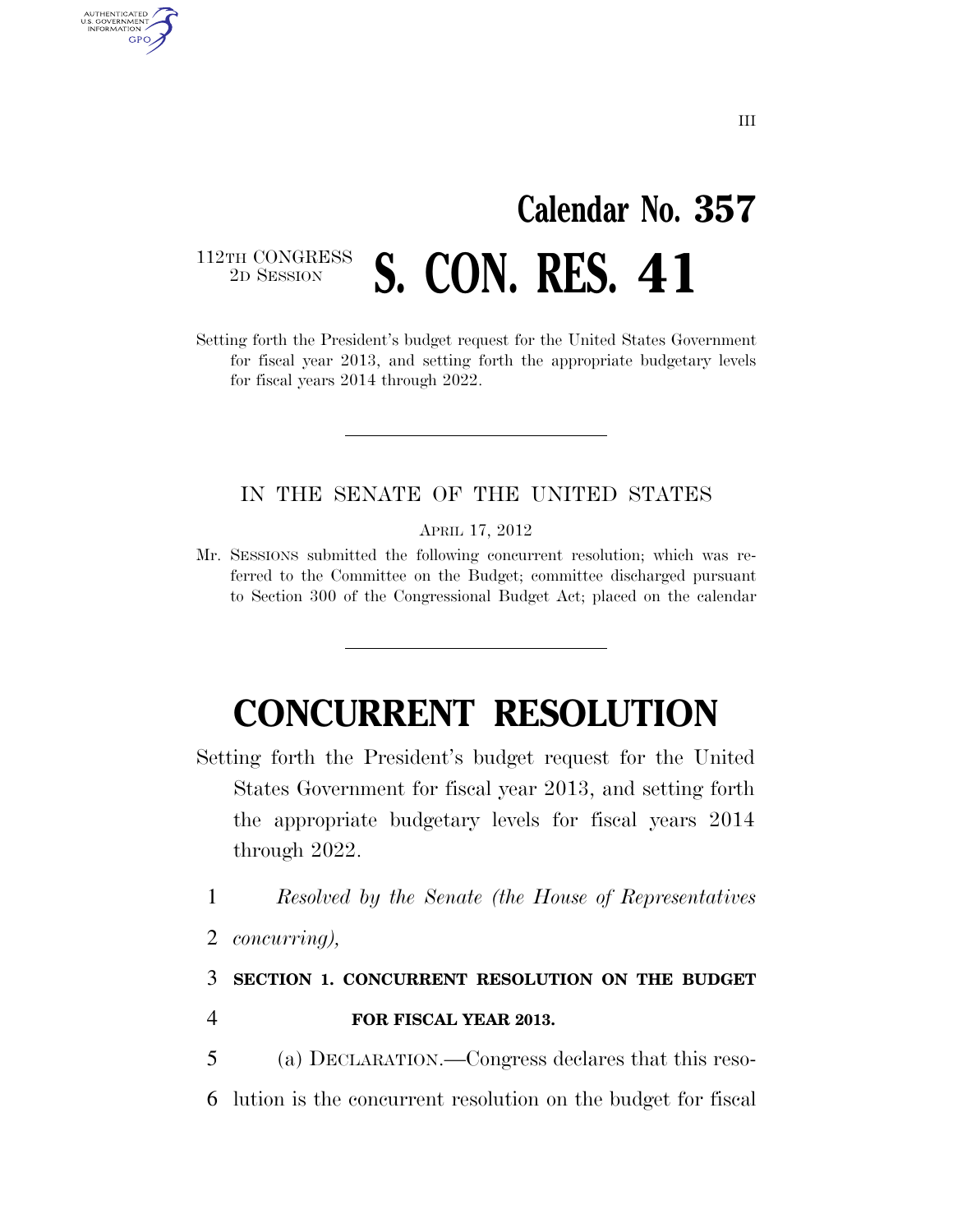- 1 year 2013 and that this resolution sets forth the appro-
- 2 priate budgetary levels for fiscal years 2014 through 2022.
- 3 (b) TABLE OF CONTENTS.—The table of contents for

#### 4 this concurrent resolution is as follows:

Sec. 1. Concurrent resolution on the budget for fiscal year 2013.

#### TITLE I—RECOMMENDED LEVELS AND AMOUNTS

- Sec. 101. Recommended levels and amounts.
- Sec. 102. Social Security.
- Sec. 103. Postal Service discretionary administrative expenses.
- Sec. 104. Major functional categories.

#### TITLE II—BUDGET PROCESS

#### Subtitle A—Budget Enforcement

Sec. 201. Program integrity initiatives.

Sec. 202. Point of order against advance appropriations.

#### Subtitle B—Other Provisions

Sec. 211. Budgetary treatment of certain discretionary administrative expenses.

- Sec. 212. Application and effect of changes in allocations and aggregates.
- Sec. 213. Adjustments to reflect changes in concepts and definitions.

Sec. 214. Exercise of rulemaking powers.

## 5 **TITLE I—RECOMMENDED**

## 6 **LEVELS AND AMOUNTS**

#### 7 **SEC. 101. RECOMMENDED LEVELS AND AMOUNTS.**

8 The following budgetary levels are appropriate for

9 each of fiscal years 2013 through 2022:

- 10 (1) FEDERAL REVENUES.—For purposes of the
- 11 enforcement of this resolution:
- 12 (A) The recommended levels of Federal
- 13 revenues are as follows:
- 14 Fiscal year 2013: \$2,065,796,000,000.
- 15 Fiscal year 2014: \$2,373,500,000,000.
- 16 Fiscal year 2015: \$2,640,705,000,000.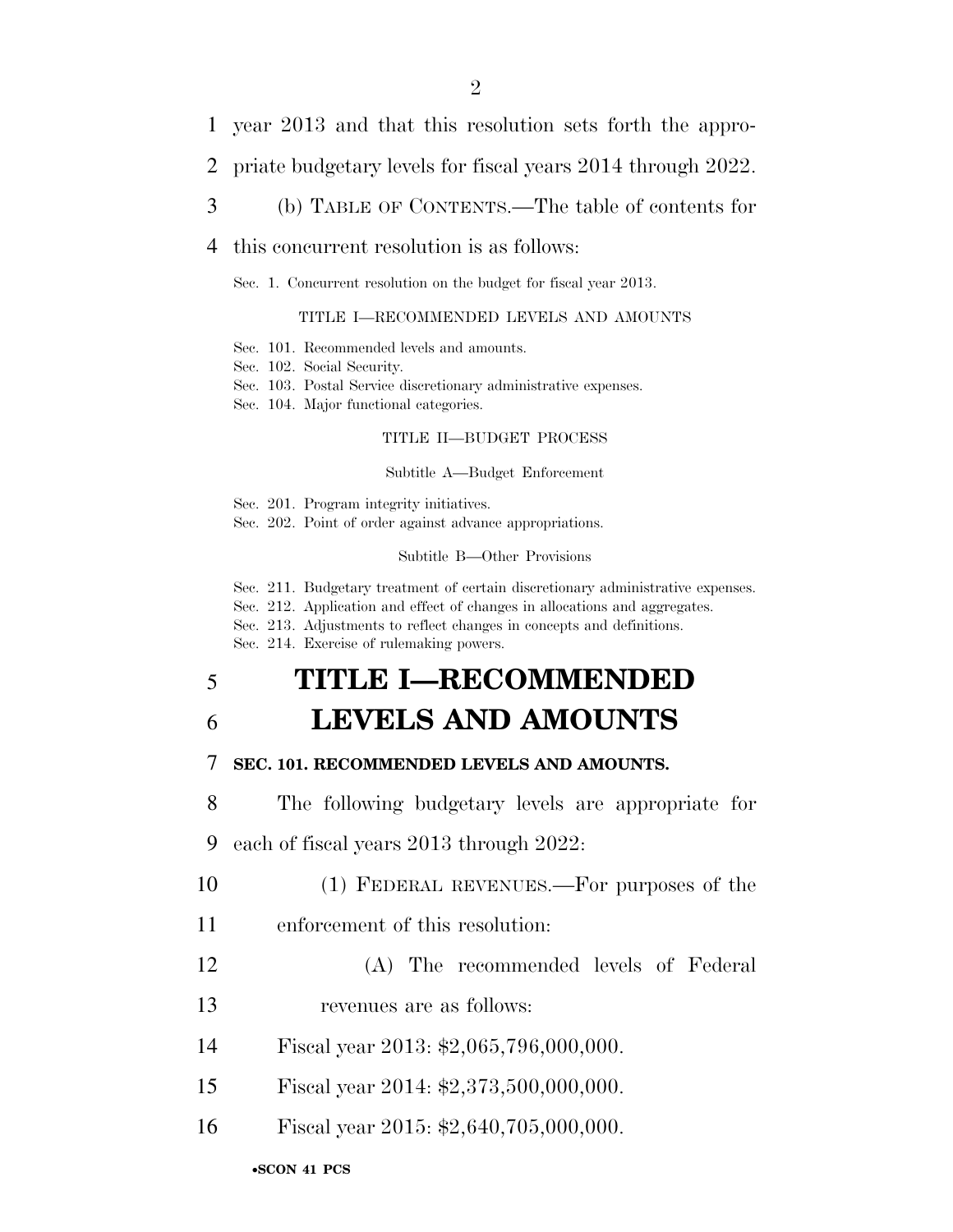| $\mathbf{1}$   | Fiscal year 2016: \$2,835,767,000,000.                 |
|----------------|--------------------------------------------------------|
| $\overline{2}$ | Fiscal year 2017: \$2,996,291,000,000.                 |
| 3              | Fiscal year 2018: \$3,123,888,000,000.                 |
| $\overline{4}$ | Fiscal year 2019: \$3,262,770,000,000.                 |
| 5              | Fiscal year 2020: \$3,434,833,000,000.                 |
| 6              | Fiscal year 2021: \$3,606,140,000,000.                 |
| $\tau$         | Fiscal year 2022: \$3,782,963,000,000.                 |
| 8              | (B) The amounts by which the aggregate                 |
| 9              | levels of Federal revenues should be changed           |
| 10             | are as follows:                                        |
| 11             | Fiscal year $2013: -227,543,000,000.$                  |
| 12             | Fiscal year 2014: -\$177,683,000,000.                  |
| 13             | Fiscal year 2015: -\$175,579,000,000.                  |
| 14             | Fiscal year 2016: -\$180,339,000,000.                  |
| 15             | Fiscal year 2017: -\$198,048,000,000.                  |
| 16             | Fiscal year $2018: -2228,401,000,000.$                 |
| 17             | Fiscal year 2019: -\$255,802,000,000.                  |
| 18             | Fiscal year $2020: -273, 187, 000, 000.$               |
| 19             | Fiscal year 2021: - \$300,812,000,000.                 |
| 20             | Fiscal year $2022: -\$332, 518, 000, 000.$             |
| 21             | (2) NEW BUDGET AUTHORITY.-For purposes                 |
| 22             | of the enforcement of this resolution, the appropriate |
| 23             | levels of total new budget authority are as follows:   |
| 24             | Fiscal year 2013: $$2,981,512,000,000$ .               |
| 25             | Fiscal year 2014: \$3,036,509,000,000.                 |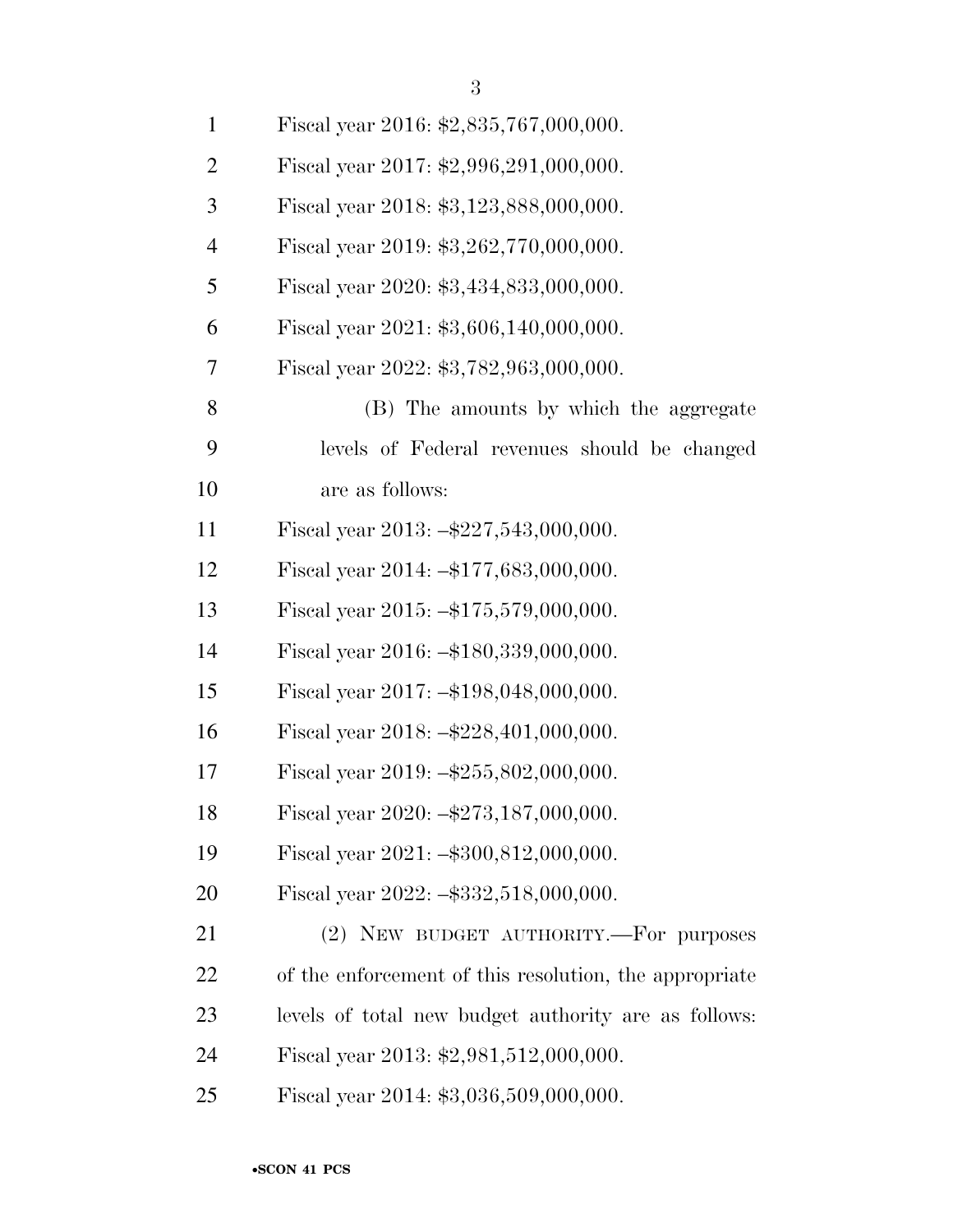| $\mathbf{1}$   | Fiscal year 2015: \$3,183,712,000,000.                 |
|----------------|--------------------------------------------------------|
| $\overline{2}$ | Fiscal year 2016: \$3,388,753,000,000.                 |
| 3              | Fiscal year 2017: \$3,545,013,000,000.                 |
| $\overline{4}$ | Fiscal year 2018: \$3,713,179,000,000.                 |
| 5              | Fiscal year 2019: \$3,903,527,000,000.                 |
| 6              | Fiscal year 2020: \$4,116,158,000,000.                 |
| 7              | Fiscal year 2021: \$4,299,370,000,000.                 |
| 8              | Fiscal year 2022: $$4,504,615,000,000$ .               |
| 9              | (3) BUDGET OUTLAYS.—For purposes of the                |
| 10             | enforcement of this resolution, the appropriate levels |
| 11             | of total budget outlays are as follows:                |
| 12             | Fiscal year 2013: $$3,078,215,000,000$ .               |
| 13             | Fiscal year 2014: \$3,098,134,000,000.                 |
| 14             | Fiscal year 2015: \$3,197,095,000,000.                 |
| 15             | Fiscal year 2016: \$3,385,620,000,000.                 |
| 16             | Fiscal year 2017: \$3,506,849,000,000.                 |
| 17             | Fiscal year 2018: \$3,653,640,000,000.                 |
| 18             | Fiscal year 2019: \$3,875,989,000,000.                 |
| 19             | Fiscal year 2020: \$4,070,744,000,000.                 |
| 20             | Fiscal year 2021: \$4,264,323,000,000.                 |
| 21             | Fiscal year 2022: $$4,472,110,000,000$ .               |
| 22             | (4) DEFICITS.—For purposes of the enforce-             |
| 23             | ment of this resolution, the amounts of the deficits   |
| 24             | are as follows:                                        |
| 25             | Fiscal year 2013: \$1,012,419,000,000.                 |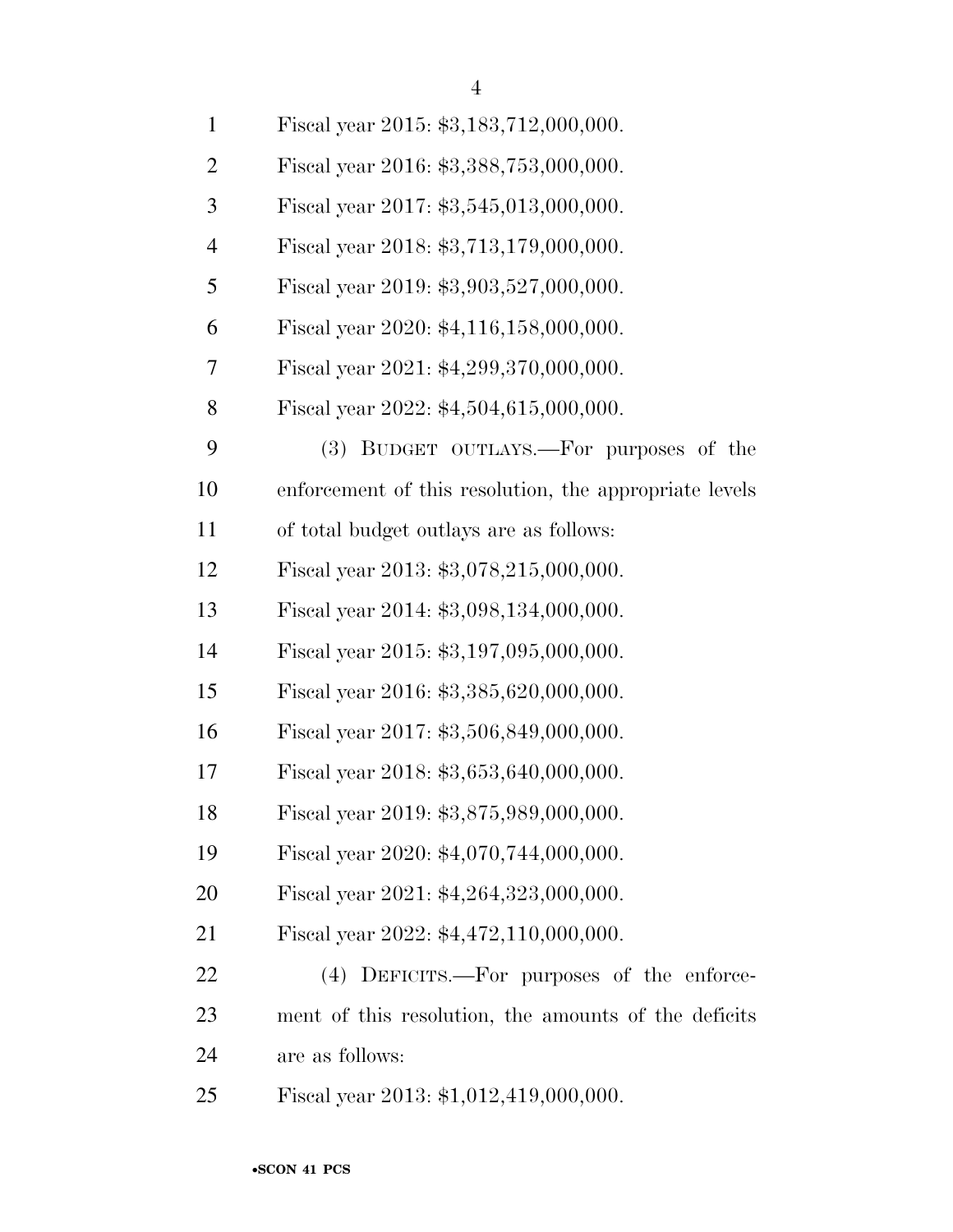| $\overline{2}$ | Fiscal year 2015: \$556,390,000,000.                  |
|----------------|-------------------------------------------------------|
| 3              | Fiscal year 2016: \$549,853,000,000.                  |
| $\overline{4}$ | Fiscal year 2017: \$510,558,000,000.                  |
| 5              | Fiscal year 2018: \$529,752,000,000.                  |
| 6              | Fiscal year 2019: \$613,219,000,000.                  |
| 7              | Fiscal year 2020: \$635,911,000,000.                  |
| 8              | Fiscal year 2021: \$658,183,000,000.                  |
| 9              | Fiscal year 2022: \$689,147,000,000.                  |
| 10             | section<br>(5)<br>PUBLIC<br>DEBT.—Pursuant<br>to      |
| 11             | $301(a)(5)$ of the Congressional Budget Act of 1974,  |
| 12             | the appropriate levels of the public debt are as fol- |
| 13             | lows:                                                 |
| 14             | Fiscal year 2013: \$17,334,049,000,000.               |
| 15             | Fiscal year 2014: \$18,271,207,000,000.               |
| 16             | Fiscal year 2015: \$19,071,148,000,000.               |
| 17             | Fiscal year 2016: \$19,877,061,000,000.               |
| 18             | Fiscal year 2017: \$20,646,099,000,000.               |
| 19             | Fiscal year 2018: \$21,441,444,000,000.               |
| 20             | Fiscal year 2019: \$22,310,744,000,000.               |
| 21             | Fiscal year 2020: \$23,220,828,000,000.               |
| 22             | Fiscal year 2021: \$24,166,753,000,000.               |
| 23             | Fiscal year 2022: \$25,146,966,000,000.               |
|                |                                                       |

 (6) DEBT HELD BY THE PUBLIC.—The appro-priate levels of debt held by the public are as follows: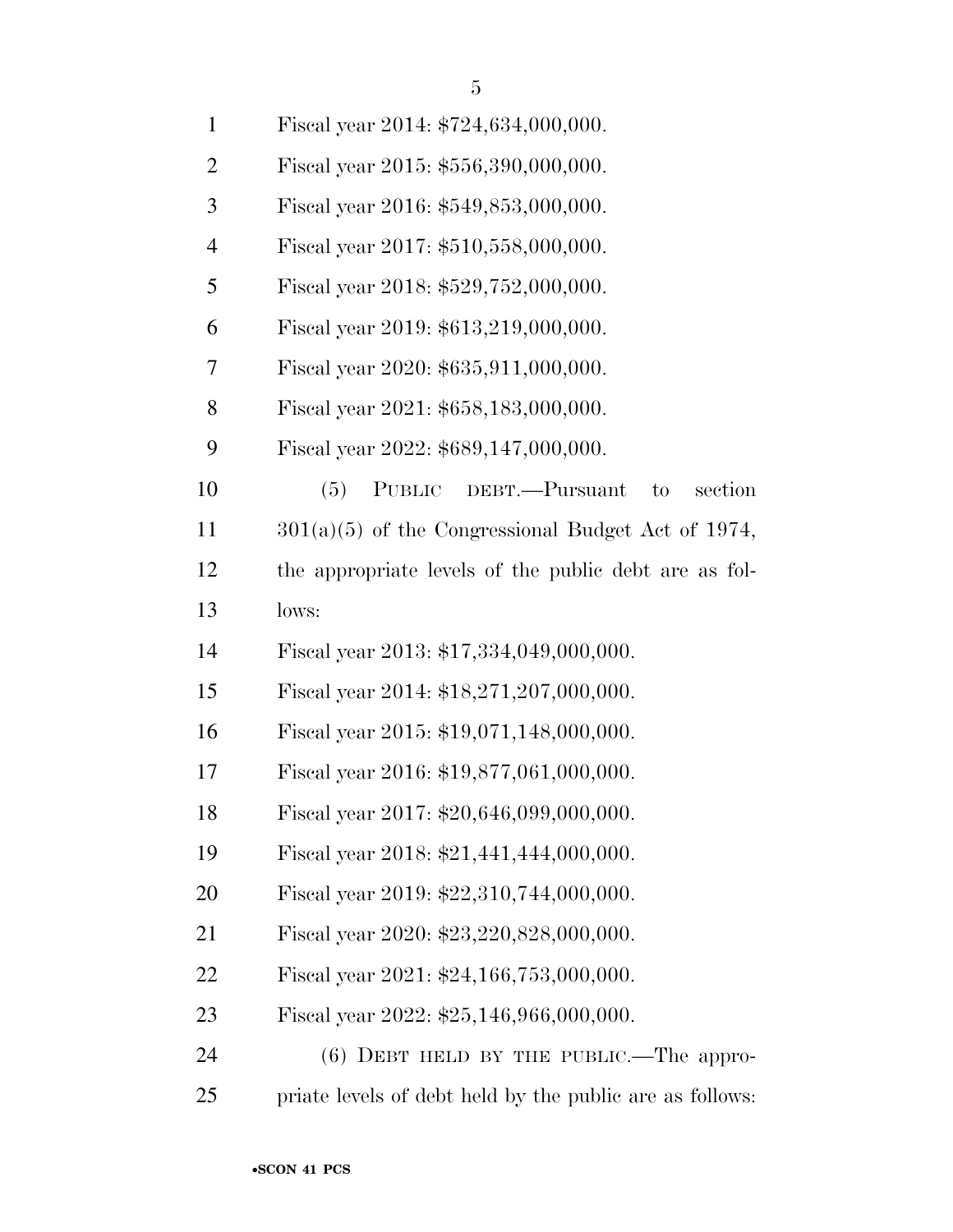| 1              | Fiscal year 2013: \$12,517,072,000,000. |
|----------------|-----------------------------------------|
| $\overline{2}$ | Fiscal year 2014: \$13,330,583,000,000. |
| 3              | Fiscal year 2015: \$13,981,546,000,000. |
| $\overline{4}$ | Fiscal year 2016: \$14,618,296,000,000. |
| 5              | Fiscal year 2017: \$15,215,406,000,000. |
| 6              | Fiscal year 2018: \$15,824,696,000,000. |
| 7              | Fiscal year 2019: \$16,518,942,000,000. |
| 8              | Fiscal year 2020: \$17,245,767,000,000. |
| 9              | Fiscal year 2021: \$18,007,496,000,000. |
| 10             | Fiscal year 2022: \$18,818,701,000,000. |

### **SEC. 102. SOCIAL SECURITY.**

 (a) SOCIAL SECURITY REVENUES.—For purposes of Senate enforcement under sections 302 and 311 of the Congressional Budget Act of 1974, the amounts of reve- nues of the Federal Old-Age and Survivors Insurance Trust Fund and the Federal Disability Insurance Trust Fund are as follows:

- Fiscal year 2013: \$675,000,000,000.
- Fiscal year 2014: \$731,033,000,000.
- Fiscal year 2015: \$772,239,000,000.
- Fiscal year 2016: \$821,281,000,000.
- Fiscal year 2017: \$871,591,000,000.
- Fiscal year 2018: \$918,877,000,000.
- Fiscal year 2019: \$964,577,000,000.
- Fiscal year 2020: \$1,010,152,000,000.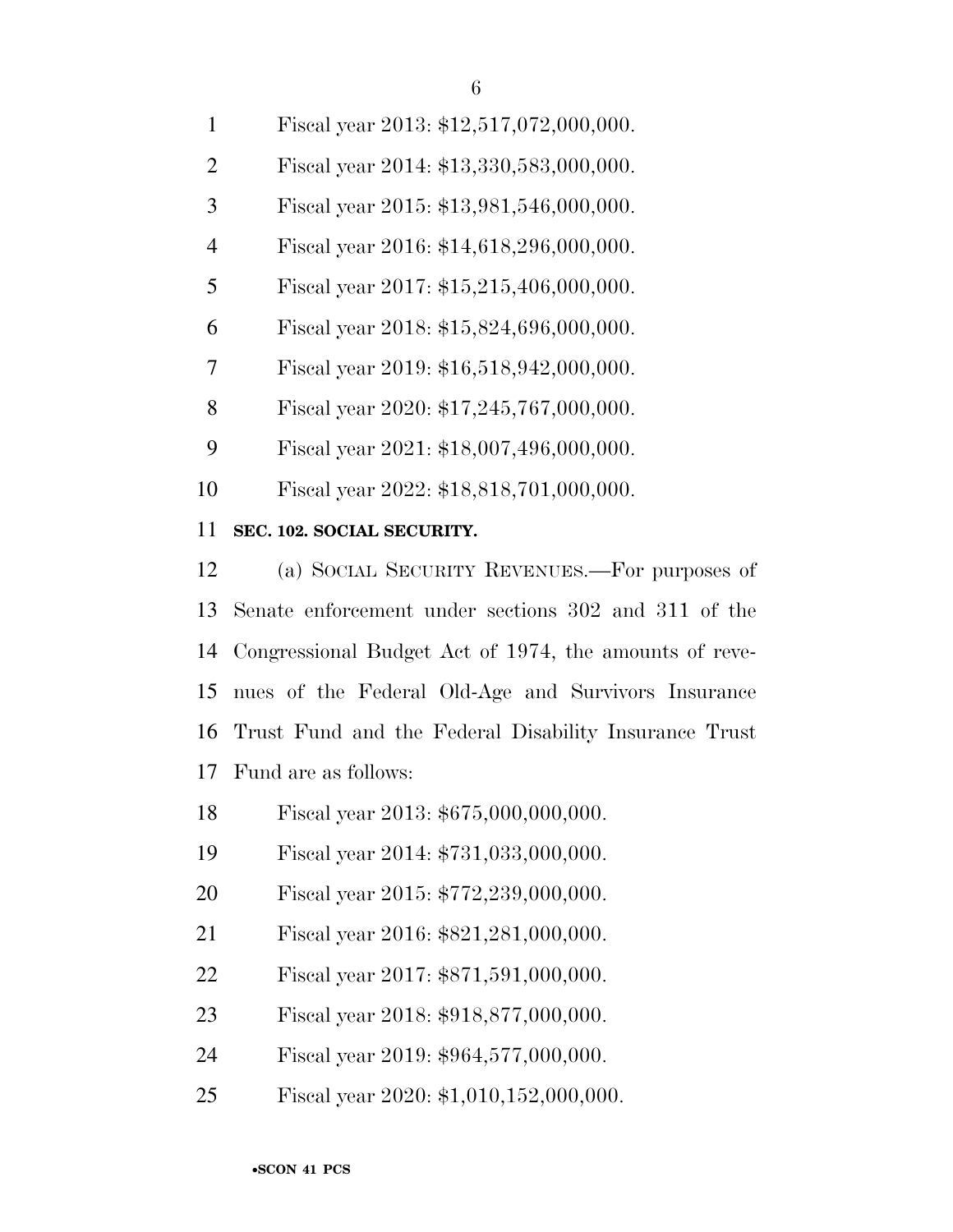| Fiscal year $2021: $1,055,095,000,000.$                  |
|----------------------------------------------------------|
| Fiscal year 2022: \$1,101,630,000,000.                   |
| (b) SOCIAL SECURITY OUTLAYS.—For purposes of             |
| Senate enforcement under sections 302 and 311 of the     |
| Congressional Budget Act of 1974, the amounts of outlays |
| of the Federal Old-Age and Survivors Insurance Trust     |
| Fund and the Federal Disability Insurance Trust Fund     |
| are as follows:                                          |
| Fiscal year 2013: \$633,511,000,000.                     |
| Fiscal year 2014: \$702,327,000,000.                     |
| Fiscal year 2015: \$748,181,000,000.                     |
| Fiscal year 2016: \$793,929,000,000.                     |
| Fiscal year 2017: \$842,735,000,000.                     |
| Fiscal year 2018: \$892,086,000,000.                     |
| Fiscal year 2019: \$945,950,000,000.                     |
| Fiscal year 2020: \$1,005,118,000,000.                   |
| Fiscal year 2021: \$1,067,329,000,000.                   |
| Fiscal year 2022: \$1,133,102,000,000.                   |
| SOCIAL<br>SECURITY<br>Ex-<br>(e)<br>ADMINISTRATIVE       |
| PENSES.—In the Senate, the amounts of new budget au-     |
| thority and budget outlays of the Federal Old-Age and    |
| Survivors Insurance Trust Fund and the Federal Dis-      |
| ability Insurance Trust Fund for administrative expenses |
| are as follows:                                          |
|                                                          |

Fiscal year 2013: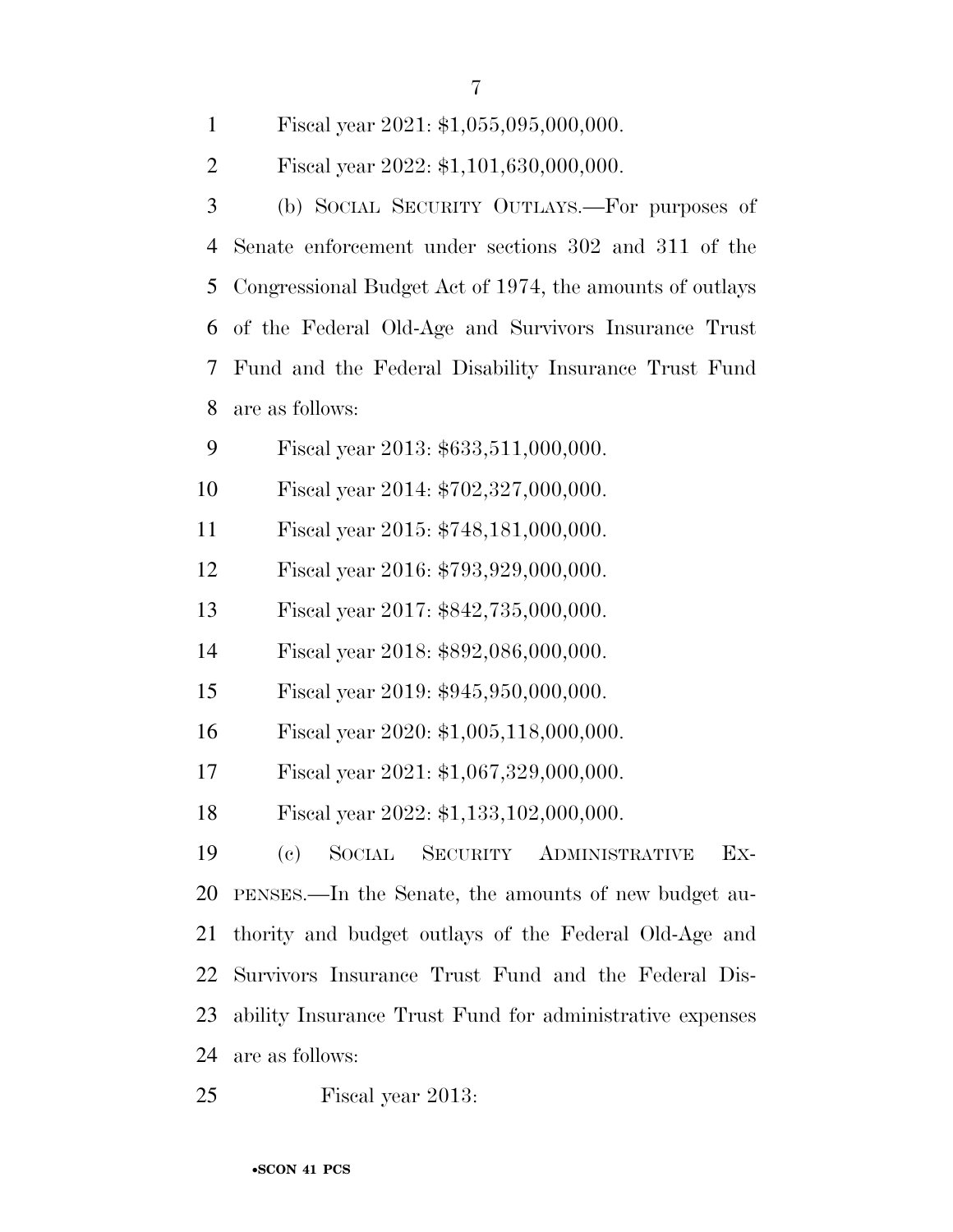| $\mathbf{1}$   | (A)               | New                           | budget                          | authority, |  |  |  |
|----------------|-------------------|-------------------------------|---------------------------------|------------|--|--|--|
| $\overline{2}$ |                   | \$5,766,000,000.              |                                 |            |  |  |  |
| 3              |                   | (B) Outlays, \$5,804,000,000. |                                 |            |  |  |  |
| $\overline{4}$ |                   | Fiscal year 2014:             |                                 |            |  |  |  |
| 5              | (A)               | <b>New</b>                    | budget                          | authority, |  |  |  |
| 6              | \$6,004,000,000.  |                               |                                 |            |  |  |  |
| 7              |                   |                               | (B) Outlays, \$6,004,000,000.   |            |  |  |  |
| 8              | Fiscal year 2015: |                               |                                 |            |  |  |  |
| 9              | (A)               | New                           | budget                          | authority, |  |  |  |
| 10             | \$6,273,000,000.  |                               |                                 |            |  |  |  |
| 11             |                   |                               | (B) Outlays, \$6,231,000,000.   |            |  |  |  |
| 12             | Fiscal year 2016: |                               |                                 |            |  |  |  |
| 13             |                   | $(A)$ New                     | budget                          | authority, |  |  |  |
| 14             |                   | \$6,389,000,000.              |                                 |            |  |  |  |
| 15             |                   |                               | (B) Outlays, \$6,362,000,000.   |            |  |  |  |
| 16             | Fiscal year 2017: |                               |                                 |            |  |  |  |
| 17             | (A)               | New                           | budget                          | authority, |  |  |  |
| 18             |                   | \$6,622,000,000.              |                                 |            |  |  |  |
| 19             |                   | (B) Outlays, \$6,590,000,000. |                                 |            |  |  |  |
| 20             | Fiscal year 2018: |                               |                                 |            |  |  |  |
| 21             | (A)               | New                           | budget                          | authority, |  |  |  |
| 22             |                   | \$6,713,000,000.              |                                 |            |  |  |  |
| 23             |                   |                               | $(B)$ Outlays, \$6,691,000,000. |            |  |  |  |
| 24             | Fiscal year 2019: |                               |                                 |            |  |  |  |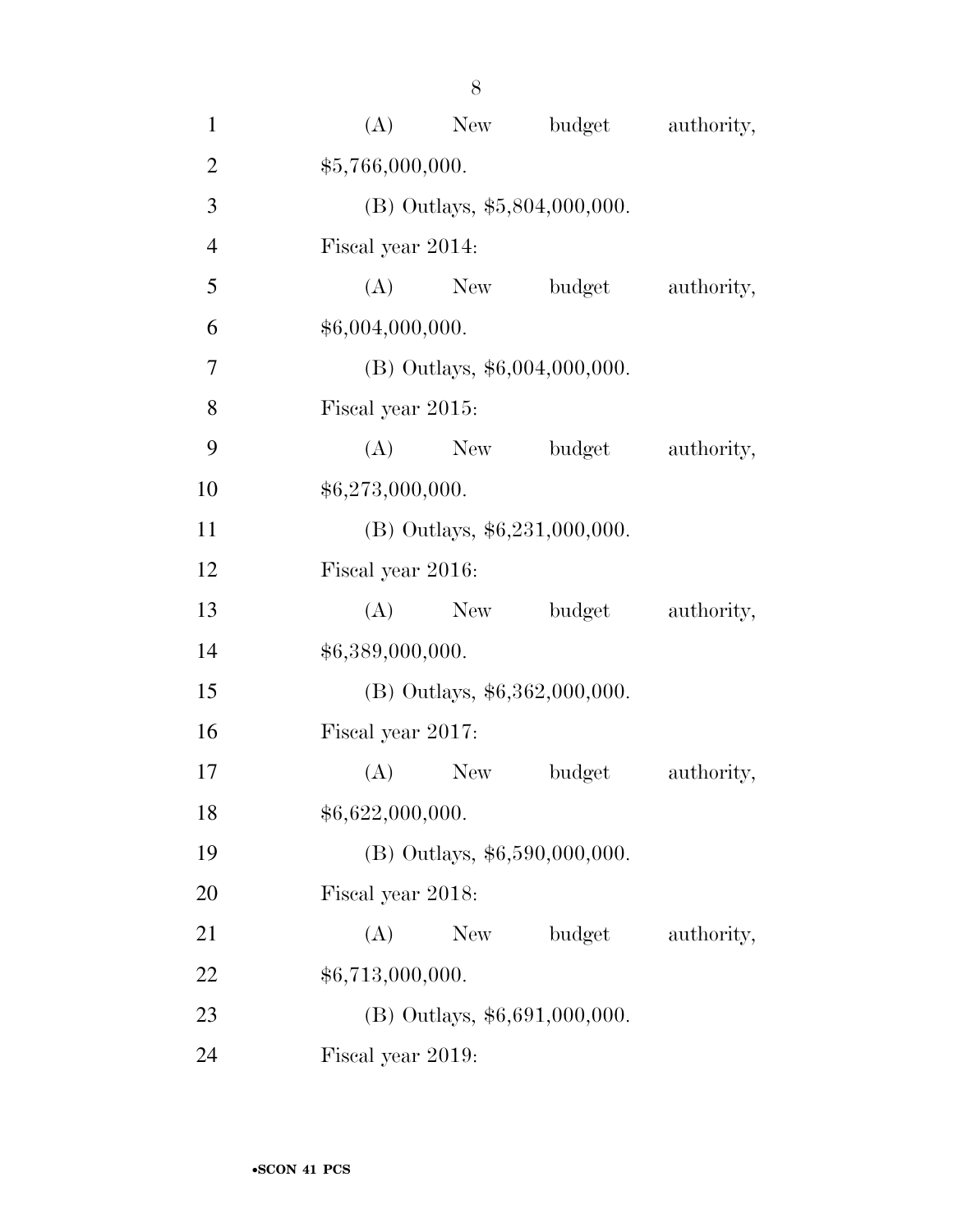| $\mathbf{1}$   | (A)                                                        | New       | budget                                     | authority, |  |
|----------------|------------------------------------------------------------|-----------|--------------------------------------------|------------|--|
| $\overline{2}$ | \$6,811,000,000.                                           |           |                                            |            |  |
| 3              | (B) Outlays, \$6,796,000,000.                              |           |                                            |            |  |
| $\overline{4}$ | Fiscal year 2020:                                          |           |                                            |            |  |
| 5              | (A)                                                        | New       | budget                                     | authority, |  |
| 6              | \$6,903,000,000.                                           |           |                                            |            |  |
| $\overline{7}$ |                                                            |           | (B) Outlays, \$6,888,000,000.              |            |  |
| 8              | Fiscal year 2021:                                          |           |                                            |            |  |
| 9              | (A)                                                        | New       | budget                                     | authority, |  |
| 10             | \$6,995,000,000.                                           |           |                                            |            |  |
| 11             |                                                            |           | (B) Outlays, \$6,980,000,000.              |            |  |
| 12             | Fiscal year 2022:                                          |           |                                            |            |  |
| 13             |                                                            | $(A)$ New | budget                                     | authority, |  |
| 14             | \$7,145,000,000.                                           |           |                                            |            |  |
| 15             | $(B)$ Outlays, \$7,123,000,000.                            |           |                                            |            |  |
| 16             | SEC. 103. POSTAL SERVICE DISCRETIONARY ADMINISTRA-         |           |                                            |            |  |
| 17             | TIVE EXPENSES.                                             |           |                                            |            |  |
| 18             | In the Senate, the amounts of new budget authority         |           |                                            |            |  |
| 19             | and budget outlays of the Postal Service for discretionary |           |                                            |            |  |
| 20             | administrative expenses are as follows:                    |           |                                            |            |  |
| 21             | Fiscal year 2013:                                          |           |                                            |            |  |
| 22             |                                                            |           | (A) New budget authority, $$255,000,000$ . |            |  |
| 23             |                                                            |           | (B) Outlays, \$255,000,000.                |            |  |
| 24             | Fiscal year 2014:                                          |           |                                            |            |  |
| 25             |                                                            |           | (A) New budget authority, $$259,000,000$ . |            |  |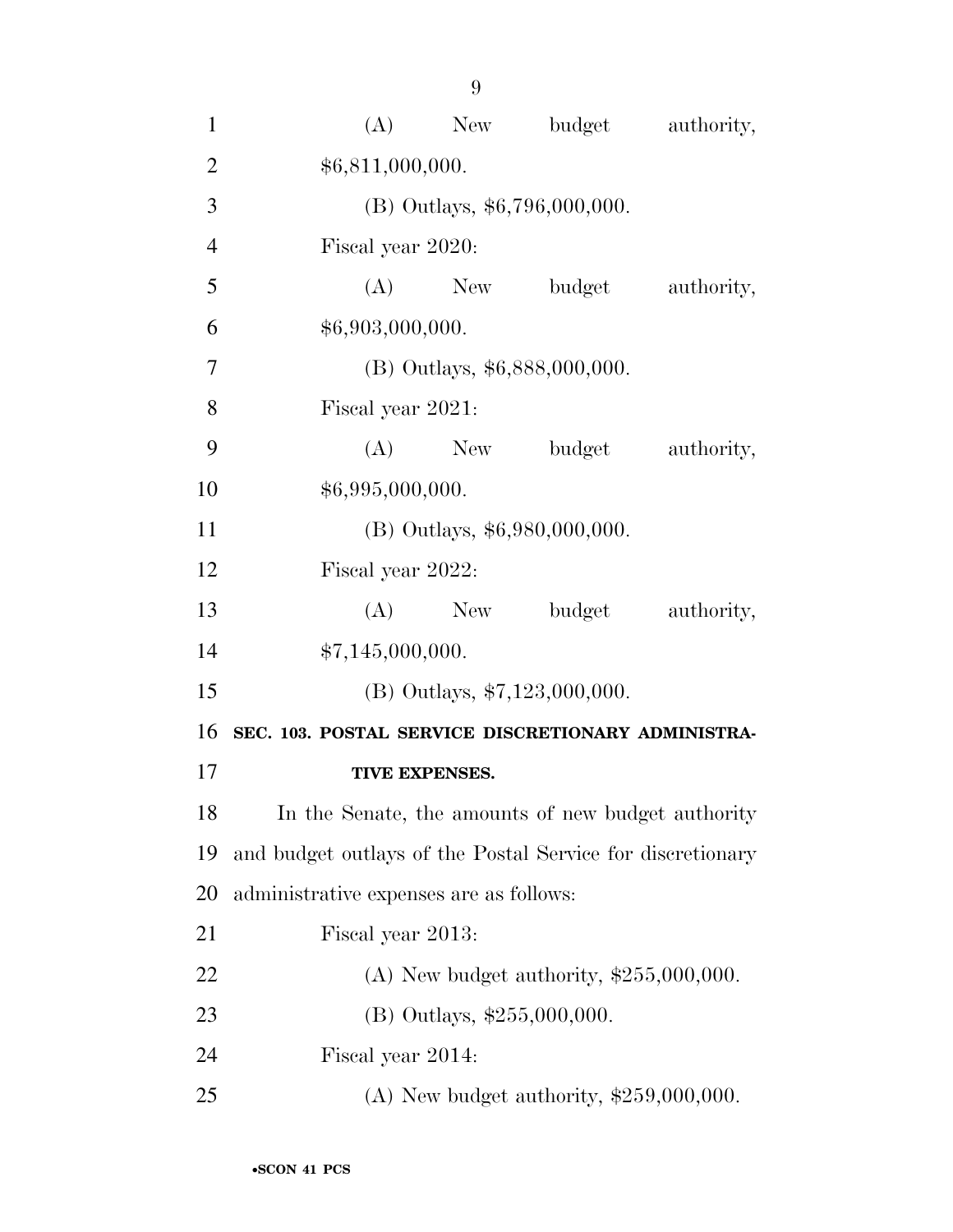| $\mathbf{1}$   | (B) Outlays, \$259,000,000.                |
|----------------|--------------------------------------------|
| $\overline{2}$ | Fiscal year 2015:                          |
| 3              | (A) New budget authority, $$265,000,000$ . |
| $\overline{4}$ | (B) Outlays, \$265,000,000.                |
| 5              | Fiscal year 2016:                          |
| 6              | (A) New budget authority, $$270,000,000$ . |
| 7              | (B) Outlays, \$270,000,000.                |
| 8              | Fiscal year 2017:                          |
| 9              | (A) New budget authority, $$275,000,000$ . |
| 10             | (B) Outlays, \$275,000,000.                |
| 11             | Fiscal year 2018:                          |
| 12             | (A) New budget authority, $$281,000,000$ . |
| 13             | (B) Outlays, \$281,000,000.                |
| 14             | Fiscal year 2019:                          |
| 15             | (A) New budget authority, $$288,000,000$ . |
| 16             | (B) Outlays, \$288,000,000.                |
| 17             | Fiscal year 2020:                          |
| 18             | (A) New budget authority, $$294,000,000$ . |
| 19             | (B) Outlays, \$294,000,000.                |
| 20             | Fiscal year 2021:                          |
| 21             | (A) New budget authority, $$301,000,000$ . |
| 22             | (B) Outlays, \$301,000,000.                |
| 23             | Fiscal year 2022:                          |
| 24             | $(A)$ New budget authority, \$308,000,000. |
| 25             | (B) Outlays, \$308,000,000.                |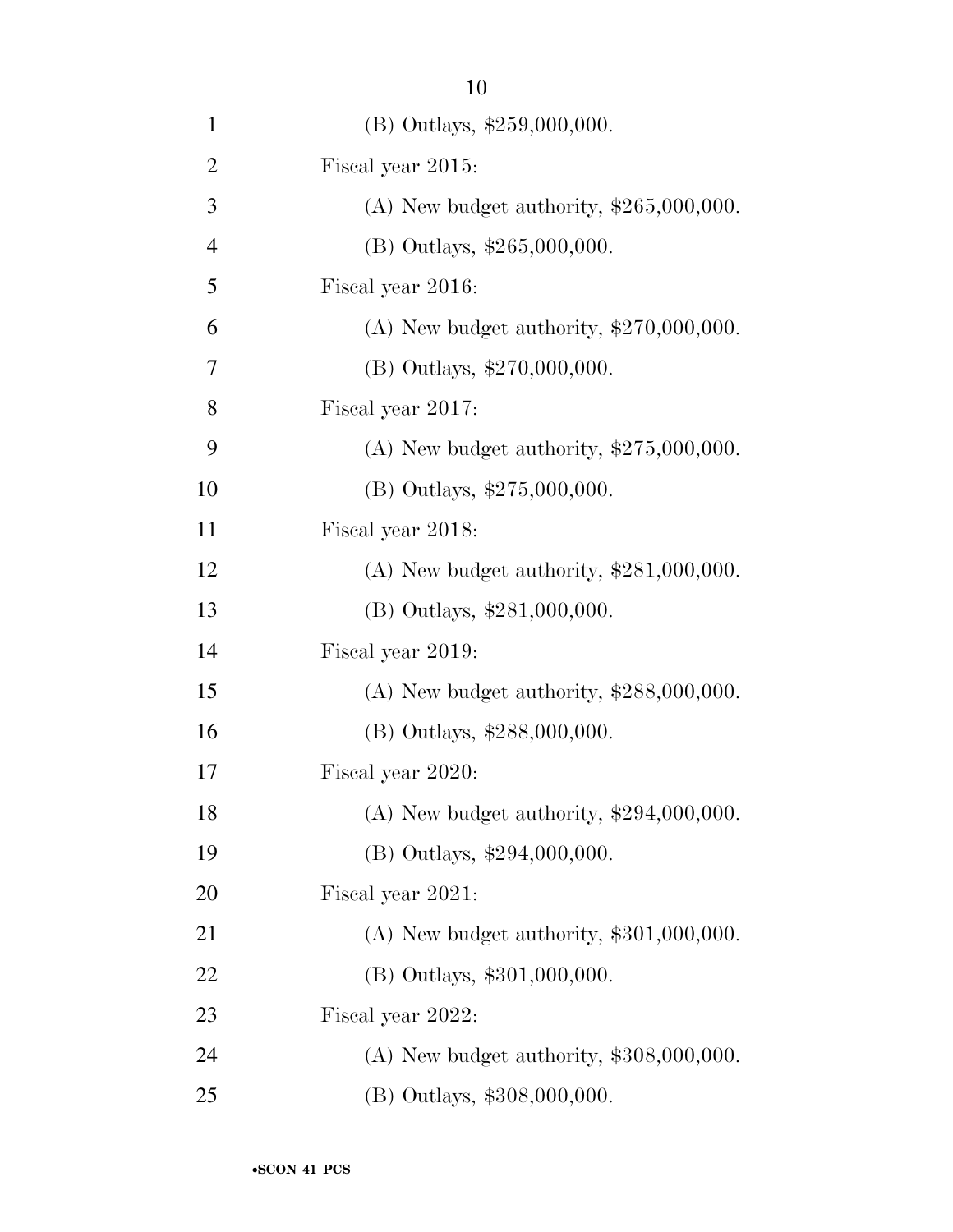| 1              | SEC. 104. MAJOR FUNCTIONAL CATEGORIES.                       |  |  |  |  |
|----------------|--------------------------------------------------------------|--|--|--|--|
| $\overline{2}$ | Congress determines and declares that the appro-             |  |  |  |  |
| 3              | priate levels of new budget authority and outlays for fiscal |  |  |  |  |
| $\overline{4}$ | years 2012 through 2022 for each major functional cat-       |  |  |  |  |
| 5              | egory are:                                                   |  |  |  |  |
| 6              | $(1)$ National Defense $(050)$ :                             |  |  |  |  |
| 7              | Fiscal year 2013:                                            |  |  |  |  |
| $8\,$          | $(A)$ New<br>budget<br>authority,                            |  |  |  |  |
| 9              | \$648,175,000,000.                                           |  |  |  |  |
| 10             | (B) Outlays, \$672,404,000,000.                              |  |  |  |  |
| 11             | Fiscal year 2014:                                            |  |  |  |  |
| 12             | New<br>budget<br>authority,<br>(A)                           |  |  |  |  |
| 13             | \$566,879,000,000.                                           |  |  |  |  |
| 14             | (B) Outlays, \$611,178,000,000.                              |  |  |  |  |
| 15             | Fiscal year 2015:                                            |  |  |  |  |
| 16             | (A)<br>budget<br>authority,<br>New                           |  |  |  |  |
| 17             | \$579,817,000,000.                                           |  |  |  |  |
| 18             | (B) Outlays, $$582,317,000,000$ .                            |  |  |  |  |
| 19             | Fiscal year 2016:                                            |  |  |  |  |
| 20             | budget<br>(A)<br>New<br>authority,                           |  |  |  |  |
| 21             | \$590,329,000,000.                                           |  |  |  |  |
| 22             | (B) Outlays, \$586,364,000,000.                              |  |  |  |  |
| 23             | Fiscal year 2017:                                            |  |  |  |  |
| 24             | budget<br>(A)<br>New<br>authority,                           |  |  |  |  |
| 25             | \$602,399,000,000.                                           |  |  |  |  |
| 26             | (B) Outlays, \$590,002,000,000.                              |  |  |  |  |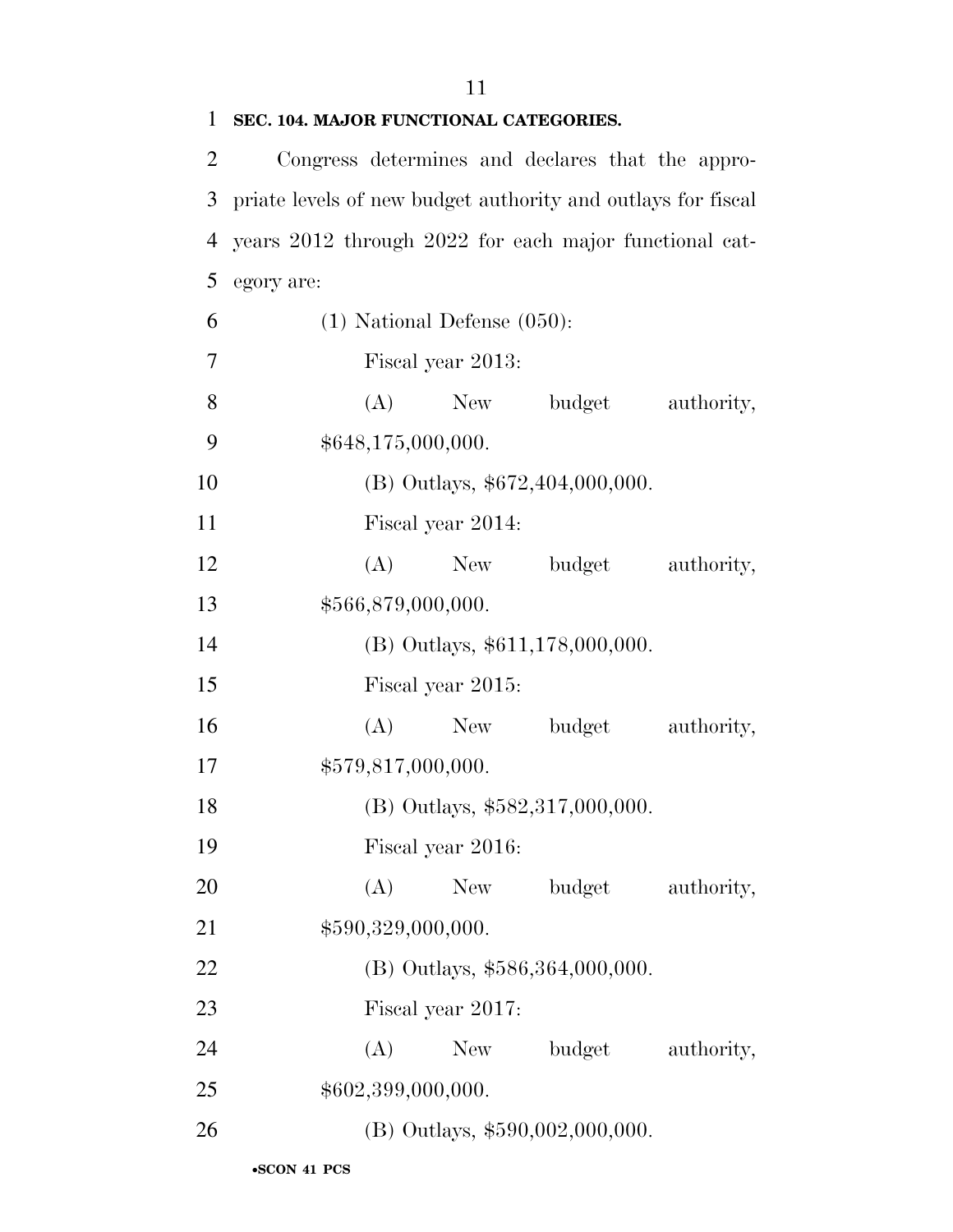| $\overline{2}$ |                                 | $(A)$ New                             | budget                            | authority, |  |
|----------------|---------------------------------|---------------------------------------|-----------------------------------|------------|--|
| 3              | \$615,052,000,000.              |                                       |                                   |            |  |
| $\overline{4}$ | (B) Outlays, \$596,257,000,000. |                                       |                                   |            |  |
| 5              | Fiscal year 2019:               |                                       |                                   |            |  |
| 6              | (A)                             | New                                   | budget                            | authority, |  |
| 7              |                                 | \$628,979,000,000.                    |                                   |            |  |
| 8              |                                 |                                       | $(B)$ Outlays, \$614,002,000,000. |            |  |
| 9              |                                 | Fiscal year 2020:                     |                                   |            |  |
| 10             | (A)                             | New                                   | budget                            | authority, |  |
| 11             |                                 | \$642,907,000,000.                    |                                   |            |  |
| 12             |                                 |                                       | (B) Outlays, \$628,328,000,000.   |            |  |
| 13             |                                 | Fiscal year 2021:                     |                                   |            |  |
| 14             | (A)                             | New                                   | budget                            | authority, |  |
| 15             | \$656,291,000,000.              |                                       |                                   |            |  |
| 16             |                                 |                                       | $(B)$ Outlays, \$641,663,000,000. |            |  |
| 17             |                                 | Fiscal year 2022:                     |                                   |            |  |
| 18             | (A)                             | New                                   | budget                            | authority, |  |
| 19             | \$673,651,000,000.              |                                       |                                   |            |  |
| 20             |                                 |                                       | $(B)$ Outlays, \$662,113,000,000. |            |  |
| 21             |                                 | $(2)$ International Affairs $(150)$ : |                                   |            |  |
| 22             |                                 | Fiscal year 2013:                     |                                   |            |  |
| 23             | (A)                             | New                                   | budget                            | authority, |  |
| 24             | \$58,583,000,000.               |                                       |                                   |            |  |
| 25             |                                 |                                       | $(B)$ Outlays, \$55,040,000,000.  |            |  |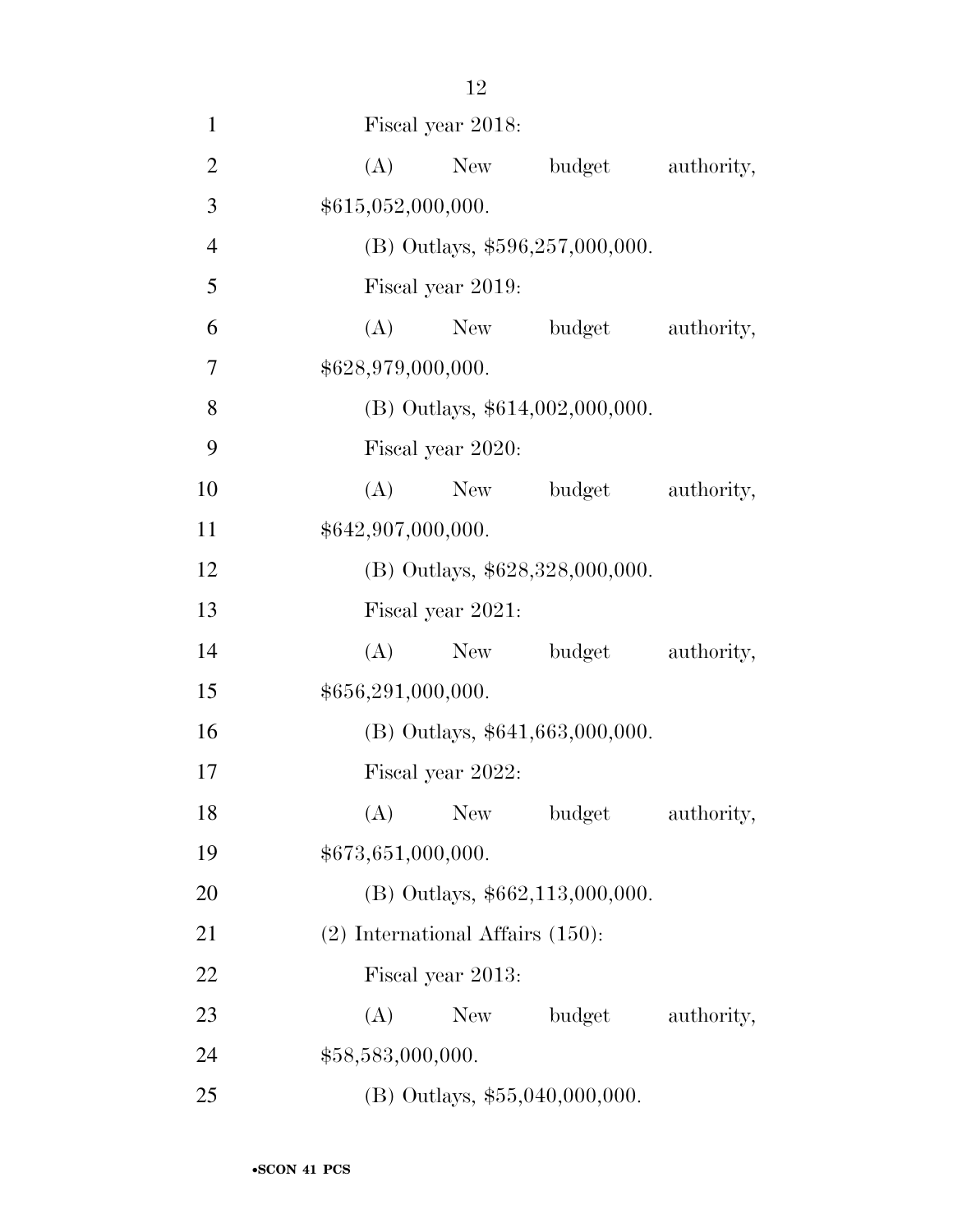| $\mathbf{1}$   | Fiscal year 2014:                  |
|----------------|------------------------------------|
| $\overline{2}$ | budget<br>(A)<br>New<br>authority, |
| 3              | \$49,241,000,000.                  |
| $\overline{4}$ | (B) Outlays, \$54,376,000,000.     |
| 5              | Fiscal year 2015:                  |
| 6              | (A)<br>New budget<br>authority,    |
| $\overline{7}$ | \$47,643,000,000.                  |
| 8              | (B) Outlays, $$52,737,000,000$ .   |
| 9              | Fiscal year 2016:                  |
| 10             | (A)<br>budget<br>authority,<br>New |
| 11             | \$47,666,000,000.                  |
| 12             | (B) Outlays, $$52,374,000,000$ .   |
| 13             | Fiscal year 2017:                  |
| 14             | (A)<br>New budget<br>authority,    |
| 15             | \$50,315,000,000.                  |
| 16             | (B) Outlays, \$52,423,000,000.     |
| 17             | Fiscal year 2018:                  |
| 18             | New<br>(A)<br>budget<br>authority, |
| 19             | \$52,464,000,000.                  |
| <b>20</b>      | (B) Outlays, $$52,555,000,000$ .   |
| 21             | Fiscal year 2019:                  |
| 22             | budget<br>(A)<br>New<br>authority, |
| 23             | \$53,679,000,000.                  |
| 24             | $(B)$ Outlays, \$51,573,000,000.   |
| 25             | Fiscal year 2020:                  |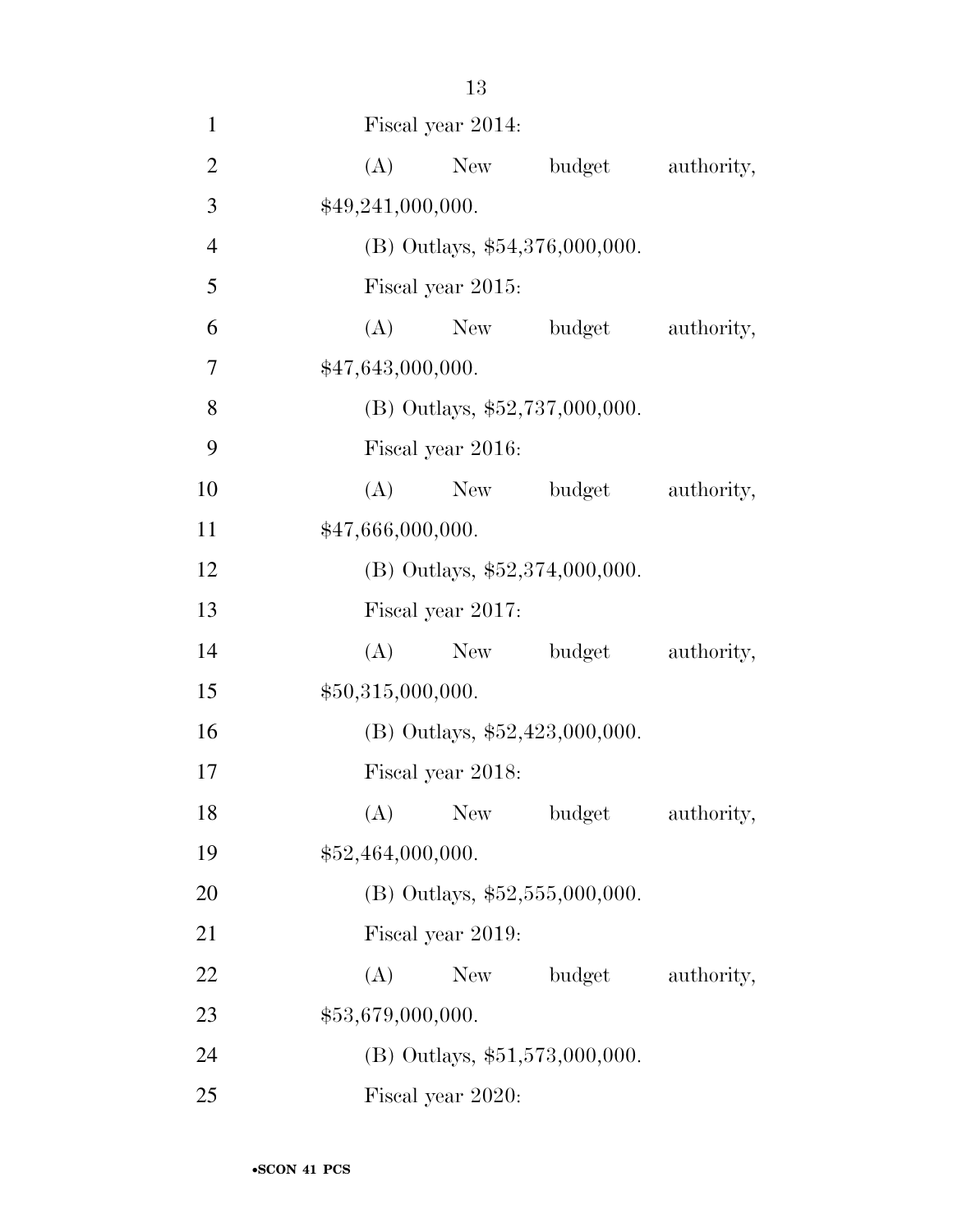| $\mathbf{1}$   |        | (A)                              | New               | budget                                     | authority, |  |
|----------------|--------|----------------------------------|-------------------|--------------------------------------------|------------|--|
| $\overline{2}$ |        | \$54,906,000,000.                |                   |                                            |            |  |
| 3              |        | $(B)$ Outlays, \$51,721,000,000. |                   |                                            |            |  |
| $\overline{4}$ |        |                                  | Fiscal year 2021: |                                            |            |  |
| 5              |        | (A)                              | New               | budget                                     | authority, |  |
| 6              |        | \$56,141,000,000.                |                   |                                            |            |  |
| $\overline{7}$ |        |                                  |                   | $(B)$ Outlays, \$52,815,000,000.           |            |  |
| 8              |        |                                  | Fiscal year 2022: |                                            |            |  |
| 9              |        | (A)                              | New               | budget                                     | authority, |  |
| 10             |        | \$57,909,000,000.                |                   |                                            |            |  |
| 11             |        |                                  |                   | $(B)$ Outlays, \$54,178,000,000.           |            |  |
| 12             |        |                                  |                   | (3) General Science, Space, and Technology |            |  |
| 13             | (250): |                                  |                   |                                            |            |  |
| 14             |        |                                  | Fiscal year 2013: |                                            |            |  |
| 15             |        | (A)                              | New               | budget                                     | authority, |  |
| 16             |        | \$29,556,000,000.                |                   |                                            |            |  |
| 17             |        |                                  |                   | (B) Outlays, \$29,840,000,000.             |            |  |
| 18             |        |                                  | Fiscal year 2014: |                                            |            |  |
| 19             |        | (A)                              | New               | budget                                     | authority, |  |
| 20             |        | \$30,091,000,000.                |                   |                                            |            |  |
| 21             |        |                                  |                   | (B) Outlays, \$29,964,000,000.             |            |  |
| 22             |        |                                  | Fiscal year 2015: |                                            |            |  |
| 23             |        | (A)                              | New               | budget                                     | authority, |  |
| 24             |        | \$30,654,000,000.                |                   |                                            |            |  |
| 25             |        |                                  |                   | (B) Outlays, \$30,335,000,000.             |            |  |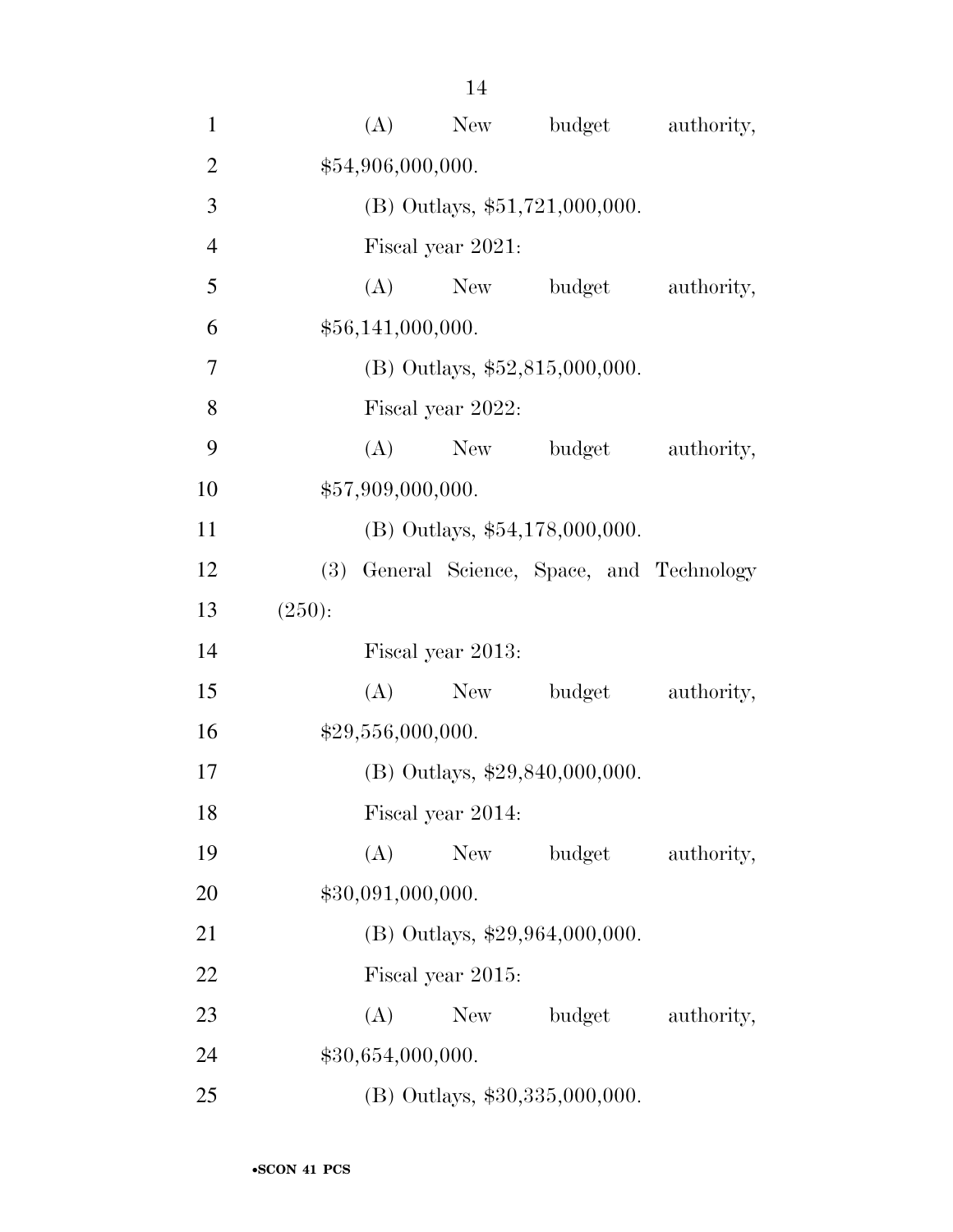| $\mathbf{1}$   |                   | Fiscal year 2016: |                                  |            |
|----------------|-------------------|-------------------|----------------------------------|------------|
| $\overline{2}$ | (A)               | New               | budget                           | authority, |
| 3              | \$31,244,000,000. |                   |                                  |            |
| $\overline{4}$ |                   |                   | (B) Outlays, \$30,890,000,000.   |            |
| 5              |                   | Fiscal year 2017: |                                  |            |
| 6              | (A)               | New               | budget                           | authority, |
| 7              | \$31,920,000,000. |                   |                                  |            |
| 8              |                   |                   | $(B)$ Outlays, \$31,523,000,000. |            |
| 9              |                   | Fiscal year 2018: |                                  |            |
| 10             | (A)               | New               | budget                           | authority, |
| 11             | \$32,623,000,000. |                   |                                  |            |
| 12             |                   |                   | (B) Outlays, \$32,200,000,000.   |            |
| 13             |                   | Fiscal year 2019: |                                  |            |
| 14             | (A)               | New               | budget                           | authority, |
| 15             | \$33,357,000,000. |                   |                                  |            |
| 16             |                   |                   | (B) Outlays, \$32,859,000,000.   |            |
| 17             |                   | Fiscal year 2020: |                                  |            |
| 18             |                   |                   | (A) New budget authority,        |            |
| 19             | \$34,089,000,000. |                   |                                  |            |
| 20             |                   |                   | (B) Outlays, \$33,576,000,000.   |            |
| 21             |                   | Fiscal year 2021: |                                  |            |
| 22             | (A)               | New               | budget                           | authority, |
| 23             | \$34,824,000,000. |                   |                                  |            |
| 24             |                   |                   | $(B)$ Outlays, \$34,212,000,000. |            |
| 25             |                   | Fiscal year 2022: |                                  |            |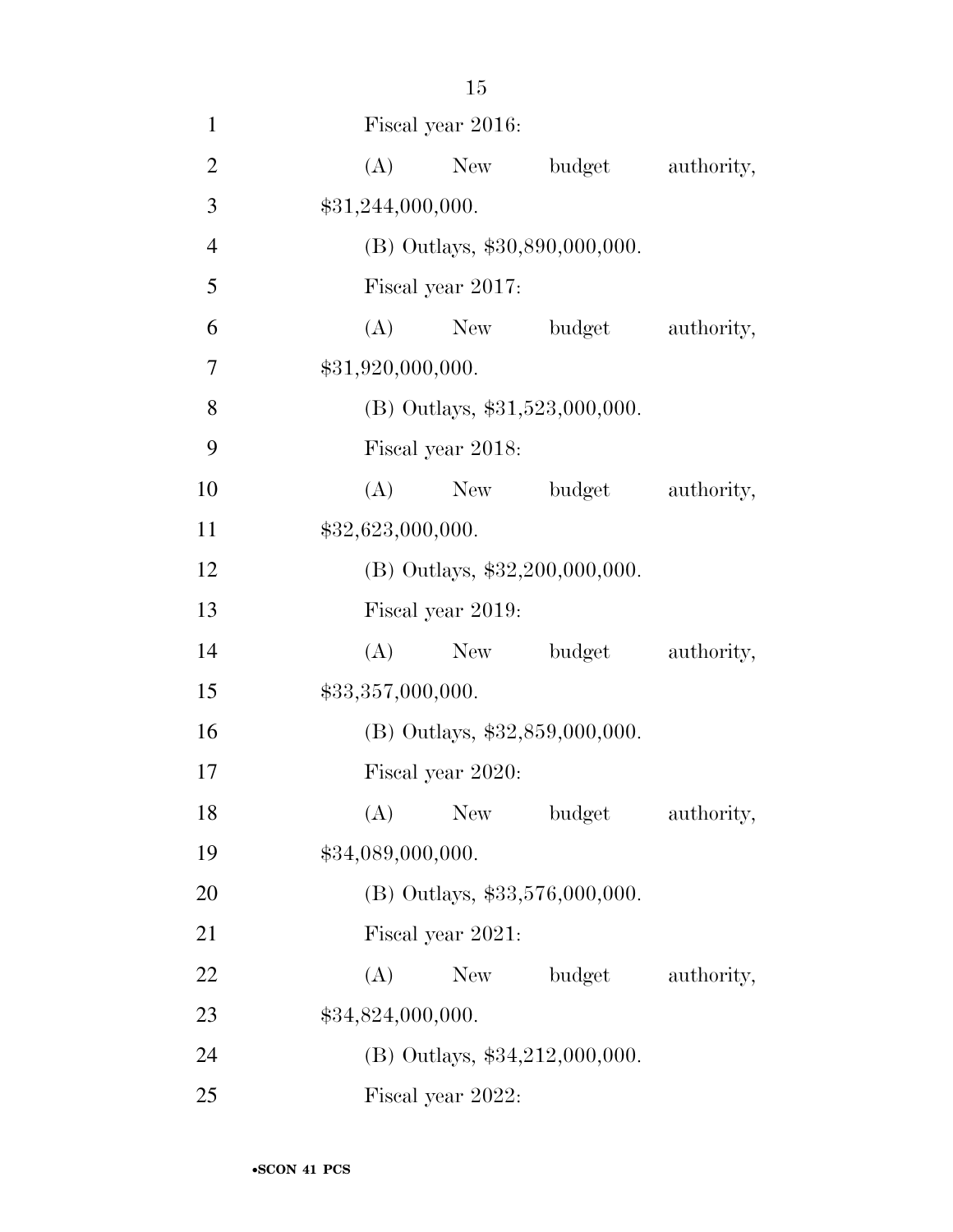| $\mathbf{1}$   | (A)<br>New<br>budget<br>authority, |  |
|----------------|------------------------------------|--|
| $\overline{2}$ | \$35,667,000,000.                  |  |
| 3              | (B) Outlays, \$34,996,000,000.     |  |
| $\overline{4}$ | $(4)$ Energy $(270)$ :             |  |
| 5              | Fiscal year 2013:                  |  |
| 6              | New budget<br>(A)<br>authority,    |  |
| 7              | \$15,925,000,000.                  |  |
| 8              | $(B)$ Outlays, \$13,042,000,000.   |  |
| 9              | Fiscal year 2014:                  |  |
| 10             | (A)<br>budget<br>authority,<br>New |  |
| 11             | \$6,434,000,000.                   |  |
| 12             | (B) Outlays, \$9,079,000,000.      |  |
| 13             | Fiscal year 2015:                  |  |
| 14             | New budget<br>(A)<br>authority,    |  |
| 15             | \$5,072,000,000.                   |  |
| 16             | (B) Outlays, \$7,335,000,000.      |  |
| 17             | Fiscal year 2016:                  |  |
| 18             | New<br>(A)<br>budget<br>authority, |  |
| 19             | \$4,929,000,000.                   |  |
| 20             | (B) Outlays, \$6,200,000,000.      |  |
| 21             | Fiscal year 2017:                  |  |
| 22             | (A)<br>New<br>budget<br>authority, |  |
| 23             | \$4,653,000,000.                   |  |
| 24             | (B) Outlays, $$5,244,000,000$ .    |  |
| 25             | Fiscal year 2018:                  |  |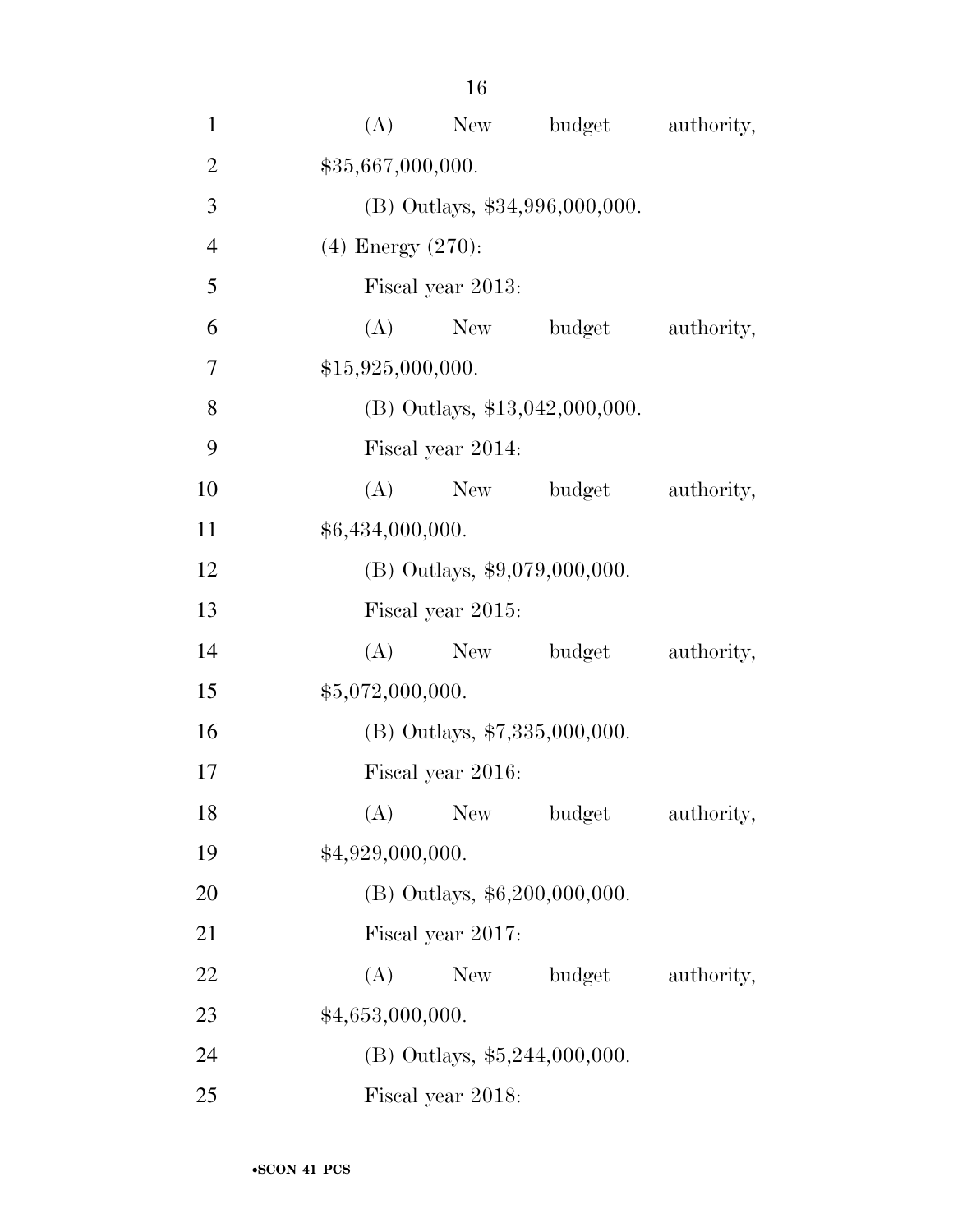| $\mathbf{1}$   | (A)               | New               | budget                                       | authority, |
|----------------|-------------------|-------------------|----------------------------------------------|------------|
| $\overline{2}$ | \$4,594,000,000.  |                   |                                              |            |
| 3              |                   |                   | (B) Outlays, \$4,215,000,000.                |            |
| $\overline{4}$ |                   | Fiscal year 2019: |                                              |            |
| 5              | (A)               |                   | New budget                                   | authority, |
| 6              | \$4,534,000,000.  |                   |                                              |            |
| $\overline{7}$ |                   |                   | (B) Outlays, \$4,348,000,000.                |            |
| 8              |                   | Fiscal year 2020: |                                              |            |
| 9              | (A)               |                   | New budget                                   | authority, |
| 10             | \$4,545,000,000.  |                   |                                              |            |
| 11             |                   |                   | $(B)$ Outlays, \$4,207,000,000.              |            |
| 12             |                   | Fiscal year 2021: |                                              |            |
| 13             | (A)               | New               | budget                                       | authority, |
| 14             | \$4,507,000,000.  |                   |                                              |            |
| 15             |                   |                   | $(B)$ Outlays, \$4,133,000,000.              |            |
| 16             |                   | Fiscal year 2022: |                                              |            |
| 17             | (A)               | New               | budget                                       | authority, |
| 18             | \$4,618,000,000.  |                   |                                              |            |
| 19             |                   |                   | $(B)$ Outlays, \$4,174,000,000.              |            |
| 20             |                   |                   | (5) Natural Resources and Environment (300): |            |
| 21             |                   | Fiscal year 2013: |                                              |            |
| 22             | (A)               | New               | budget                                       | authority, |
| 23             | \$35,430,000,000. |                   |                                              |            |
| 24             |                   |                   | $(B)$ Outlays, \$40,460,000,000.             |            |
| 25             |                   | Fiscal year 2014: |                                              |            |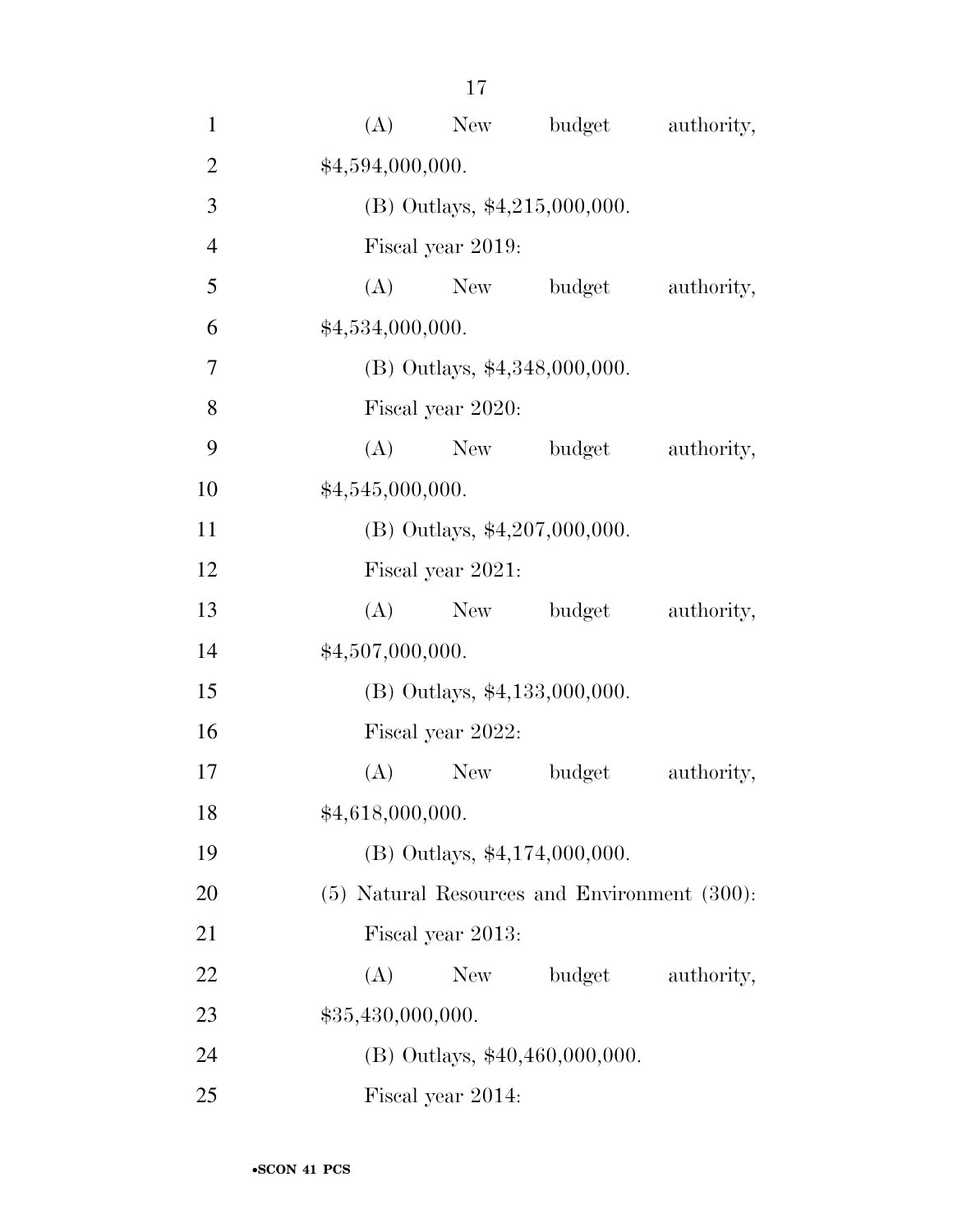| $\mathbf{1}$   | (A)               | New               | budget                           | authority, |
|----------------|-------------------|-------------------|----------------------------------|------------|
| $\overline{2}$ | \$36,447,000,000. |                   |                                  |            |
| 3              |                   |                   | $(B)$ Outlays, \$38,559,000,000. |            |
| $\overline{4}$ |                   | Fiscal year 2015: |                                  |            |
| 5              | (A)               |                   | New budget                       | authority, |
| 6              | \$36,804,000,000. |                   |                                  |            |
| $\overline{7}$ |                   |                   | (B) Outlays, \$38,130,000,000.   |            |
| 8              |                   | Fiscal year 2016: |                                  |            |
| 9              | (A)               |                   | New budget                       | authority, |
| 10             | \$37,608,000,000. |                   |                                  |            |
| 11             |                   |                   | (B) Outlays, \$38,030,000,000.   |            |
| 12             |                   | Fiscal year 2017: |                                  |            |
| 13             | (A)               | New               | budget                           | authority, |
| 14             | \$38,727,000,000. |                   |                                  |            |
| 15             |                   |                   | (B) Outlays, \$38,879,000,000.   |            |
| 16             |                   | Fiscal year 2018: |                                  |            |
| 17             | (A)               | <b>New</b>        | budget                           | authority, |
| 18             | \$40,121,000,000. |                   |                                  |            |
| 19             |                   |                   | (B) Outlays, \$39,015,000,000.   |            |
| 20             |                   | Fiscal year 2019: |                                  |            |
| 21             | (A)               | New               | budget                           | authority, |
| 22             | \$41,011,000,000. |                   |                                  |            |
| 23             |                   |                   | (B) Outlays, \$39,972,000,000.   |            |
| 24             |                   | Fiscal year 2020: |                                  |            |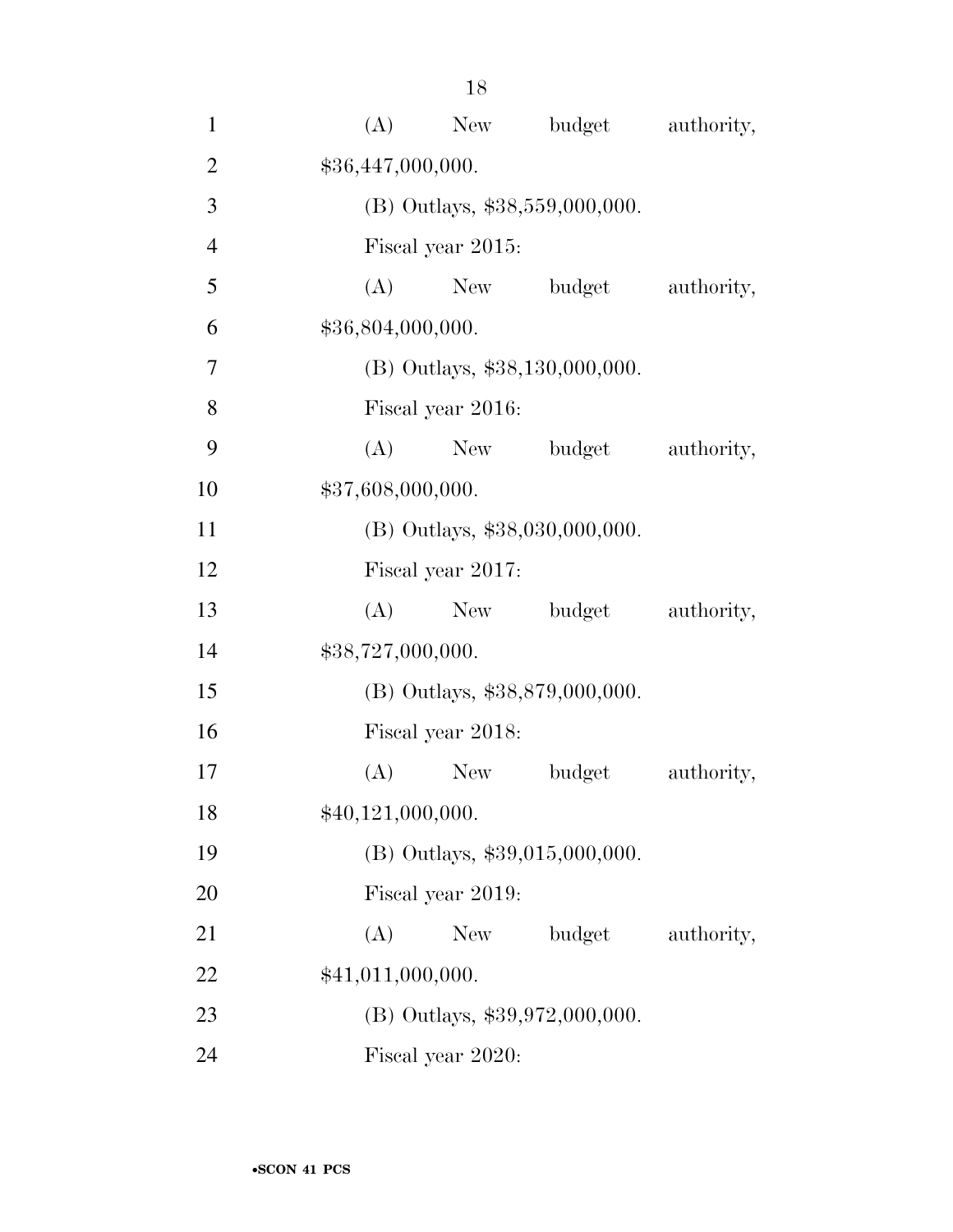| $\mathbf{1}$   | (A)               | New                              | budget | authority, |  |  |
|----------------|-------------------|----------------------------------|--------|------------|--|--|
| $\overline{2}$ | \$42,307,000,000. |                                  |        |            |  |  |
| 3              |                   | (B) Outlays, \$41,148,000,000.   |        |            |  |  |
| $\overline{4}$ |                   | Fiscal year 2021:                |        |            |  |  |
| 5              | (A)               | New                              | budget | authority, |  |  |
| 6              | \$42,558,000,000. |                                  |        |            |  |  |
| $\overline{7}$ |                   | $(B)$ Outlays, \$41,715,000,000. |        |            |  |  |
| 8              |                   | Fiscal year 2022:                |        |            |  |  |
| 9              | (A)               | New                              | budget | authority, |  |  |
| 10             | \$43,419,000,000. |                                  |        |            |  |  |
| 11             |                   | $(B)$ Outlays, \$42,362,000,000. |        |            |  |  |
| 12             |                   | $(6)$ Agriculture $(350)$ :      |        |            |  |  |
| 13             |                   | Fiscal year 2013:                |        |            |  |  |
| 14             | (A)               | New                              | budget | authority, |  |  |
| 15             | \$21,834,000,000. |                                  |        |            |  |  |
| 16             |                   | (B) Outlays, $$24,722,000,000$ . |        |            |  |  |
| 17             |                   | Fiscal year 2014:                |        |            |  |  |
| 18             | (A)               | <b>New</b>                       | budget | authority, |  |  |
| 19             | \$16,804,000,000. |                                  |        |            |  |  |
| 20             |                   | $(B)$ Outlays, \$17,373,000,000. |        |            |  |  |
| 21             |                   | Fiscal year 2015:                |        |            |  |  |
| 22             | (A)               | New                              | budget | authority, |  |  |
| 23             | \$21,079,000,000. |                                  |        |            |  |  |
| 24             |                   | (B) Outlays, $$20,842,000,000$ . |        |            |  |  |
| 25             |                   | Fiscal year 2016:                |        |            |  |  |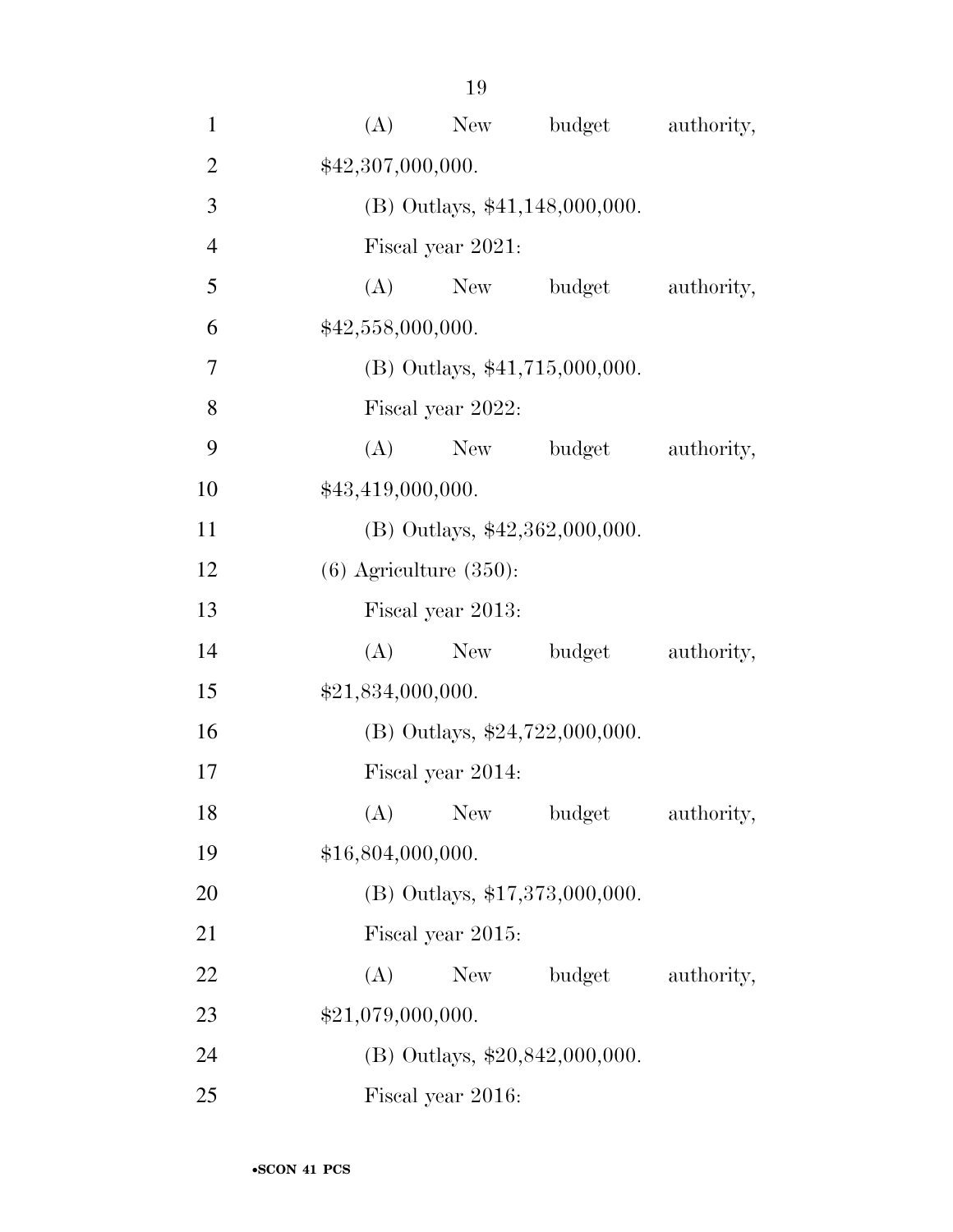| $\mathbf{1}$   | (A)               | New               | budget                           | authority, |
|----------------|-------------------|-------------------|----------------------------------|------------|
| $\overline{2}$ | \$20,488,000,000. |                   |                                  |            |
| 3              |                   |                   | $(B)$ Outlays, \$20,059,000,000. |            |
| $\overline{4}$ |                   | Fiscal year 2017: |                                  |            |
| 5              | (A)               | New York          | budget                           | authority, |
| 6              | \$20,025,000,000. |                   |                                  |            |
| $\overline{7}$ |                   |                   | $(B)$ Outlays, \$19,578,000,000. |            |
| 8              |                   | Fiscal year 2018: |                                  |            |
| 9              | (A)               |                   | New budget                       | authority, |
| 10             | \$20,448,000,000. |                   |                                  |            |
| 11             |                   |                   | $(B)$ Outlays, \$19,945,000,000. |            |
| 12             |                   | Fiscal year 2019: |                                  |            |
| 13             | (A)               | New               | budget                           | authority, |
| 14             | \$20,112,000,000. |                   |                                  |            |
| 15             |                   |                   | $(B)$ Outlays, \$19,656,000,000. |            |
| 16             |                   | Fiscal year 2020: |                                  |            |
| 17             | (A)               | <b>New</b>        | budget                           | authority, |
| 18             | \$19,524,000,000. |                   |                                  |            |
| 19             |                   |                   | (B) Outlays, \$19,098,000,000.   |            |
| 20             |                   | Fiscal year 2021: |                                  |            |
| 21             | (A)               | New               | budget                           | authority, |
| 22             | \$20,155,000,000. |                   |                                  |            |
| 23             |                   |                   | (B) Outlays, \$19,718,000,000.   |            |
| 24             |                   | Fiscal year 2022: |                                  |            |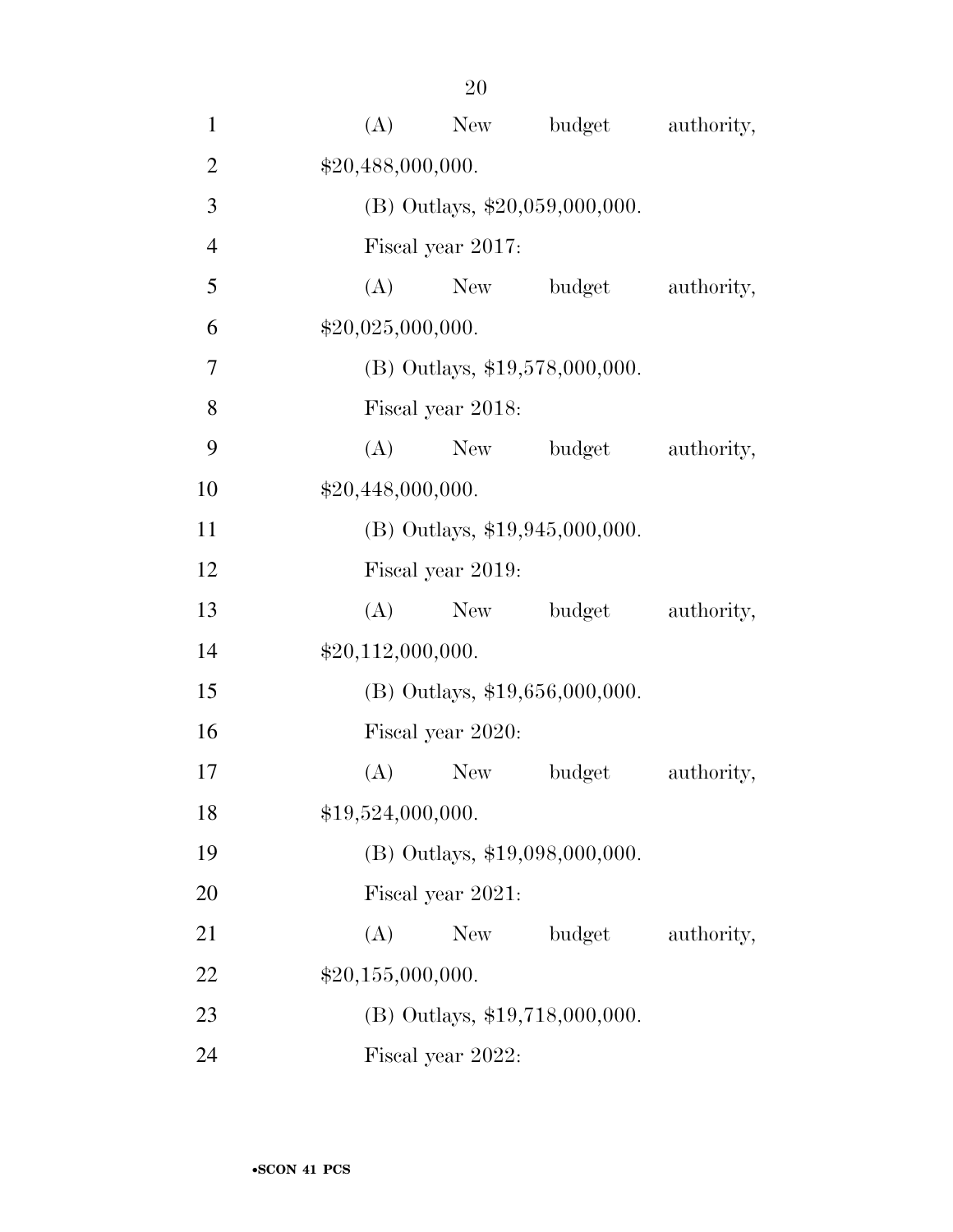| $\mathbf{1}$   | budget<br>(A)<br>New                      | authority, |
|----------------|-------------------------------------------|------------|
| $\overline{2}$ | \$19,965,000,000.                         |            |
| 3              | (B) Outlays, \$19,538,000,000.            |            |
| $\overline{4}$ | (7) Commerce and Housing Credit (370):    |            |
| 5              | Fiscal year 2013:                         |            |
| 6              | (A) New budget                            | authority, |
| 7              | \$2,968,000,000.                          |            |
| 8              | $(B)$ Outlays, \$5,769,000,000.           |            |
| 9              | Fiscal year 2014:                         |            |
| 10             | (A)<br>New budget                         | authority, |
| 11             | \$8,357,000,000.                          |            |
| 12             | (B) Outlays, $-\$2,293,000,000$ .         |            |
| 13             | Fiscal year 2015:                         |            |
| 14             | New budget<br>(A)                         | authority, |
| 15             | \$7,366,000,000.                          |            |
| 16             | (B) Outlays, $-\frac{4}{3},783,000,000$ . |            |
| 17             | Fiscal year 2016:                         |            |
| 18             | (A) New budget                            | authority, |
| 19             | \$8,145,000,000.                          |            |
| 20             | (B) Outlays, $-\$6,537,000,000$ .         |            |
| 21             | Fiscal year 2017:                         |            |
| 22             | New budget<br>(A)                         | authority, |
| 23             | \$9,758,000,000.                          |            |
| 24             | (B) Outlays, $-\$6,533,000,000$ .         |            |
| 25             | Fiscal year 2018:                         |            |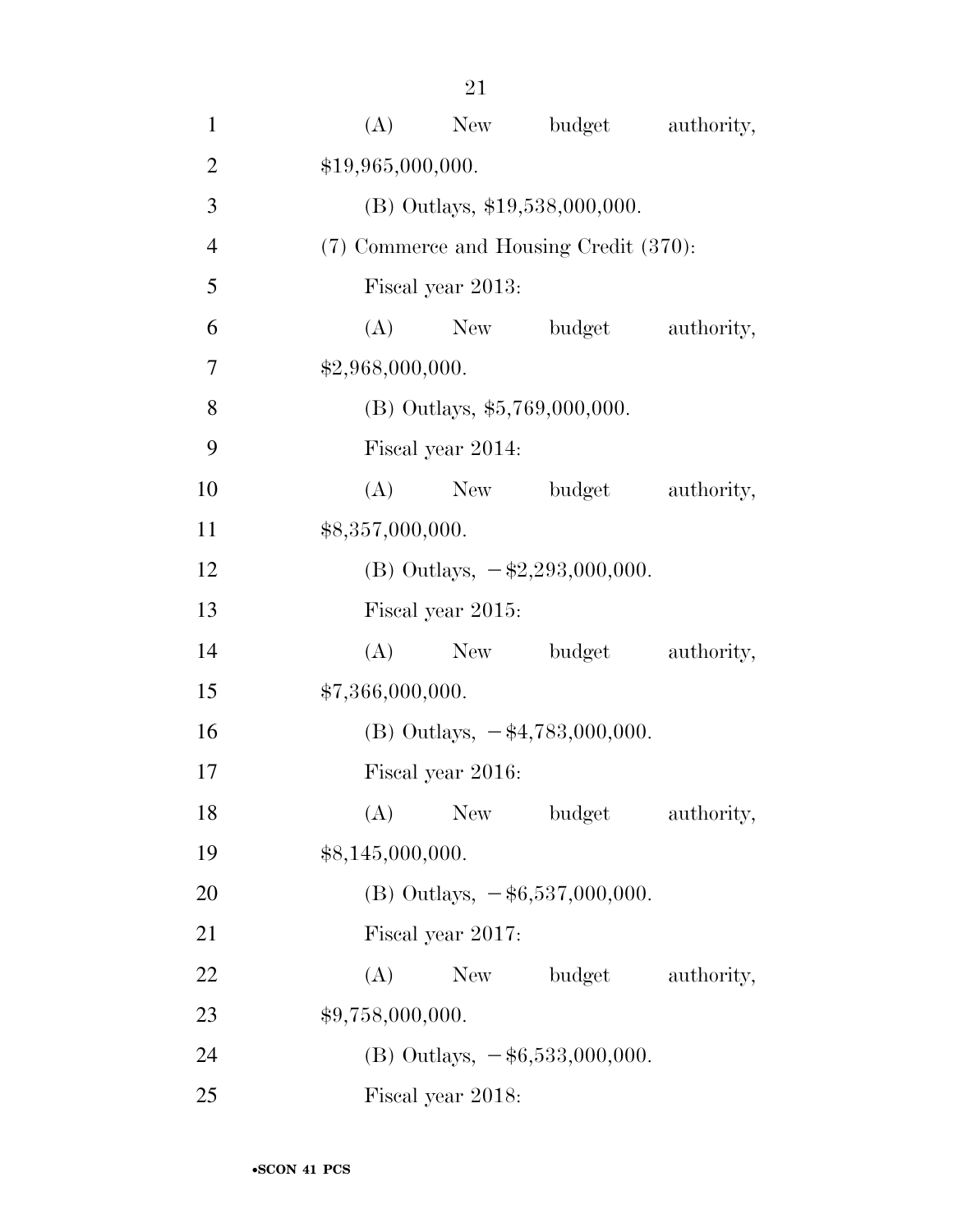| $\mathbf{1}$   |     |                                |                                                                                 | (A) New budget authority, |
|----------------|-----|--------------------------------|---------------------------------------------------------------------------------|---------------------------|
| $\overline{2}$ |     | \$12,253,000,000.              |                                                                                 |                           |
| 3              |     |                                | (B) Outlays, $-\frac{4}{3}\frac{4}{9}\cdot\frac{5}{1000}\cdot\frac{100}{100}$ . |                           |
| $\overline{4}$ |     | Fiscal year 2019:              |                                                                                 |                           |
| 5              |     |                                | (A) New budget                                                                  | authority,                |
| 6              |     | \$14,773,000,000.              |                                                                                 |                           |
| 7              |     |                                | (B) Outlays, $-$ \$8,348,000,000.                                               |                           |
| 8              |     | Fiscal year 2020:              |                                                                                 |                           |
| 9              |     |                                | (A) New budget                                                                  | authority,                |
| 10             |     | \$22,613,000,000.              |                                                                                 |                           |
| 11             |     |                                | (B) Outlays, $-\$2,240,000,000$ .                                               |                           |
| 12             |     | Fiscal year 2021:              |                                                                                 |                           |
| 13             |     |                                | (A) New budget                                                                  | authority,                |
| 14             |     | \$15,563,000,000.              |                                                                                 |                           |
| 15             |     |                                | (B) Outlays, \$474,000,000.                                                     |                           |
| 16             |     | Fiscal year 2022:              |                                                                                 |                           |
| 17             |     | $(A)$ New                      | budget                                                                          | authority,                |
| 18             |     | \$20,101,000,000.              |                                                                                 |                           |
| 19             |     |                                | (B) Outlays, $\text{$}2,275,000,000$ .                                          |                           |
| 20             |     | $(8)$ Transportation $(400)$ : |                                                                                 |                           |
| 21             |     | Fiscal year 2013:              |                                                                                 |                           |
| 22             | (A) | New                            | budget                                                                          | authority,                |
| 23             |     | \$88,386,000,000.              |                                                                                 |                           |
| 24             |     |                                | $(B)$ Outlays, \$102,364,000,000.                                               |                           |
| 25             |     | Fiscal year 2014:              |                                                                                 |                           |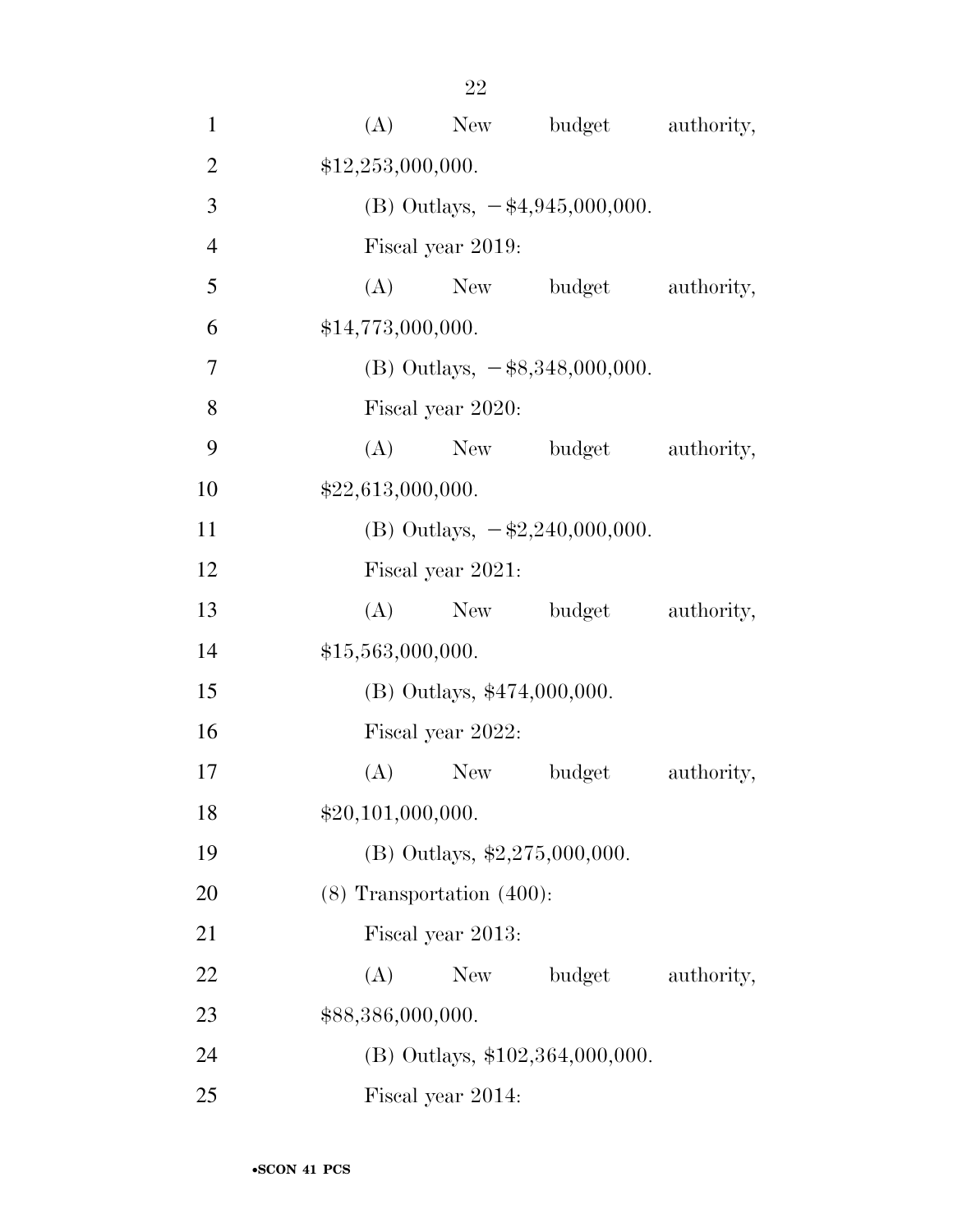| $\mathbf{1}$   | (A)               | New                | budget                            | authority, |
|----------------|-------------------|--------------------|-----------------------------------|------------|
| $\overline{2}$ |                   | \$101,243,000,000. |                                   |            |
| 3              |                   |                    | $(B)$ Outlays, \$105,524,000,000. |            |
| $\overline{4}$ |                   | Fiscal year 2015:  |                                   |            |
| 5              | (A)               | New                | budget                            | authority, |
| 6              |                   | \$107,661,000,000. |                                   |            |
| 7              |                   |                    | (B) Outlays, \$104,782,000,000.   |            |
| 8              |                   | Fiscal year 2016:  |                                   |            |
| 9              | (A)               | New                | budget                            | authority, |
| 10             |                   | \$114,471,000,000. |                                   |            |
| 11             |                   |                    | (B) Outlays, \$107,766,000,000.   |            |
| 12             |                   | Fiscal year 2017:  |                                   |            |
| 13             | (A)               | New                | budget                            | authority, |
| 14             |                   | \$120,819,000,000. |                                   |            |
| 15             |                   |                    | $(B)$ Outlays, \$112,009,000,000. |            |
| 16             |                   | Fiscal year 2018:  |                                   |            |
| 17             | (A)               | <b>New</b>         | budget                            | authority, |
| 18             |                   | \$127,262,000,000. |                                   |            |
| 19             |                   |                    | (B) Outlays, \$115,782,000,000.   |            |
| 20             |                   | Fiscal year 2019:  |                                   |            |
| 21             | (A)               | New                | budget                            | authority, |
| 22             | \$92,354,000,000. |                    |                                   |            |
| 23             |                   |                    | (B) Outlays, \$113,424,000,000.   |            |
| 24             |                   | Fiscal year 2020:  |                                   |            |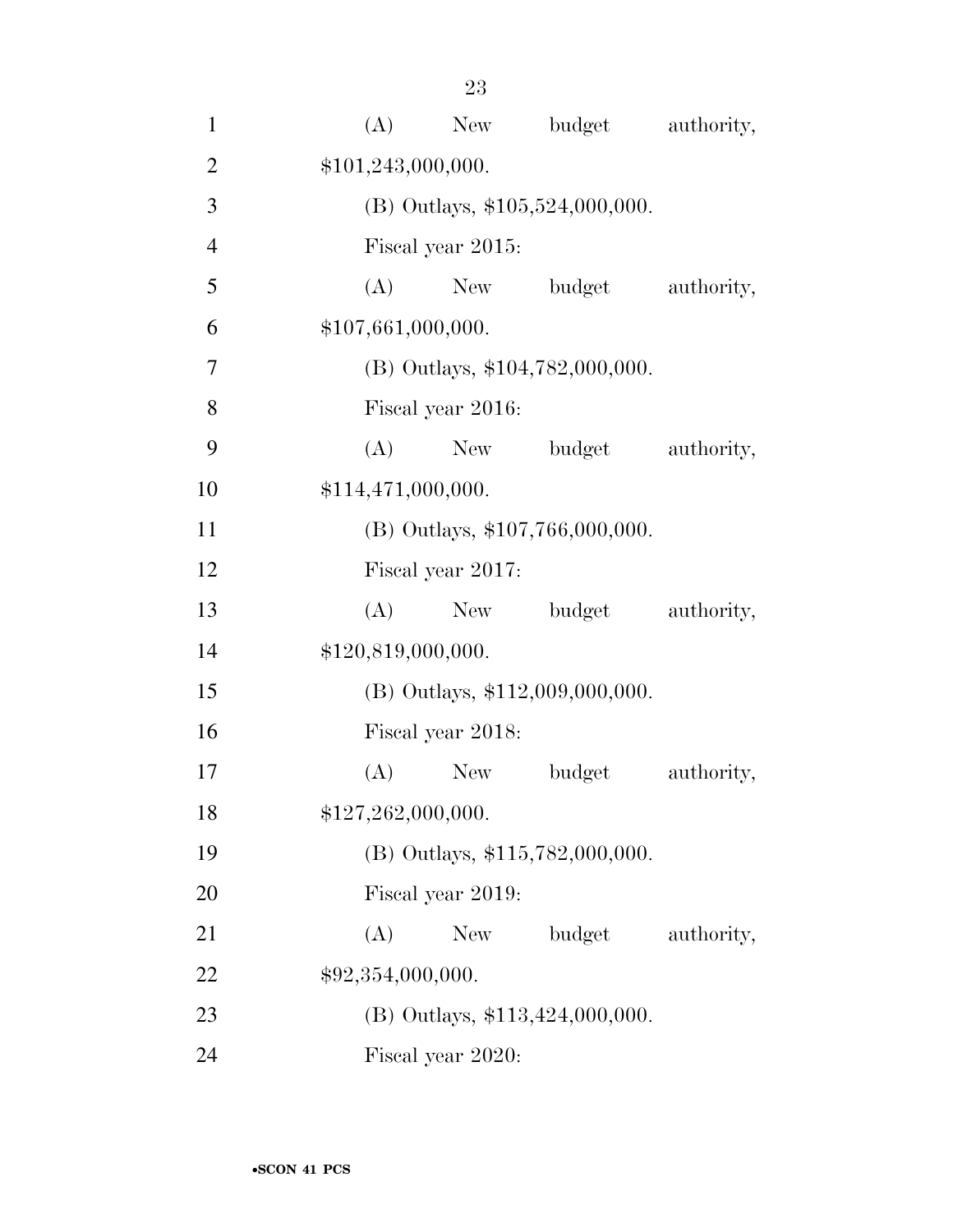| $\mathbf{1}$   |        | (A) | New                               | budget     | authority,                             |
|----------------|--------|-----|-----------------------------------|------------|----------------------------------------|
| $\overline{2}$ |        |     | \$94,123,000,000.                 |            |                                        |
| 3              |        |     | (B) Outlays, \$107,580,000,000.   |            |                                        |
| $\overline{4}$ |        |     | Fiscal year 2021:                 |            |                                        |
| 5              |        | (A) |                                   | New budget | authority,                             |
| 6              |        |     | \$95,934,000,000.                 |            |                                        |
| 7              |        |     | $(B)$ Outlays, \$105,310,000,000. |            |                                        |
| 8              |        |     | Fiscal year 2022:                 |            |                                        |
| 9              |        | (A) |                                   | New budget | authority,                             |
| 10             |        |     | \$97,877,000,000.                 |            |                                        |
| 11             |        |     | (B) Outlays, \$104,566,000,000.   |            |                                        |
| 12             |        |     |                                   |            | (9) Community and Regional Development |
| 13             | (450): |     |                                   |            |                                        |
| 14             |        |     | Fiscal year 2013:                 |            |                                        |
| 15             |        | (A) | New                               | budget     | authority,                             |
| 16             |        |     | \$17,509,000,000.                 |            |                                        |
| 17             |        |     | (B) Outlays, $$24,695,000,000$ .  |            |                                        |
| 18             |        |     | Fiscal year 2014:                 |            |                                        |
| 19             |        | (A) | New                               | budget     | authority,                             |
| <b>20</b>      |        |     | \$12,125,000,000.                 |            |                                        |
| 21             |        |     | (B) Outlays, $$26,292,000,000$ .  |            |                                        |
| 22             |        |     | Fiscal year 2015:                 |            |                                        |
| 23             |        | (A) | New                               | budget     | authority,                             |
| 24             |        |     | \$12,339,000,000.                 |            |                                        |
| 25             |        |     | (B) Outlays, $$25,812,000,000$ .  |            |                                        |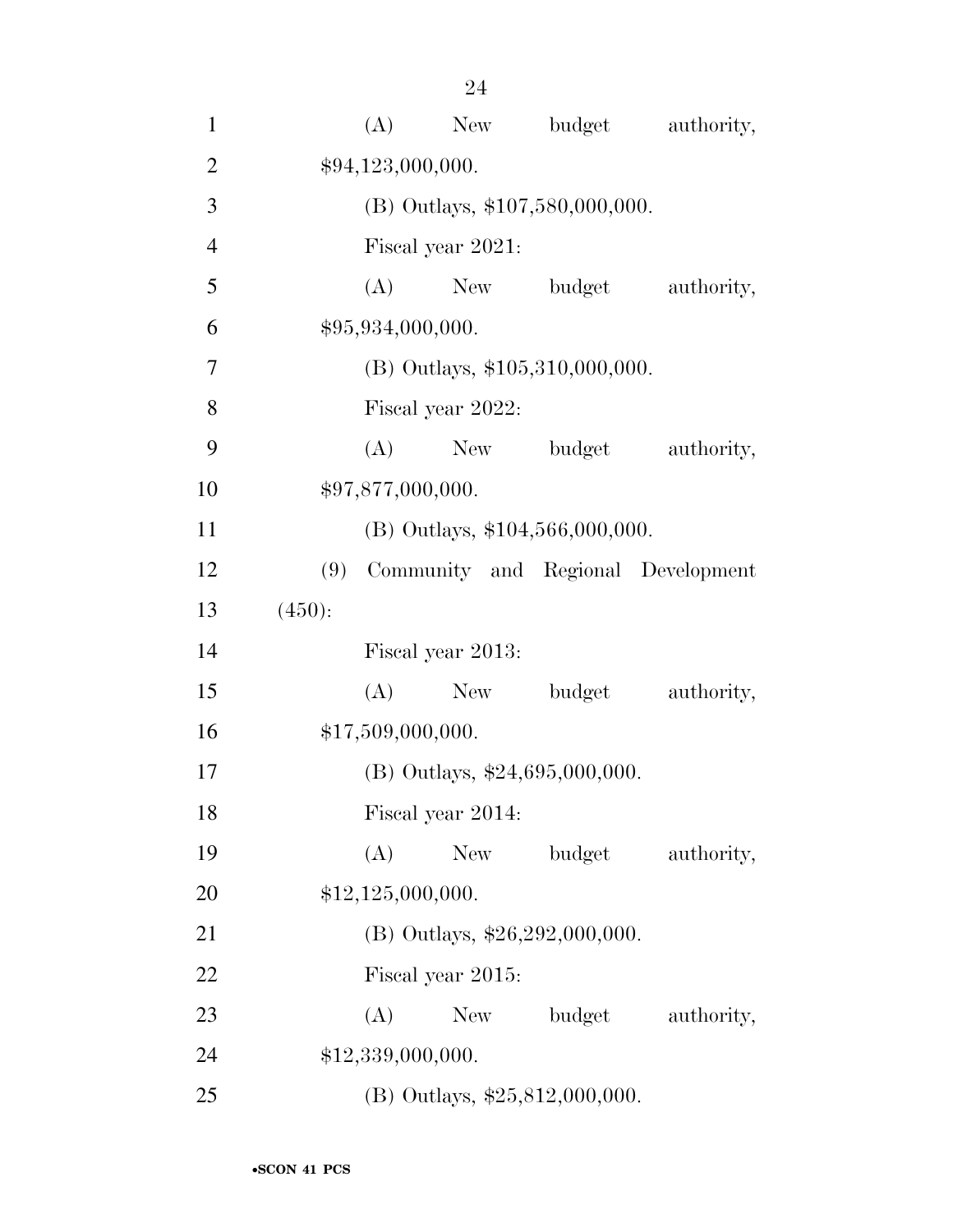| $\mathbf{1}$   | Fiscal year 2016:                |            |
|----------------|----------------------------------|------------|
| $\mathfrak{2}$ | New budget<br>(A)                | authority, |
| 3              | \$12,573,000,000.                |            |
| $\overline{4}$ | $(B)$ Outlays, \$20,110,000,000. |            |
| 5              | Fiscal year 2017:                |            |
| 6              | (A)<br>budget<br>New             | authority, |
| 7              | \$12,843,000,000.                |            |
| 8              | (B) Outlays, $$16,523,000,000$ . |            |
| 9              | Fiscal year 2018:                |            |
| 10             | (A)<br>New<br>budget             | authority, |
| 11             | \$13,121,000,000.                |            |
| 12             | (B) Outlays, \$14,301,000,000.   |            |
| 13             | Fiscal year 2019:                |            |
| 14             | (A)<br>New budget                | authority, |
| 15             | \$13,410,000,000.                |            |
| 16             | (B) Outlays, \$13,848,000,000.   |            |
| 17             | Fiscal year 2020:                |            |
| 18             | (A) New budget                   | authority, |
| 19             | \$13,705,000,000.                |            |
| 20             | $(B)$ Outlays, \$14,046,000,000. |            |
| 21             | Fiscal year 2021:                |            |
| 22             | (A)<br>budget<br>New             | authority, |
| 23             | \$13,999,000,000.                |            |
| 24             | (B) Outlays, \$14,583,000,000.   |            |
| 25             | Fiscal year 2022:                |            |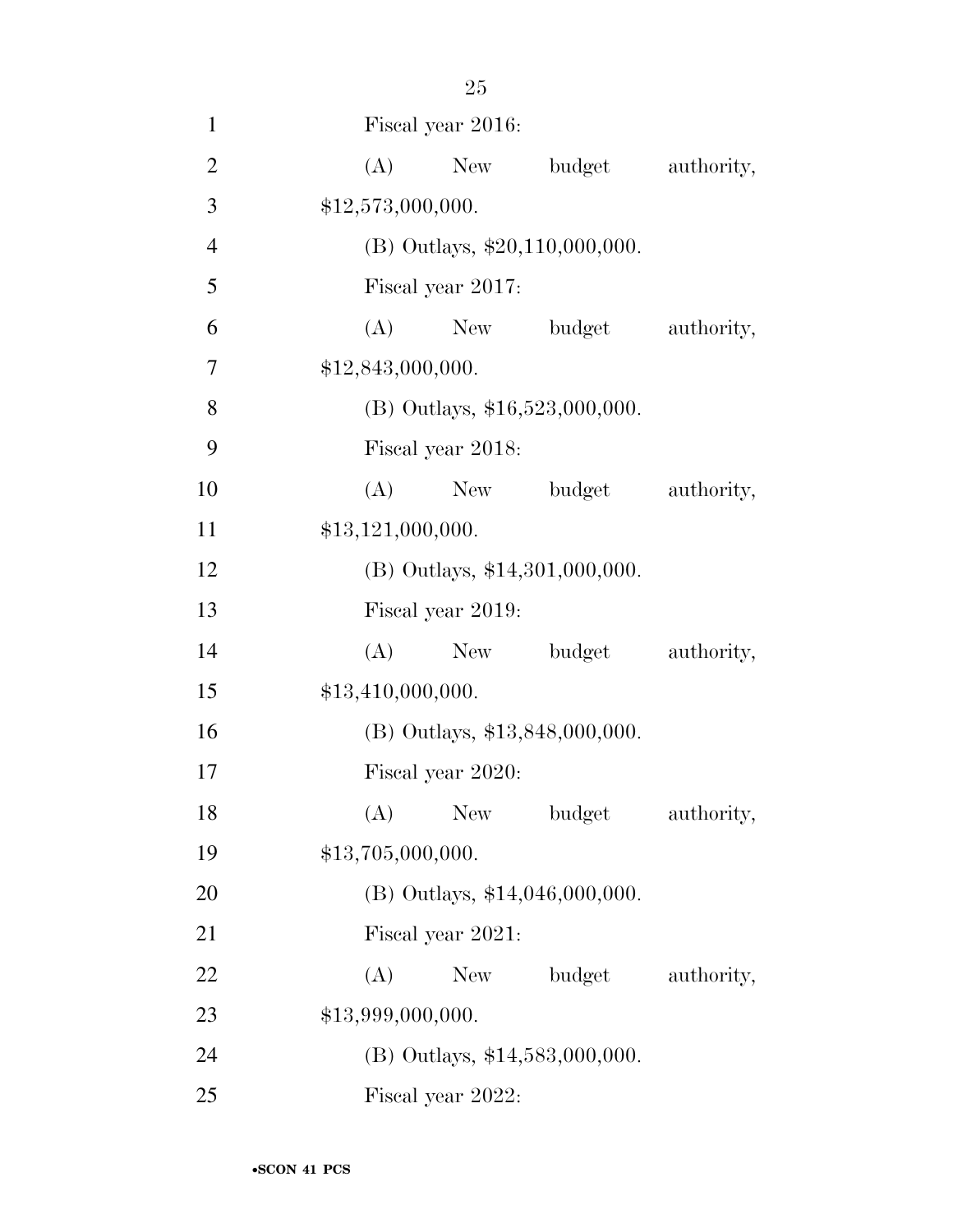| $\mathbf{1}$   | budget<br>(A)<br>New<br>authority,        |
|----------------|-------------------------------------------|
| $\overline{2}$ | \$14,343,000,000.                         |
| 3              | (B) Outlays, \$14,958,000,000.            |
| $\overline{4}$ | (10) Education, Training, Employment, and |
| 5              | Social Services (500):                    |
| 6              | Fiscal year 2013:                         |
| 7              | budget<br>(A)<br>New<br>authority,        |
| 8              | \$82,028,000,000.                         |
| 9              | (B) Outlays, \$122,483,000,000.           |
| 10             | Fiscal year 2014:                         |
| 11             | (A)<br>budget<br>authority,<br>New        |
| 12             | \$87,194,000,000.                         |
| 13             | (B) Outlays, \$107,191,000,000.           |
| 14             | Fiscal year 2015:                         |
| 15             | (A)<br>budget<br>authority,<br>New        |
| 16             | \$85,938,000,000.                         |
| 17             | (B) Outlays, \$101,331,000,000.           |
| 18             | Fiscal year 2016:                         |
| 19             | budget<br>(A)<br><b>New</b><br>authority, |
| 20             | \$85,960,000,000.                         |
| 21             | (B) Outlays, \$92,781,000,000.            |
| 22             | Fiscal year 2017:                         |
| 23             | (A)<br>budget<br>New<br>authority,        |
| 24             | \$95,143,000,000.                         |
| 25             | (B) Outlays, \$92,808,000,000.            |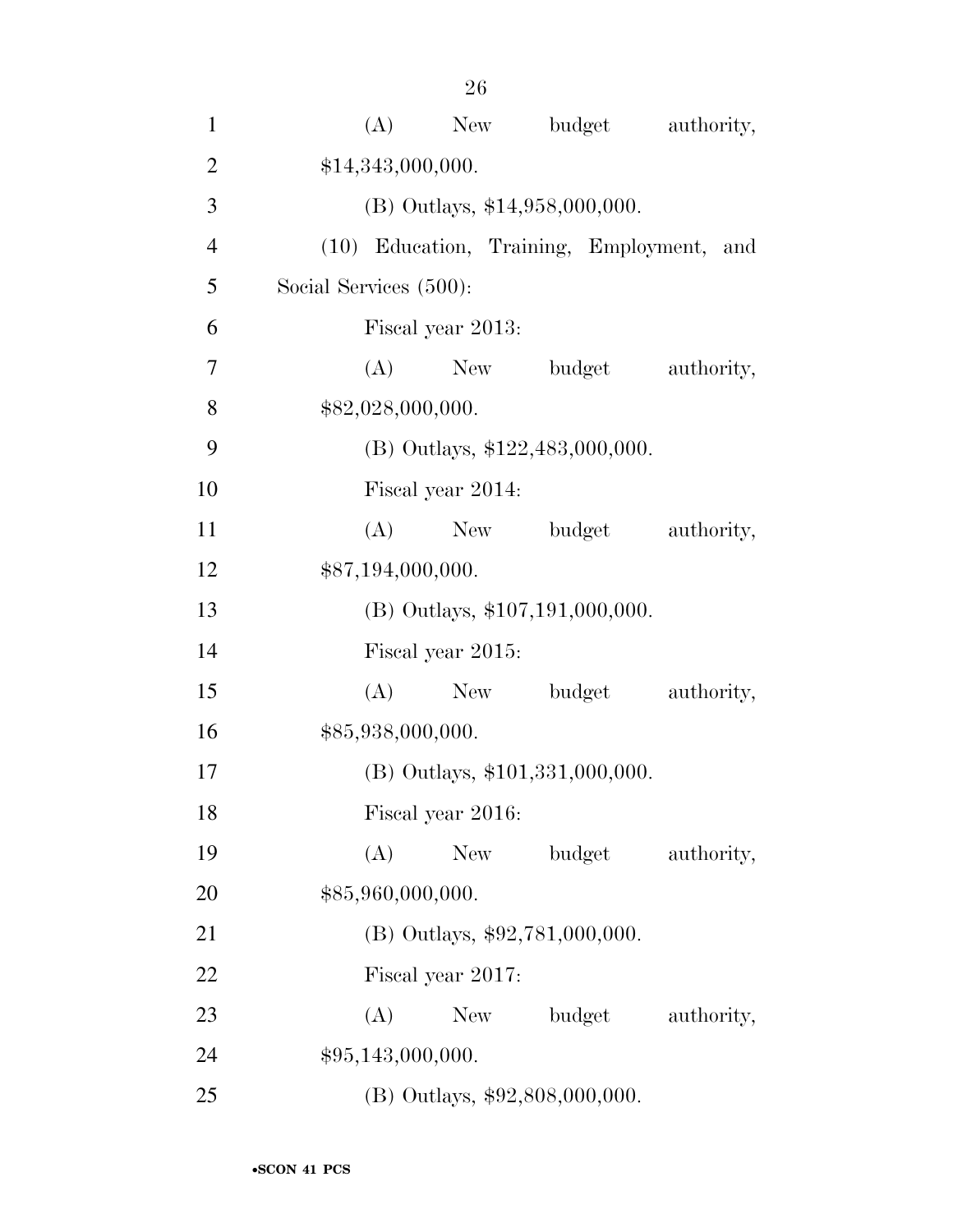| $\mathbf{1}$   | Fiscal year 2018:                  |  |  |  |  |
|----------------|------------------------------------|--|--|--|--|
| $\overline{2}$ | budget<br>(A)<br>New<br>authority, |  |  |  |  |
| 3              | \$99,647,000,000.                  |  |  |  |  |
| $\overline{4}$ | (B) Outlays, \$98,392,000,000.     |  |  |  |  |
| 5              | Fiscal year 2019:                  |  |  |  |  |
| 6              | $(A)$ New<br>budget<br>authority,  |  |  |  |  |
| 7              | \$103,464,000,000.                 |  |  |  |  |
| 8              | (B) Outlays, \$102,181,000,000.    |  |  |  |  |
| 9              | Fiscal year 2020:                  |  |  |  |  |
| 10             | (A)<br>New<br>budget<br>authority, |  |  |  |  |
| 11             | \$104,120,000,000.                 |  |  |  |  |
| 12             | $(B)$ Outlays, \$104,073,000,000.  |  |  |  |  |
| 13             | Fiscal year 2021:                  |  |  |  |  |
| 14             | budget<br>(A)<br>New<br>authority, |  |  |  |  |
| 15             | \$105,157,000,000.                 |  |  |  |  |
| 16             | (B) Outlays, \$105,085,000,000.    |  |  |  |  |
| 17             | Fiscal year 2022:                  |  |  |  |  |
| 18             | (A) New budget<br>authority,       |  |  |  |  |
| 19             | \$106,690,000,000.                 |  |  |  |  |
| 20             | (B) Outlays, \$106,209,000,000.    |  |  |  |  |
| 21             | $(11)$ Health $(550)$ :            |  |  |  |  |
| 22             | Fiscal year 2013:                  |  |  |  |  |
| 23             | budget<br>(A)<br>New<br>authority, |  |  |  |  |
| 24             | \$372,835,000,000.                 |  |  |  |  |
| 25             | (B) Outlays, \$375,955,000,000.    |  |  |  |  |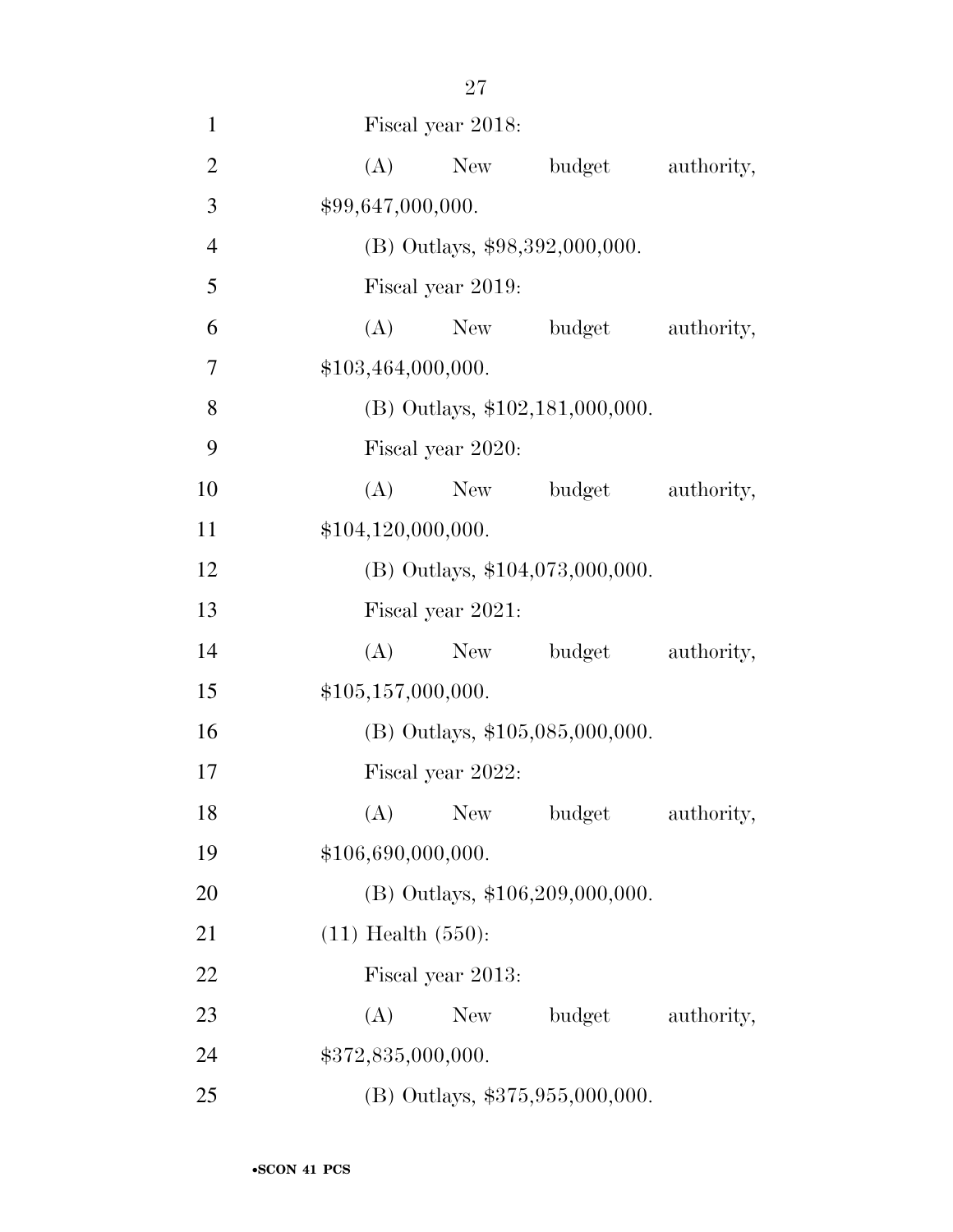| $\mathbf{1}$   | Fiscal year 2014:                         |
|----------------|-------------------------------------------|
| $\overline{2}$ | (A)<br>New<br>budget<br>authority,        |
| 3              | \$473,879,000,000.                        |
| $\overline{4}$ | $(B)$ Outlays, \$464,352,000,000.         |
| 5              | Fiscal year 2015:                         |
| 6              | budget<br>(A)<br>New<br>authority,        |
| 7              | \$542,160,000,000.                        |
| 8              | (B) Outlays, \$538,003,000,000.           |
| 9              | Fiscal year 2016:                         |
| 10             | (A)<br>authority,<br>New<br>budget        |
| 11             | \$590,904,000,000.                        |
| 12             | (B) Outlays, \$594,729,000,000.           |
| 13             | Fiscal year 2017:                         |
| 14             | (A)<br>New<br>budget<br>authority,        |
| 15             | \$626,658,000,000.                        |
| 16             | (B) Outlays, \$629,150,000,000.           |
| 17             | Fiscal year 2018:                         |
| 18             | (A)<br><b>New</b><br>budget<br>authority, |
| 19             | \$664,032,000,000.                        |
| 20             | (B) Outlays, \$662,930,000,000.           |
| 21             | Fiscal year 2019:                         |
| 22             | (A)<br>budget<br>authority,<br>New        |
| 23             | \$707,099,000,000.                        |
| 24             | (B) Outlays, \$706,061,000,000.           |
| 25             | Fiscal year 2020:                         |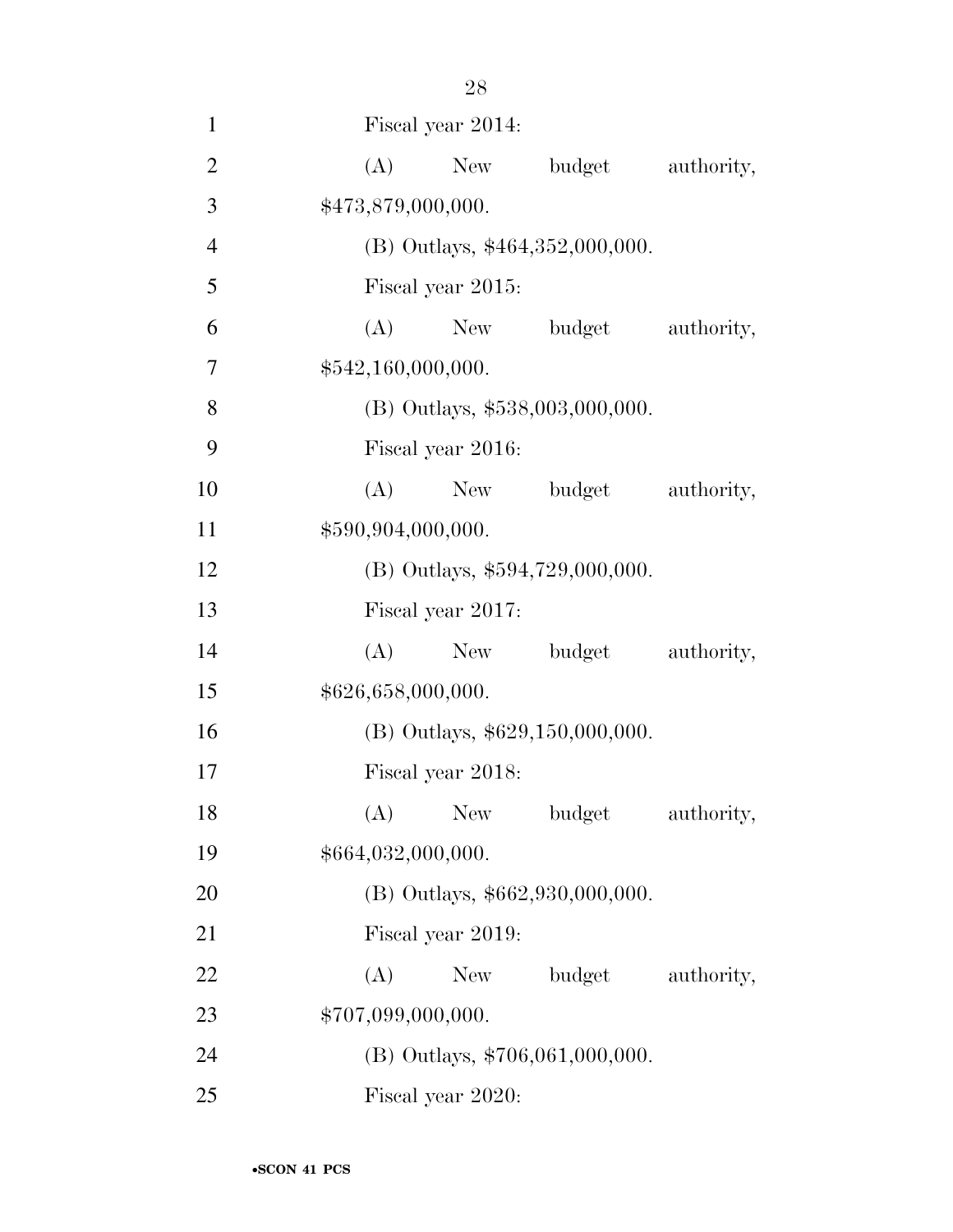| $\mathbf{1}$   | (A)                | New                             | budget                          | authority, |  |  |  |
|----------------|--------------------|---------------------------------|---------------------------------|------------|--|--|--|
| $\overline{2}$ | \$761,258,000,000. |                                 |                                 |            |  |  |  |
| 3              |                    | (B) Outlays, \$749,868,000,000. |                                 |            |  |  |  |
| $\overline{4}$ |                    | Fiscal year 2021:               |                                 |            |  |  |  |
| 5              | (A)                | New                             | budget                          | authority, |  |  |  |
| 6              | \$800,618,000,000. |                                 |                                 |            |  |  |  |
| $\tau$         |                    |                                 | (B) Outlays, \$799,481,000,000. |            |  |  |  |
| 8              |                    | Fiscal year 2022:               |                                 |            |  |  |  |
| 9              | (A)                | New                             | budget                          | authority, |  |  |  |
| 10             | \$851,615,000,000. |                                 |                                 |            |  |  |  |
| 11             |                    |                                 | (B) Outlays, \$849,973,000,000. |            |  |  |  |
| 12             |                    | $(12)$ Medicare $(570)$ :       |                                 |            |  |  |  |
| 13             |                    | Fiscal year 2013:               |                                 |            |  |  |  |
| 14             | (A)                | New                             | budget                          | authority, |  |  |  |
| 15             |                    | \$525,876,000,000.              |                                 |            |  |  |  |
| 16             |                    |                                 | (B) Outlays, \$525,716,000,000. |            |  |  |  |
| 17             |                    | Fiscal year 2014:               |                                 |            |  |  |  |
| 18             | (A)                | New                             | budget                          | authority, |  |  |  |
| 19             | \$553,675,000,000. |                                 |                                 |            |  |  |  |
| 20             |                    |                                 | (B) Outlays, \$552,981,000,000. |            |  |  |  |
| 21             |                    | Fiscal year 2015:               |                                 |            |  |  |  |
| 22             | (A)                | New                             | budget                          | authority, |  |  |  |
| 23             | \$570,815,000,000. |                                 |                                 |            |  |  |  |
| 24             |                    |                                 | (B) Outlays, \$570,407,000,000. |            |  |  |  |
| 25             |                    | Fiscal year 2016:               |                                 |            |  |  |  |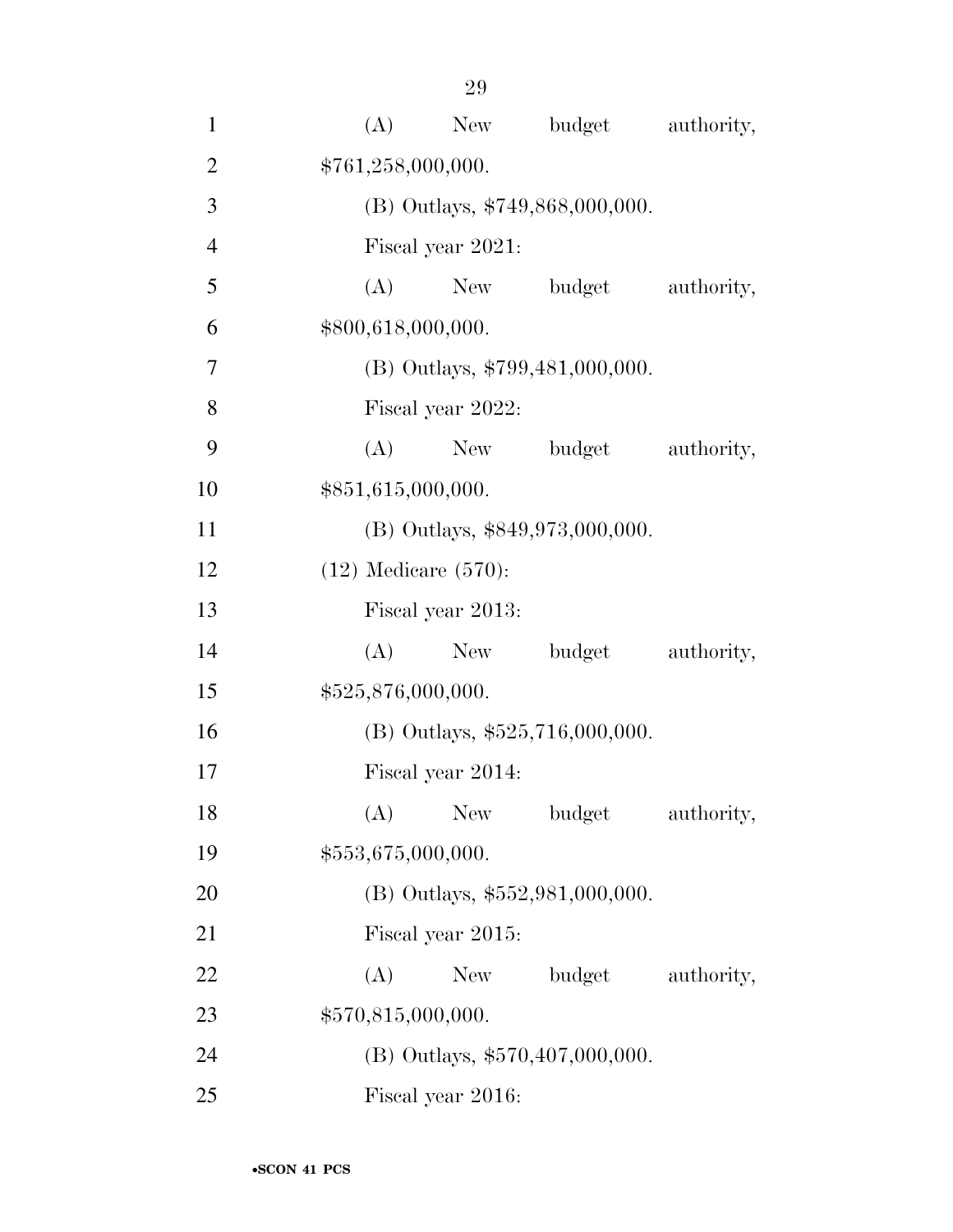| $\mathbf{1}$   | (A)                | New               | budget                            | authority, |
|----------------|--------------------|-------------------|-----------------------------------|------------|
| $\overline{2}$ | \$617,954,000,000. |                   |                                   |            |
| 3              |                    |                   | $(B)$ Outlays, \$617,756,000,000. |            |
| $\overline{4}$ |                    | Fiscal year 2017: |                                   |            |
| 5              | (A)                | New               | budget                            | authority, |
| 6              | \$633,488,000,000. |                   |                                   |            |
| $\overline{7}$ |                    |                   | (B) Outlays, \$632,808,000,000.   |            |
| 8              |                    | Fiscal year 2018: |                                   |            |
| 9              | (A)                | New               | budget                            | authority, |
| 10             | \$653,683,000,000. |                   |                                   |            |
| 11             |                    |                   | $(B)$ Outlays, \$653,276,000,000. |            |
| 12             |                    | Fiscal year 2019: |                                   |            |
| 13             | (A)                | New               | budget                            | authority, |
| 14             | \$715,518,000,000. |                   |                                   |            |
| 15             |                    |                   | (B) Outlays, $$715,315,000,000$ . |            |
| 16             |                    | Fiscal year 2020: |                                   |            |
| 17             | (A)                | New               | budget                            | authority, |
| 18             | \$763,016,000,000. |                   |                                   |            |
| 19             |                    |                   | (B) Outlays, \$762,316,000,000.   |            |
| 20             |                    | Fiscal year 2021: |                                   |            |
| 21             | (A)                | New               | budget                            | authority, |
| 22             | \$810,664,000,000. |                   |                                   |            |
| 23             |                    |                   | (B) Outlays, \$810,230,000,000.   |            |
| 24             |                    | Fiscal year 2022: |                                   |            |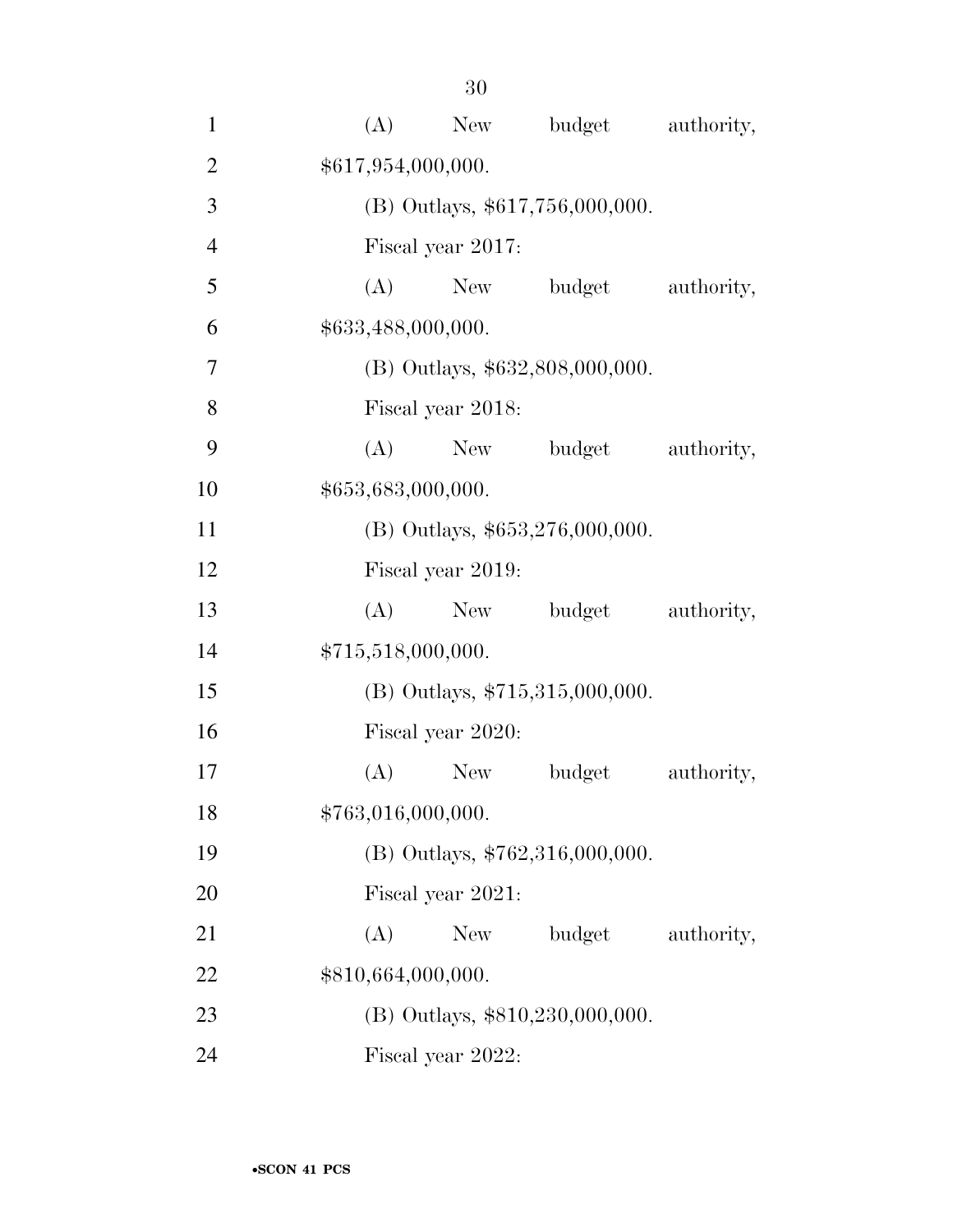| $\mathbf{1}$   | budget<br>(A)<br>New<br>authority,        |  |  |  |  |  |  |
|----------------|-------------------------------------------|--|--|--|--|--|--|
| $\overline{2}$ | \$885,513,000,000.                        |  |  |  |  |  |  |
| 3              | (B) Outlays, \$885,426,000,000.           |  |  |  |  |  |  |
| $\overline{4}$ | $(13)$ Income Security $(600)$ :          |  |  |  |  |  |  |
| 5              | Fiscal year 2013:                         |  |  |  |  |  |  |
| 6              | (A)<br>New<br>budget<br>authority,        |  |  |  |  |  |  |
| 7              | \$545,622,000,000.                        |  |  |  |  |  |  |
| 8              | (B) Outlays, $$542,562,000,000$ .         |  |  |  |  |  |  |
| 9              | Fiscal year 2014:                         |  |  |  |  |  |  |
| 10             | (A)<br>budget<br>authority,<br>New        |  |  |  |  |  |  |
| 11             | \$537,970,000,000.                        |  |  |  |  |  |  |
| 12             | $(B)$ Outlays, \$534,946,000,000.         |  |  |  |  |  |  |
| 13             | Fiscal year 2015:                         |  |  |  |  |  |  |
| 14             | New budget<br>(A)<br>authority,           |  |  |  |  |  |  |
| 15             | \$538,691,000,000.                        |  |  |  |  |  |  |
| 16             | (B) Outlays, \$533,883,000,000.           |  |  |  |  |  |  |
| 17             | Fiscal year 2016:                         |  |  |  |  |  |  |
| 18             | <b>New</b><br>(A)<br>budget<br>authority, |  |  |  |  |  |  |
| 19             | \$546,156,000,000.                        |  |  |  |  |  |  |
| 20             | $(B)$ Outlays, \$545,811,000,000.         |  |  |  |  |  |  |
| 21             | Fiscal year 2017:                         |  |  |  |  |  |  |
| 22             | (A)<br>budget<br>authority,<br>New        |  |  |  |  |  |  |
| 23             | \$544,282,000,000.                        |  |  |  |  |  |  |
| 24             | $(B)$ Outlays, \$539,685,000,000.         |  |  |  |  |  |  |
| 25             | Fiscal year 2018:                         |  |  |  |  |  |  |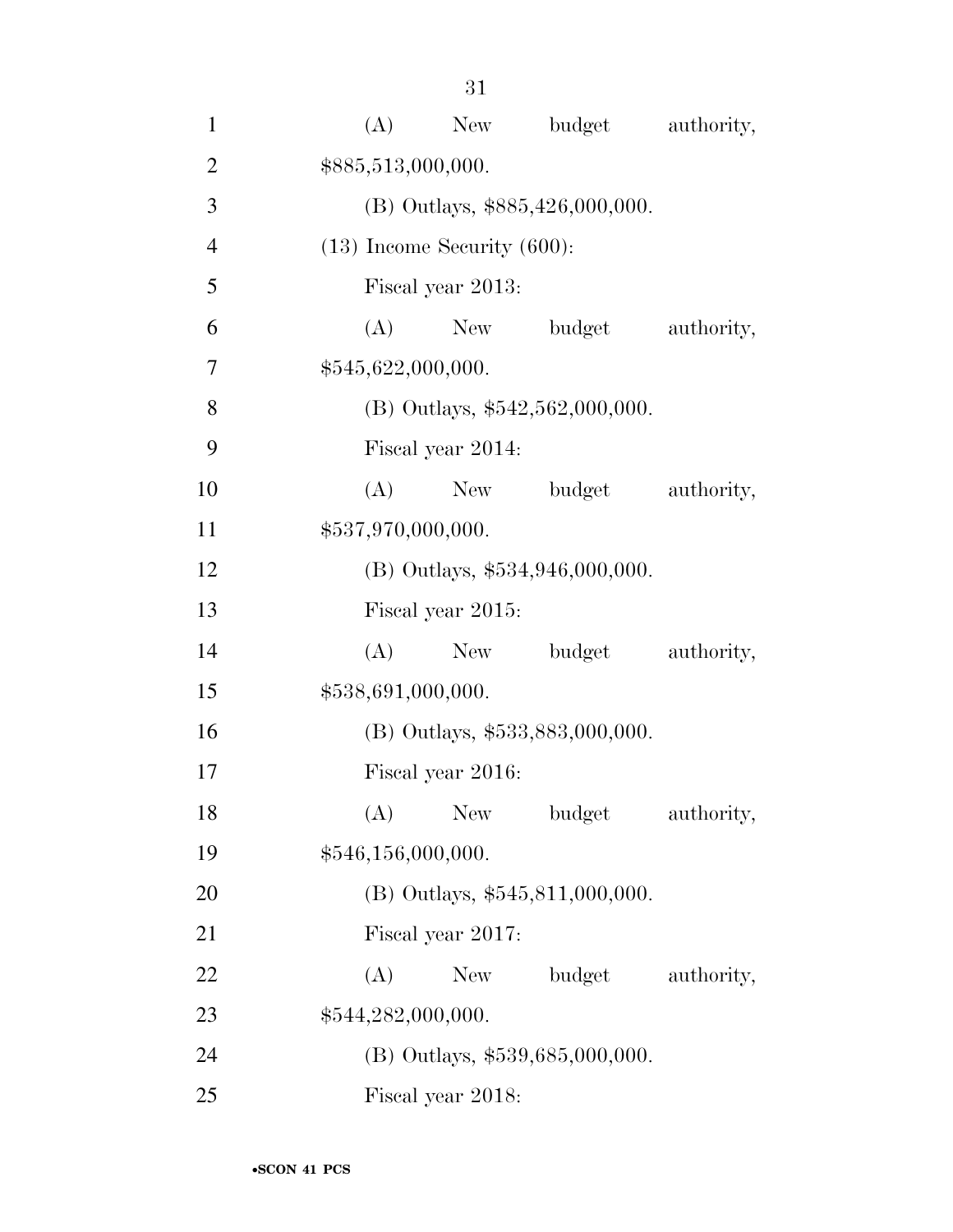| $\mathbf{1}$   | budget<br>(A)<br>New<br>authority, |  |  |  |  |  |  |
|----------------|------------------------------------|--|--|--|--|--|--|
| $\overline{2}$ | \$546,446,000,000.                 |  |  |  |  |  |  |
| 3              | (B) Outlays, \$538,021,000,000.    |  |  |  |  |  |  |
| $\overline{4}$ | Fiscal year 2019:                  |  |  |  |  |  |  |
| 5              | (A)<br>budget<br>New<br>authority, |  |  |  |  |  |  |
| 6              | \$561,786,000,000.                 |  |  |  |  |  |  |
| $\overline{7}$ | (B) Outlays, $$558,295,000,000$ .  |  |  |  |  |  |  |
| 8              | Fiscal year 2020:                  |  |  |  |  |  |  |
| 9              | (A)<br>budget<br>authority,<br>New |  |  |  |  |  |  |
| 10             | \$573,480,000,000.                 |  |  |  |  |  |  |
| 11             | (B) Outlays, \$570,338,000,000.    |  |  |  |  |  |  |
| 12             | Fiscal year 2021:                  |  |  |  |  |  |  |
| 13             | New budget<br>(A)<br>authority,    |  |  |  |  |  |  |
| 14             | \$586,855,000,000.                 |  |  |  |  |  |  |
| 15             | $(B)$ Outlays, \$583,571,000,000.  |  |  |  |  |  |  |
| 16             | Fiscal year 2022:                  |  |  |  |  |  |  |
| 17             | (A)<br>New<br>budget<br>authority, |  |  |  |  |  |  |
| 18             | \$604,517,000,000.                 |  |  |  |  |  |  |
| 19             | (B) Outlays, \$605,786,000,000.    |  |  |  |  |  |  |
| 20             | $(14)$ Social Security $(650)$ :   |  |  |  |  |  |  |
| 21             | Fiscal year 2013:                  |  |  |  |  |  |  |
| 22             | (A)<br>budget<br>New<br>authority, |  |  |  |  |  |  |
| 23             | \$53,416,000,000.                  |  |  |  |  |  |  |
| 24             | $(B)$ Outlays, \$53,496,000,000.   |  |  |  |  |  |  |
| 25             | Fiscal year 2014:                  |  |  |  |  |  |  |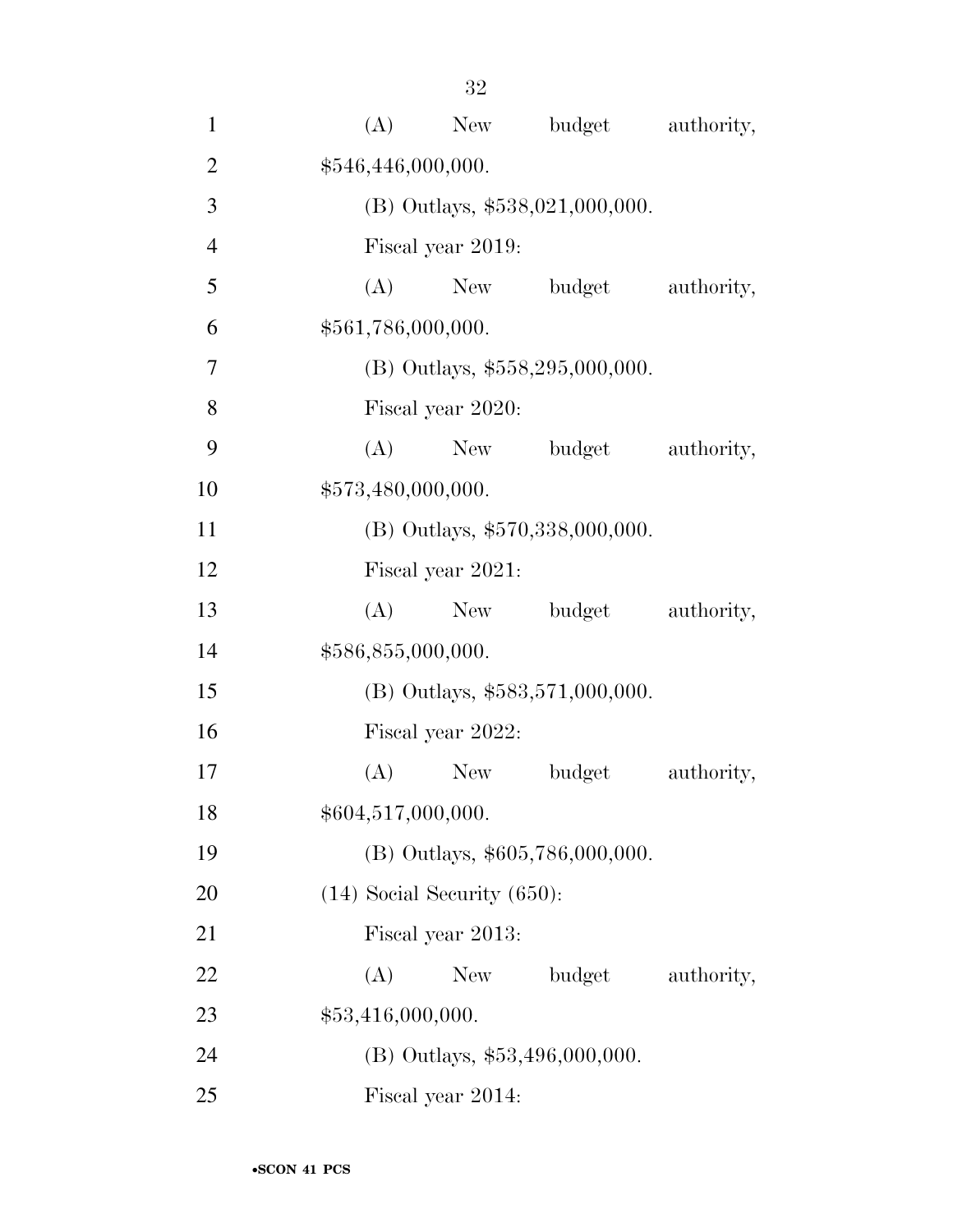| $\mathbf{1}$   | (A)               | New               | budget                           | authority, |
|----------------|-------------------|-------------------|----------------------------------|------------|
| $\overline{2}$ | \$31,892,000,000. |                   |                                  |            |
| 3              |                   |                   | $(B)$ Outlays, \$32,002,000,000. |            |
| $\overline{4}$ |                   | Fiscal year 2015: |                                  |            |
| 5              |                   |                   | (A) New budget                   | authority, |
| 6              | \$35,135,000,000. |                   |                                  |            |
| $\overline{7}$ |                   |                   | $(B)$ Outlays, \$35,210,000,000. |            |
| 8              |                   | Fiscal year 2016: |                                  |            |
| 9              | (A)               |                   | New budget                       | authority, |
| 10             | \$38,953,000,000. |                   |                                  |            |
| 11             |                   |                   | (B) Outlays, \$38,991,000,000.   |            |
| 12             |                   | Fiscal year 2017: |                                  |            |
| 13             | (A)               | New               | budget                           | authority, |
| 14             | \$43,140,000,000. |                   |                                  |            |
| 15             |                   |                   | (B) Outlays, \$43,140,000,000.   |            |
| 16             |                   | Fiscal year 2018: |                                  |            |
| 17             | (A)               | New               | budget                           | authority, |
| 18             | \$47,590,000,000. |                   |                                  |            |
| 19             |                   |                   | (B) Outlays, \$47,590,000,000.   |            |
| 20             |                   | Fiscal year 2019: |                                  |            |
| 21             | (A)               | New               | budget                           | authority, |
| 22             | \$52,429,000,000. |                   |                                  |            |
| 23             |                   |                   | (B) Outlays, $$52,429,000,000$ . |            |
| 24             |                   | Fiscal year 2020: |                                  |            |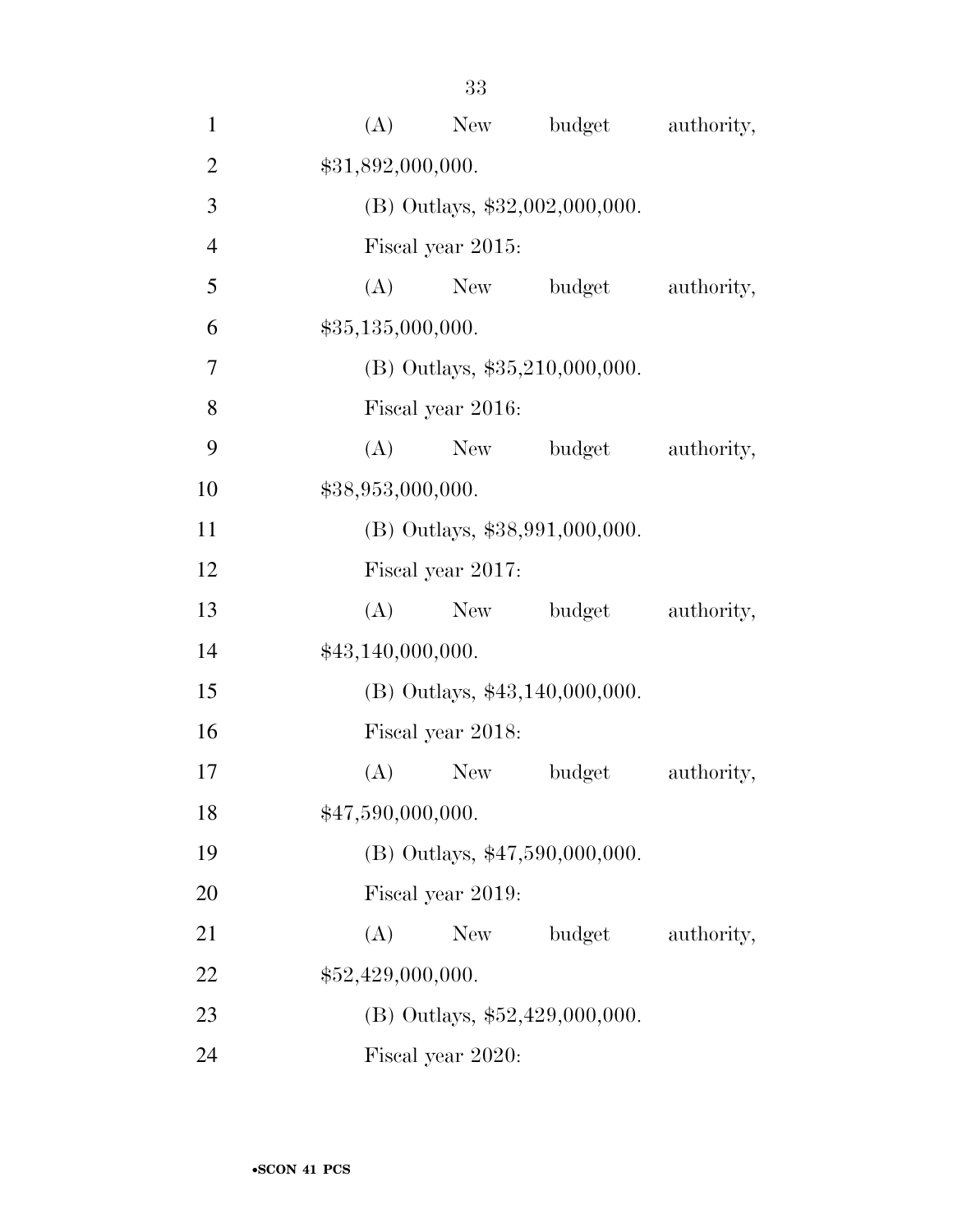| $\mathbf{1}$   | (A)                | New                              | budget                                          | authority, |  |  |  |
|----------------|--------------------|----------------------------------|-------------------------------------------------|------------|--|--|--|
| $\overline{2}$ |                    | \$57,425,000,000.                |                                                 |            |  |  |  |
| 3              |                    | (B) Outlays, $$57,425,000,000$ . |                                                 |            |  |  |  |
| $\overline{4}$ |                    | Fiscal year 2021:                |                                                 |            |  |  |  |
| 5              | (A)                | New                              | budget                                          | authority, |  |  |  |
| 6              | \$62,604,000,000.  |                                  |                                                 |            |  |  |  |
| 7              |                    |                                  | $(B)$ Outlays, \$62,604,000,000.                |            |  |  |  |
| 8              |                    | Fiscal year 2022:                |                                                 |            |  |  |  |
| 9              | (A)                | New                              | budget                                          | authority, |  |  |  |
| 10             | \$68,079,000,000.  |                                  |                                                 |            |  |  |  |
| 11             |                    |                                  | (B) Outlays, \$68,079,000,000.                  |            |  |  |  |
| 12             |                    |                                  | $(15)$ Veterans Benefits and Services $(700)$ : |            |  |  |  |
| 13             |                    | Fiscal year 2013:                |                                                 |            |  |  |  |
| 14             | (A)                | New                              | budget                                          | authority, |  |  |  |
| 15             | \$135,651,000,000. |                                  |                                                 |            |  |  |  |
| 16             |                    |                                  | (B) Outlays, \$135,289,000,000.                 |            |  |  |  |
| 17             |                    | Fiscal year 2014:                |                                                 |            |  |  |  |
| 18             | (A)                | New                              | budget                                          | authority, |  |  |  |
| 19             | \$136,996,000,000. |                                  |                                                 |            |  |  |  |
| 20             |                    |                                  | (B) Outlays, \$137,447,000,000.                 |            |  |  |  |
| 21             |                    | Fiscal year 2015:                |                                                 |            |  |  |  |
| 22             | (A)                | New                              | budget                                          | authority, |  |  |  |
| 23             | \$139,827,000,000. |                                  |                                                 |            |  |  |  |
| 24             |                    |                                  | (B) Outlays, \$139,964,000,000.                 |            |  |  |  |
| 25             |                    | Fiscal year 2016:                |                                                 |            |  |  |  |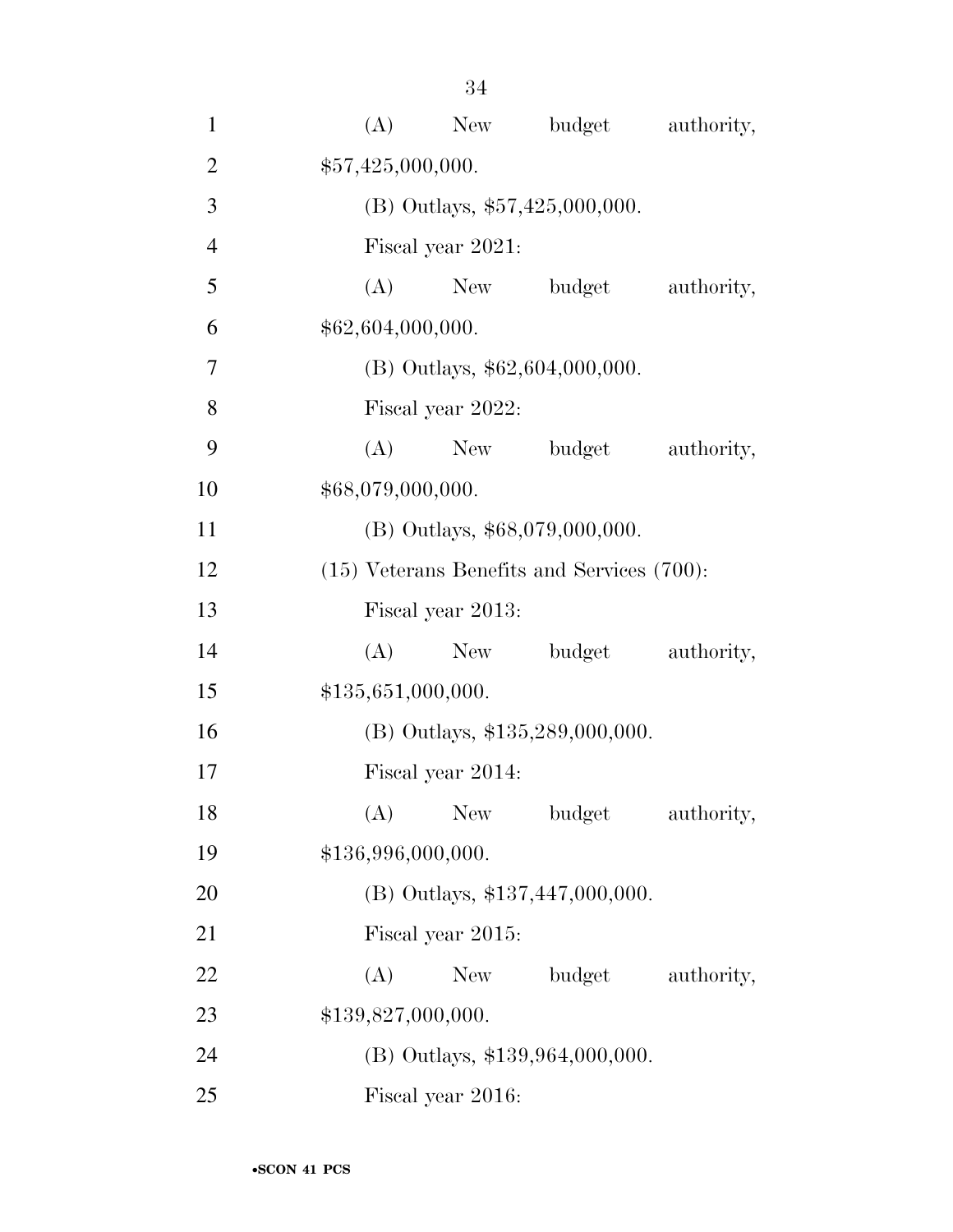| $\mathbf{1}$   | (A) | New                | budget                            | authority, |  |  |  |
|----------------|-----|--------------------|-----------------------------------|------------|--|--|--|
| $\overline{2}$ |     | \$148,005,000,000. |                                   |            |  |  |  |
| 3              |     |                    | (B) Outlays, \$147,807,000,000.   |            |  |  |  |
| $\overline{4}$ |     | Fiscal year 2017:  |                                   |            |  |  |  |
| 5              | (A) | New                | budget                            | authority, |  |  |  |
| 6              |     | \$146,445,000,000. |                                   |            |  |  |  |
| 7              |     |                    | $(B)$ Outlays, \$146,074,000,000. |            |  |  |  |
| 8              |     | Fiscal year 2018:  |                                   |            |  |  |  |
| 9              | (A) | New                | budget                            | authority, |  |  |  |
| 10             |     | \$144,620,000,000. |                                   |            |  |  |  |
| 11             |     |                    | (B) Outlays, \$143,993,000,000.   |            |  |  |  |
| 12             |     | Fiscal year 2019:  |                                   |            |  |  |  |
| 13             | (A) | New                | budget                            | authority, |  |  |  |
| 14             |     | \$153,568,000,000. |                                   |            |  |  |  |
| 15             |     |                    | $(B)$ Outlays, \$152,909,000,000. |            |  |  |  |
| 16             |     | Fiscal year 2020:  |                                   |            |  |  |  |
| 17             | (A) | <b>New</b>         | budget                            | authority, |  |  |  |
| 18             |     | \$157,302,000,000. |                                   |            |  |  |  |
| 19             |     |                    | (B) Outlays, \$156,643,000,000.   |            |  |  |  |
| 20             |     | Fiscal year 2021:  |                                   |            |  |  |  |
| 21             | (A) | New \,             | budget                            | authority, |  |  |  |
| 22             |     | \$161,056,000,000. |                                   |            |  |  |  |
| 23             |     |                    | (B) Outlays, \$160,370,000,000.   |            |  |  |  |
| 24             |     | Fiscal year 2022:  |                                   |            |  |  |  |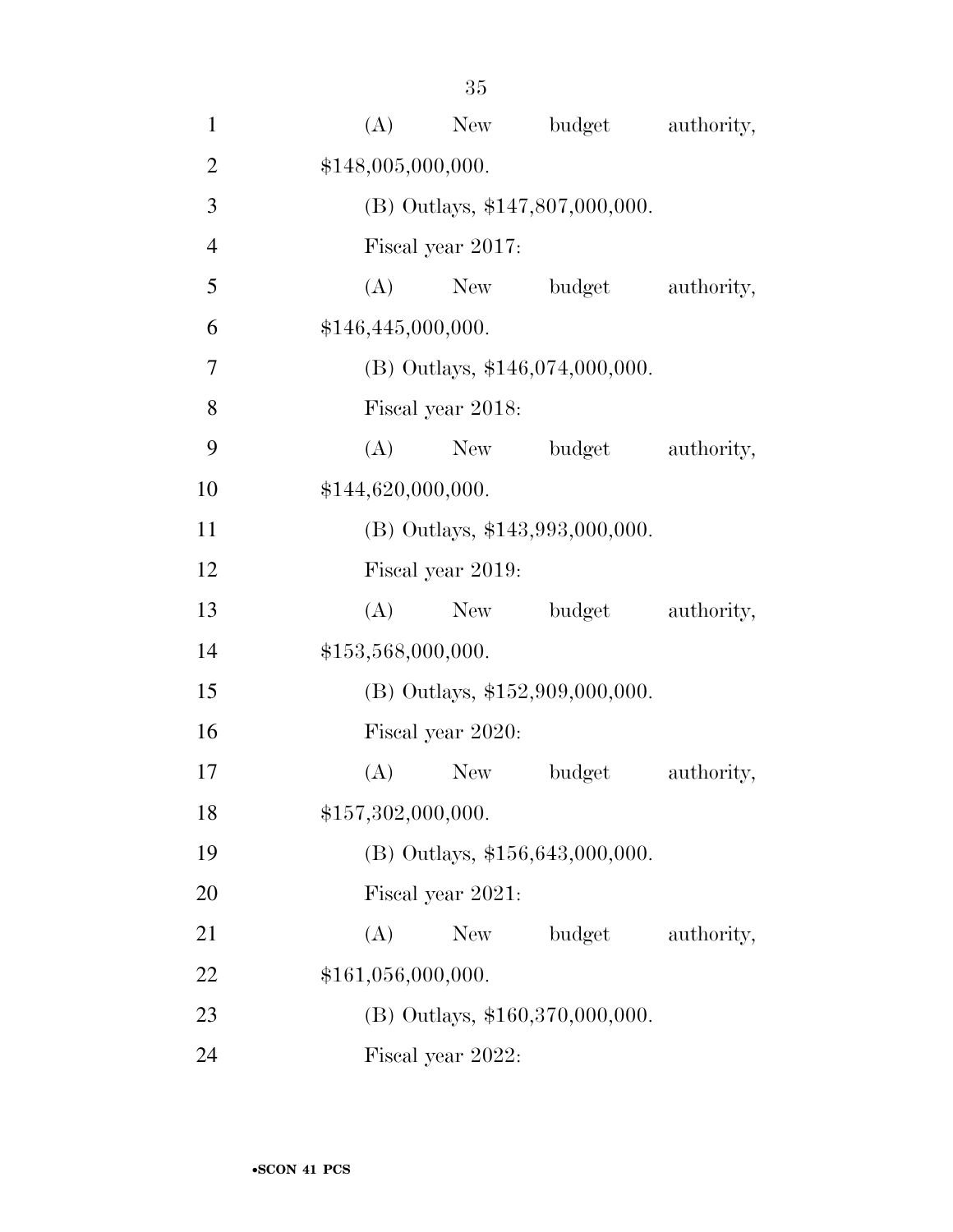| $\mathbf{1}$   | (A)                                        | budget<br>New                    | authority, |  |  |  |  |
|----------------|--------------------------------------------|----------------------------------|------------|--|--|--|--|
| $\overline{2}$ | \$170,839,000,000.                         |                                  |            |  |  |  |  |
| 3              |                                            | (B) Outlays, \$170,088,000,000.  |            |  |  |  |  |
| $\overline{4}$ | $(16)$ Administration of Justice $(750)$ : |                                  |            |  |  |  |  |
| 5              | Fiscal year 2013:                          |                                  |            |  |  |  |  |
| 6              | (A)<br>New                                 | budget                           | authority, |  |  |  |  |
| $\tau$         | \$53,772,000,000.                          |                                  |            |  |  |  |  |
| 8              |                                            | $(B)$ Outlays, \$58,831,000,000. |            |  |  |  |  |
| 9              | Fiscal year 2014:                          |                                  |            |  |  |  |  |
| 10             | (A)                                        | New<br>budget                    | authority, |  |  |  |  |
| 11             | \$55,029,000,000.                          |                                  |            |  |  |  |  |
| 12             |                                            | (B) Outlays, \$57,404,000,000.   |            |  |  |  |  |
| 13             | Fiscal year 2015:                          |                                  |            |  |  |  |  |
| 14             | (A)                                        | New budget                       | authority, |  |  |  |  |
| 15             | \$55,792,000,000.                          |                                  |            |  |  |  |  |
| 16             |                                            | (B) Outlays, \$56,371,000,000.   |            |  |  |  |  |
| 17             | Fiscal year 2016:                          |                                  |            |  |  |  |  |
| 18             |                                            | (A) New budget                   | authority, |  |  |  |  |
| 19             | \$58,542,000,000.                          |                                  |            |  |  |  |  |
| 20             |                                            | (B) Outlays, \$58,214,000,000.   |            |  |  |  |  |
| 21             | Fiscal year 2017:                          |                                  |            |  |  |  |  |
| 22             | (A)<br>New                                 | budget                           | authority, |  |  |  |  |
| 23             | \$57,889,000,000.                          |                                  |            |  |  |  |  |
| 24             |                                            | (B) Outlays, \$57,538,000,000.   |            |  |  |  |  |
| 25             | Fiscal year 2018:                          |                                  |            |  |  |  |  |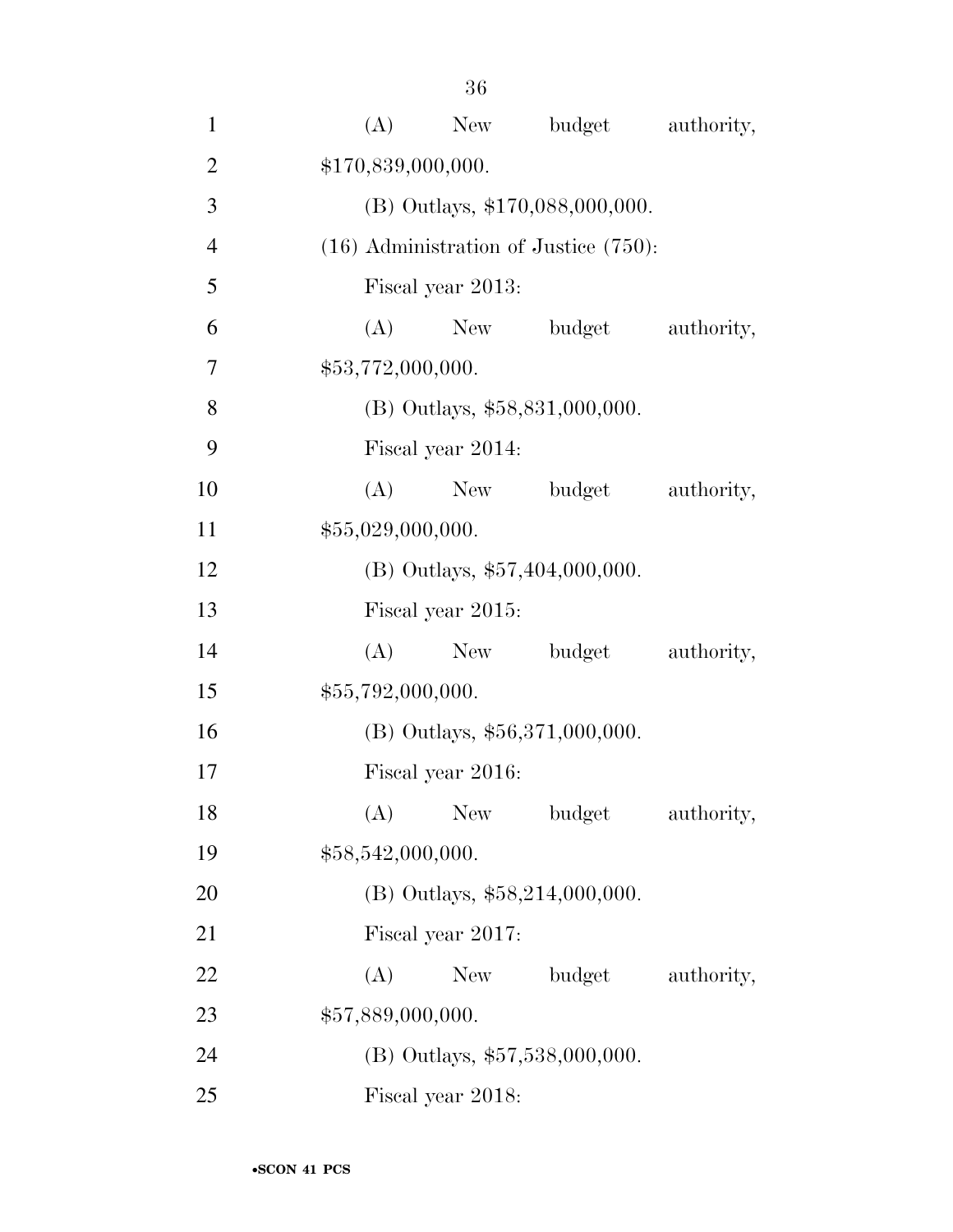| $\mathbf{1}$   | budget<br>(A)<br>New<br>authority,  |  |  |  |  |  |  |
|----------------|-------------------------------------|--|--|--|--|--|--|
| $\overline{2}$ | \$58,992,000,000.                   |  |  |  |  |  |  |
| 3              | (B) Outlays, \$60,408,000,000.      |  |  |  |  |  |  |
| $\overline{4}$ | Fiscal year 2019:                   |  |  |  |  |  |  |
| 5              | (A)<br>New<br>budget<br>authority,  |  |  |  |  |  |  |
| 6              | \$60,204,000,000.                   |  |  |  |  |  |  |
| $\overline{7}$ | (B) Outlays, \$60,504,000,000.      |  |  |  |  |  |  |
| 8              | Fiscal year 2020:                   |  |  |  |  |  |  |
| 9              | (A)<br>budget<br>authority,<br>New  |  |  |  |  |  |  |
| 10             | \$61,406,000,000.                   |  |  |  |  |  |  |
| 11             | (B) Outlays, \$61,011,000,000.      |  |  |  |  |  |  |
| 12             | Fiscal year 2021:                   |  |  |  |  |  |  |
| 13             | New budget<br>(A)<br>authority,     |  |  |  |  |  |  |
| 14             | \$62,772,000,000.                   |  |  |  |  |  |  |
| 15             | (B) Outlays, \$62,348,000,000.      |  |  |  |  |  |  |
| 16             | Fiscal year 2022:                   |  |  |  |  |  |  |
| 17             | authority,<br>(A)<br>New<br>budget  |  |  |  |  |  |  |
| 18             | \$67,988,000,000.                   |  |  |  |  |  |  |
| 19             | (B) Outlays, \$67,496,000,000.      |  |  |  |  |  |  |
| 20             | $(17)$ General Government $(800)$ : |  |  |  |  |  |  |
| 21             | Fiscal year 2013:                   |  |  |  |  |  |  |
| 22             | budget<br>(A)<br>New<br>authority,  |  |  |  |  |  |  |
| 23             | \$25,808,000,000.                   |  |  |  |  |  |  |
| 24             | (B) Outlays, \$27,408,000,000.      |  |  |  |  |  |  |
| 25             | Fiscal year 2014:                   |  |  |  |  |  |  |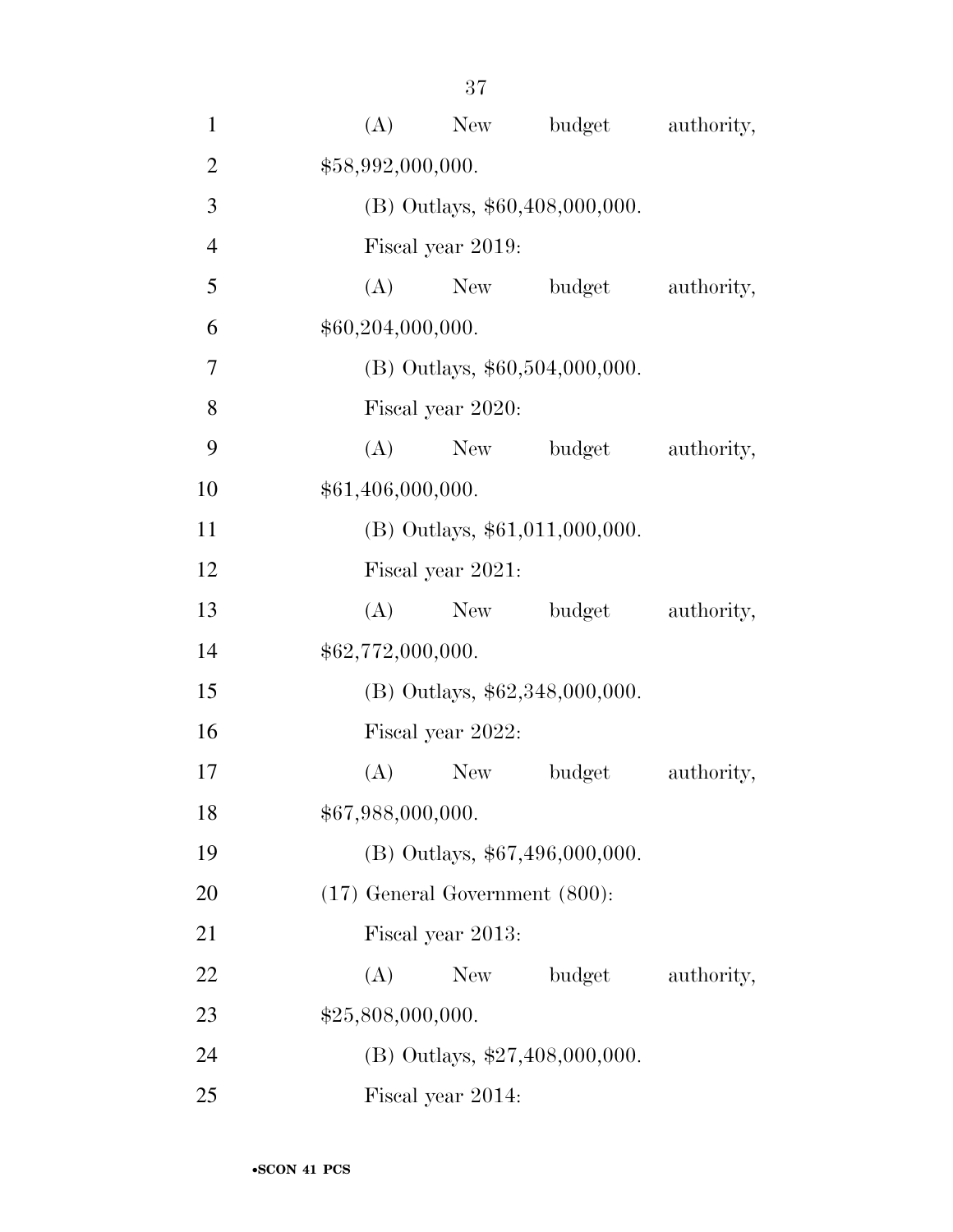| $\mathbf{1}$   | (A)               | New               | budget                           | authority, |
|----------------|-------------------|-------------------|----------------------------------|------------|
| $\overline{2}$ | \$27,256,000,000. |                   |                                  |            |
| 3              |                   |                   | (B) Outlays, $$27,706,000,000$ . |            |
| $\overline{4}$ |                   | Fiscal year 2015: |                                  |            |
| 5              | (A)               |                   | New budget                       | authority, |
| 6              | \$29,196,000,000. |                   |                                  |            |
| 7              |                   |                   | (B) Outlays, $$29,376,000,000$ . |            |
| 8              |                   | Fiscal year 2016: |                                  |            |
| 9              | (A)               |                   | New budget                       | authority, |
| 10             | \$31,275,000,000. |                   |                                  |            |
| 11             |                   |                   | (B) Outlays, \$31,459,000,000.   |            |
| 12             |                   | Fiscal year 2017: |                                  |            |
| 13             | (A)               | New               | budget                           | authority, |
| 14             | \$33,433,000,000. |                   |                                  |            |
| 15             |                   |                   | $(B)$ Outlays, \$33,300,000,000. |            |
| 16             |                   | Fiscal year 2018: |                                  |            |
| 17             | (A)               | <b>New</b>        | budget                           | authority, |
| 18             | \$35,613,000,000. |                   |                                  |            |
| 19             |                   |                   | $(B)$ Outlays, \$35,417,000,000. |            |
| 20             |                   | Fiscal year 2019: |                                  |            |
| 21             | (A)               | New               | budget                           | authority, |
| 22             | \$37,969,000,000. |                   |                                  |            |
| 23             |                   |                   | (B) Outlays, \$37,513,000,000.   |            |
| 24             |                   | Fiscal year 2020: |                                  |            |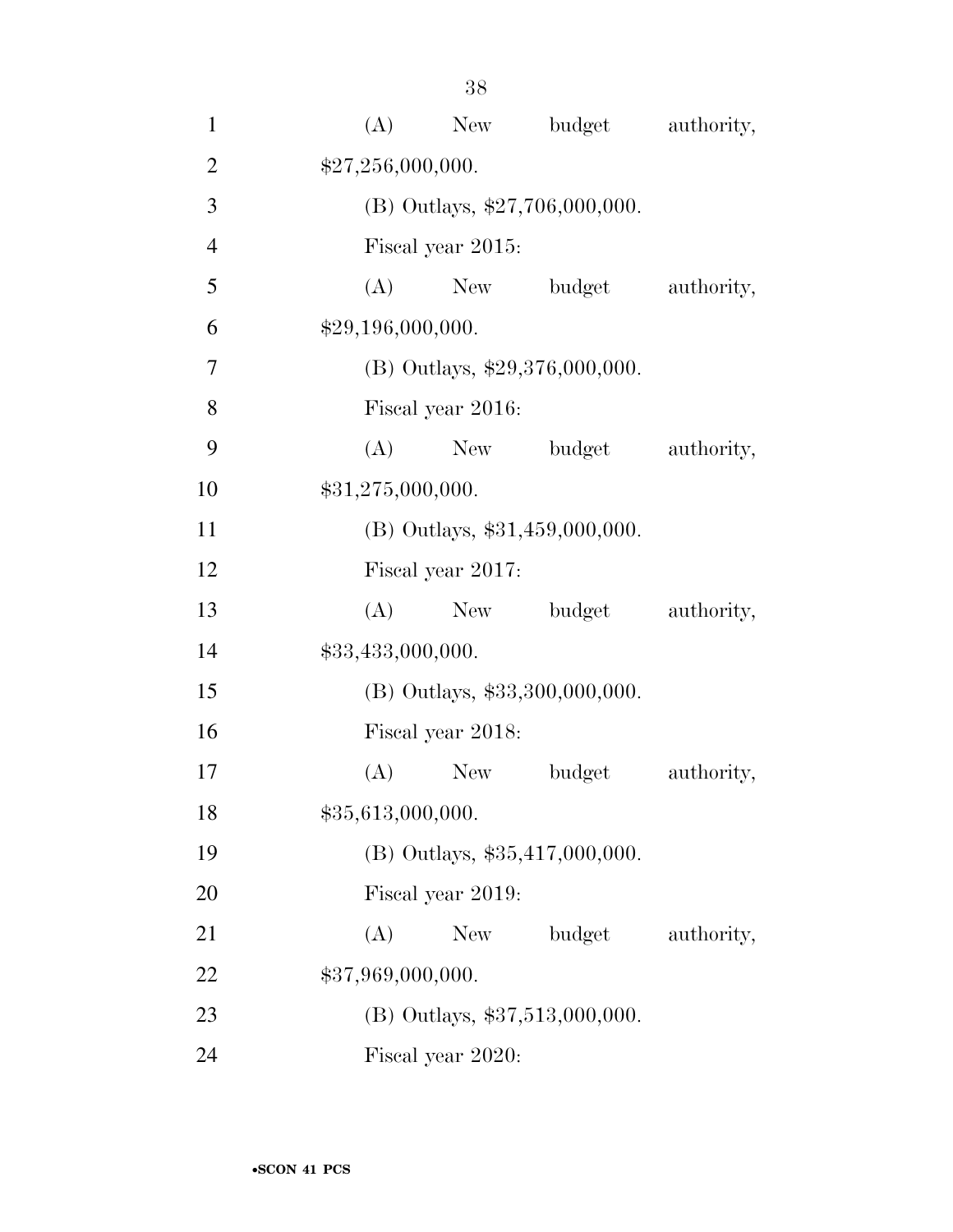| $\mathbf{1}$   | (A)                | New                           | budget                             | authority, |
|----------------|--------------------|-------------------------------|------------------------------------|------------|
| $\overline{2}$ | \$40,338,000,000.  |                               |                                    |            |
| 3              |                    |                               | (B) Outlays, \$39,900,000,000.     |            |
| $\overline{4}$ |                    | Fiscal year 2021:             |                                    |            |
| 5              | (A)                | New                           | budget                             | authority, |
| 6              | \$42,762,000,000.  |                               |                                    |            |
| $\tau$         |                    |                               | (B) Outlays, $$42,226,000,000$ .   |            |
| 8              |                    | Fiscal year 2022:             |                                    |            |
| 9              | (A)                | New                           | budget                             | authority, |
| 10             | \$45,219,000,000.  |                               |                                    |            |
| 11             |                    |                               | (B) Outlays, \$44,669,000,000.     |            |
| 12             |                    | $(18)$ Net Interest $(900)$ : |                                    |            |
| 13             |                    | Fiscal year 2013:             |                                    |            |
| 14             | (A)                | New                           | budget                             | authority, |
| 15             | \$347,234,000,000. |                               |                                    |            |
| 16             |                    |                               | (B) Outlays, \$347,234,000,000.    |            |
| 17             |                    | Fiscal year 2014:             |                                    |            |
| 18             |                    | $(A)$ New                     | $\boldsymbol{\mathrm{budget}}$     | authority, |
| 19             | \$360,341,000,000. |                               |                                    |            |
| 20             |                    |                               | (B) Outlays, \$360, 341, 000, 000. |            |
| 21             |                    | Fiscal year 2015:             |                                    |            |
| 22             | (A)                | New                           | budget                             | authority, |
| 23             | \$400,112,000,000. |                               |                                    |            |
| 24             |                    |                               | (B) Outlays, \$400,112,000,000.    |            |
| 25             |                    | Fiscal year 2016:             |                                    |            |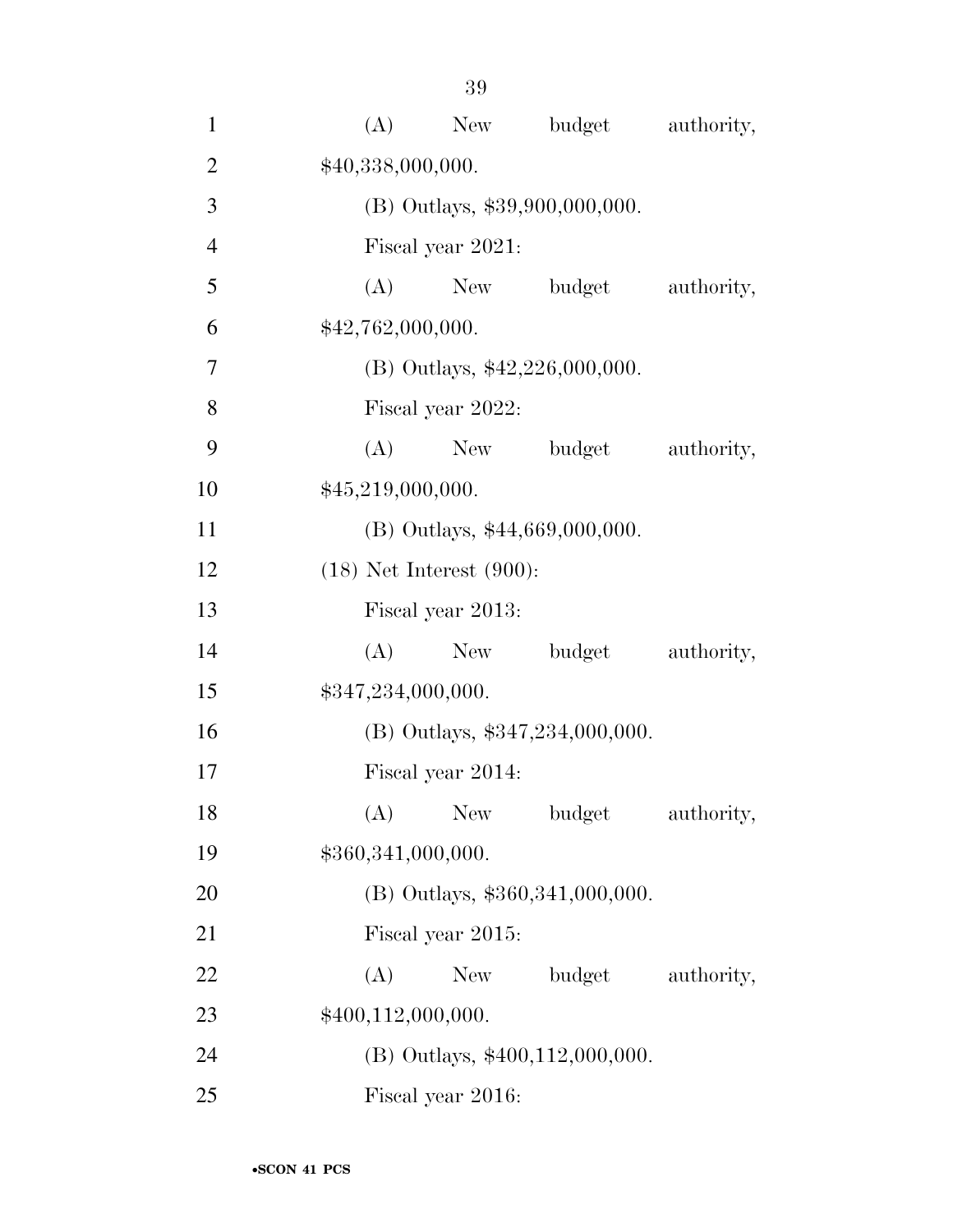| $\mathbf{1}$   | (A) | New                | budget                          | authority, |
|----------------|-----|--------------------|---------------------------------|------------|
| $\overline{2}$ |     | \$466,938,000,000. |                                 |            |
| 3              |     |                    | (B) Outlays, \$466,938,000,000. |            |
| $\overline{4}$ |     | Fiscal year 2017:  |                                 |            |
| 5              | (A) | New                | budget                          | authority, |
| 6              |     | \$539,743,000,000. |                                 |            |
| $\overline{7}$ |     |                    | (B) Outlays, \$539,743,000,000. |            |
| 8              |     | Fiscal year 2018:  |                                 |            |
| 9              | (A) | New                | budget                          | authority, |
| 10             |     | \$614,473,000,000. |                                 |            |
| 11             |     |                    | (B) Outlays, \$614,473,000,000. |            |
| 12             |     | Fiscal year 2019:  |                                 |            |
| 13             | (A) | New                | budget                          | authority, |
| 14             |     | \$686,716,000,000. |                                 |            |
| 15             |     |                    | (B) Outlays, \$646,716,000,000. |            |
| 16             |     | Fiscal year 2020:  |                                 |            |
| 17             | (A) | New                | budget                          | authority, |
| 18             |     | \$751,343,000,000. |                                 |            |
| 19             |     |                    | (B) Outlays, \$751,343,000,000. |            |
| 20             |     | Fiscal year 2021:  |                                 |            |
| 21             | (A) | New                | budget                          | authority, |
| 22             |     | \$804,643,000,000. |                                 |            |
| 23             |     |                    | (B) Outlays, \$804,643,000,000. |            |
| 24             |     | Fiscal year 2022:  |                                 |            |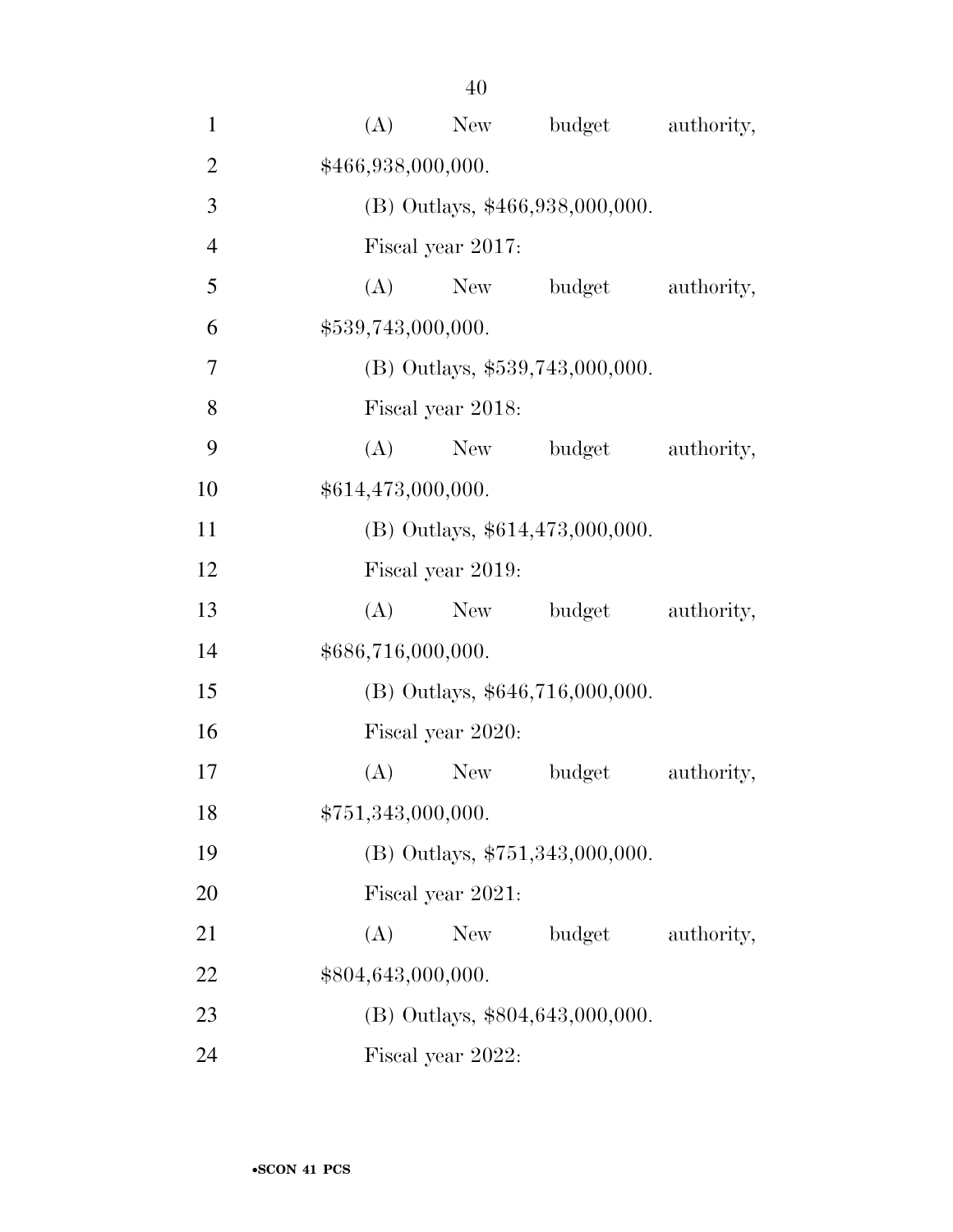| $\mathbf{1}$   | (A)                         | New               | budget                           | authority, |
|----------------|-----------------------------|-------------------|----------------------------------|------------|
| $\overline{2}$ | \$858,474,000,000.          |                   |                                  |            |
| 3              |                             |                   | (B) Outlays, \$858,474,000,000.  |            |
| $\overline{4}$ | $(19)$ Allowances $(920)$ : |                   |                                  |            |
| 5              |                             | Fiscal year 2013: |                                  |            |
| 6              |                             |                   | $(A)$ New budget authority, \$0. |            |
| $\tau$         |                             | (B) Outlays, \$0. |                                  |            |
| 8              |                             | Fiscal year 2014: |                                  |            |
| 9              | (A)                         | New               | budget                           | authority, |
| 10             | \$24,806,000,000.           |                   |                                  |            |
| 11             |                             |                   | $(B)$ Outlays, \$13,861,000,000. |            |
| 12             |                             | Fiscal year 2015: |                                  |            |
| 13             | (A)                         | New               | budget                           | authority, |
| 14             | \$23,898,000,000.           |                   |                                  |            |
| 15             |                             |                   | $(B)$ Outlays, \$20,717,000,000. |            |
| 16             |                             | Fiscal year 2016: |                                  |            |
| 17             | (A)                         | New               | budget                           | authority, |
| 18             | \$23,873,000,000.           |                   |                                  |            |
| 19             |                             |                   | (B) Outlays, \$23,137,000,000.   |            |
| 20             |                             | Fiscal year 2017: |                                  |            |
| 21             | (A)                         | New               | budget                           | authority, |
| 22             | \$24,357,000,000.           |                   |                                  |            |
| 23             |                             |                   | (B) Outlays, \$23,978,000,000.   |            |
| 24             |                             | Fiscal year 2018: |                                  |            |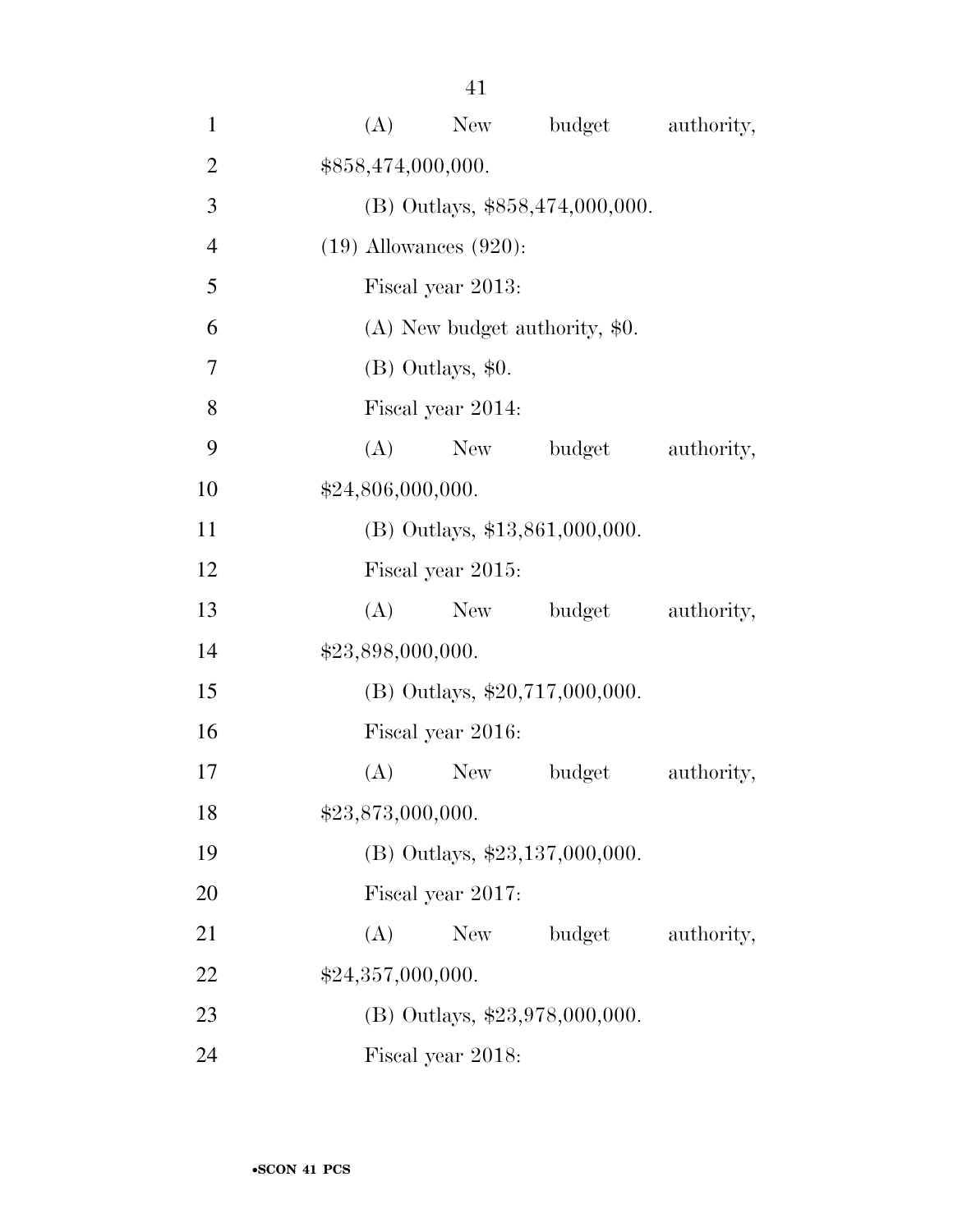| $\mathbf{1}$   | (A)<br>New                                         | budget     | authority, |
|----------------|----------------------------------------------------|------------|------------|
| $\overline{2}$ | \$24,286,000,000.                                  |            |            |
| 3              | (B) Outlays, \$23,955,000,000.                     |            |            |
| $\overline{4}$ | Fiscal year 2019:                                  |            |            |
| 5              | (A)                                                | New budget | authority, |
| 6              | \$23,254,000,000.                                  |            |            |
| $\tau$         | (B) Outlays, $$23,420,000,000$ .                   |            |            |
| 8              | Fiscal year 2020:                                  |            |            |
| 9              | (A)                                                | New budget | authority, |
| 10             | \$17,302,000,000.                                  |            |            |
| 11             | (B) Outlays, \$19,913,000,000.                     |            |            |
| 12             | Fiscal year 2021:                                  |            |            |
| 13             | (A)                                                | New budget | authority, |
| 14             | \$25,927,000,000.                                  |            |            |
| 15             | (B) Outlays, \$22,801,000,000.                     |            |            |
| 16             | Fiscal year 2022:                                  |            |            |
| 17             | (A)<br>New                                         | budget     | authority, |
| 18             | $-$ \$15,910,000,000.                              |            |            |
| 19             | (B) Outlays, $-\$17,291,000,000$ .                 |            |            |
| <b>20</b>      | $(20)$ Undistributed Offsetting Receipts $(950)$ : |            |            |
| 21             | Fiscal year 2013:                                  |            |            |
| 22             | (A)<br>New                                         | budget     | authority, |
| 23             | $-$ \$79,096,000,000.                              |            |            |
| 24             | (B) Outlays, $-\frac{279,095,000,000}{500,000}$ .  |            |            |
| 25             | Fiscal year 2014:                                  |            |            |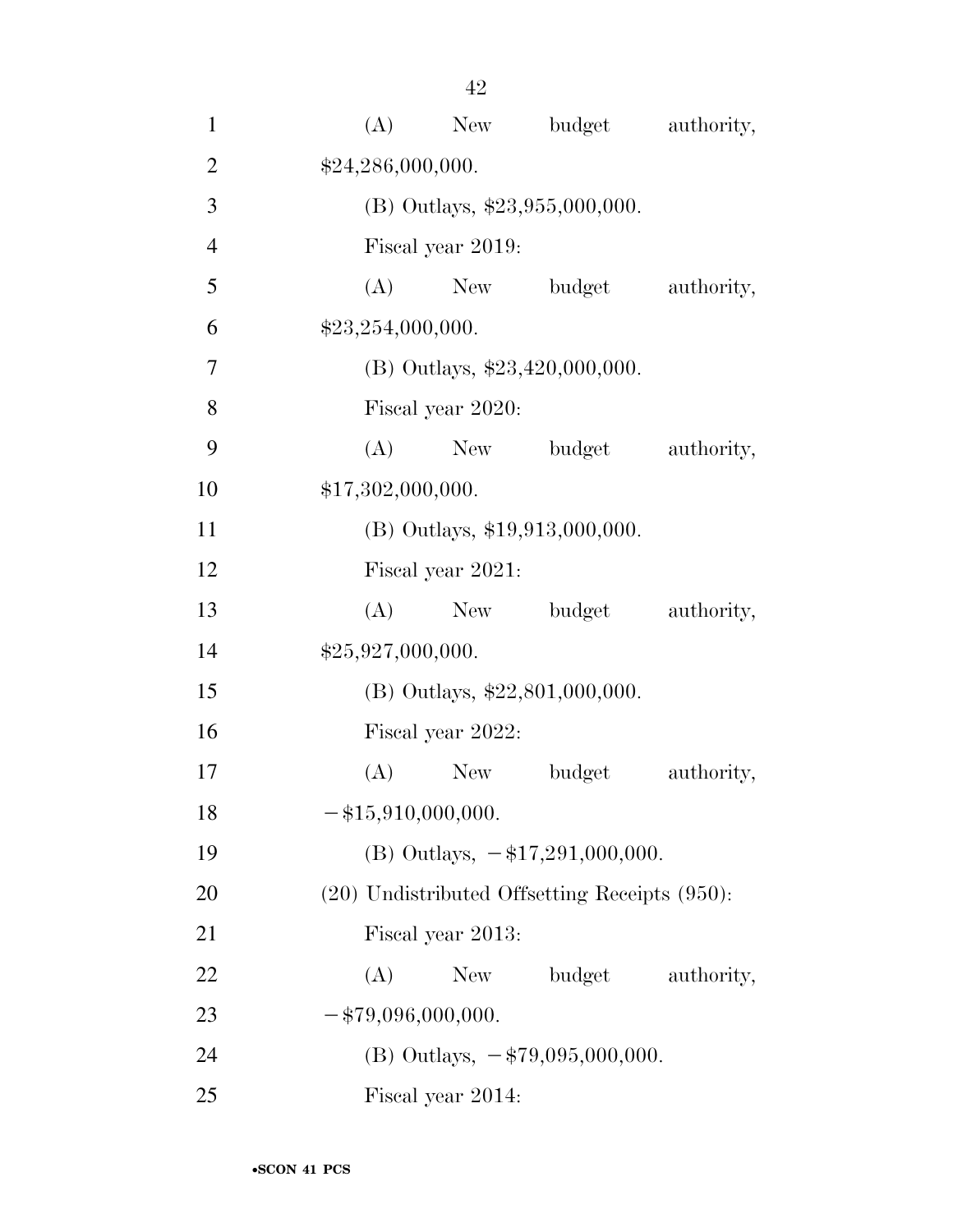| $\mathbf{1}$   | New budget authority,<br>(A)        |
|----------------|-------------------------------------|
| $\overline{2}$ | $-$ \$80,150,000,000.               |
| 3              | (B) Outlays, $-$ \$80,149,000,000.  |
| $\overline{4}$ | Fiscal year 2015:                   |
| 5              | (A) New budget<br>authority,        |
| 6              | $-$ \$85,787,000,000.               |
| $\overline{7}$ | (B) Outlays, $-\$85,786,000,000$ .  |
| 8              | Fiscal year 2016:                   |
| 9              | (A)<br>New budget authority,        |
| 10             | $-$ \$87,260,000,000.               |
| 11             | (B) Outlays, $-$ \$87,259,000,000.  |
| 12             | Fiscal year 2017:                   |
| 13             | New budget authority,<br>(A)        |
| 14             | $-$ \$91,024,000,000.               |
| 15             | (B) Outlays, $-\$91,023,000,000$ .  |
| 16             | Fiscal year 2018:                   |
| 17             | $(A)$ New<br>budget<br>authority,   |
| 18             | $-$ \$94,141,000,000.               |
| 19             | (B) Outlays, $-\$94,140,000,000$ .  |
| 20             | Fiscal year 2019:                   |
| 21             | budget<br>authority,<br>(A)<br>New  |
| 22             | $-$ \$100,689,000,000.              |
| 23             | (B) Outlays, $-\$100,688,000,000$ . |
| 24             | Fiscal year 2020:                   |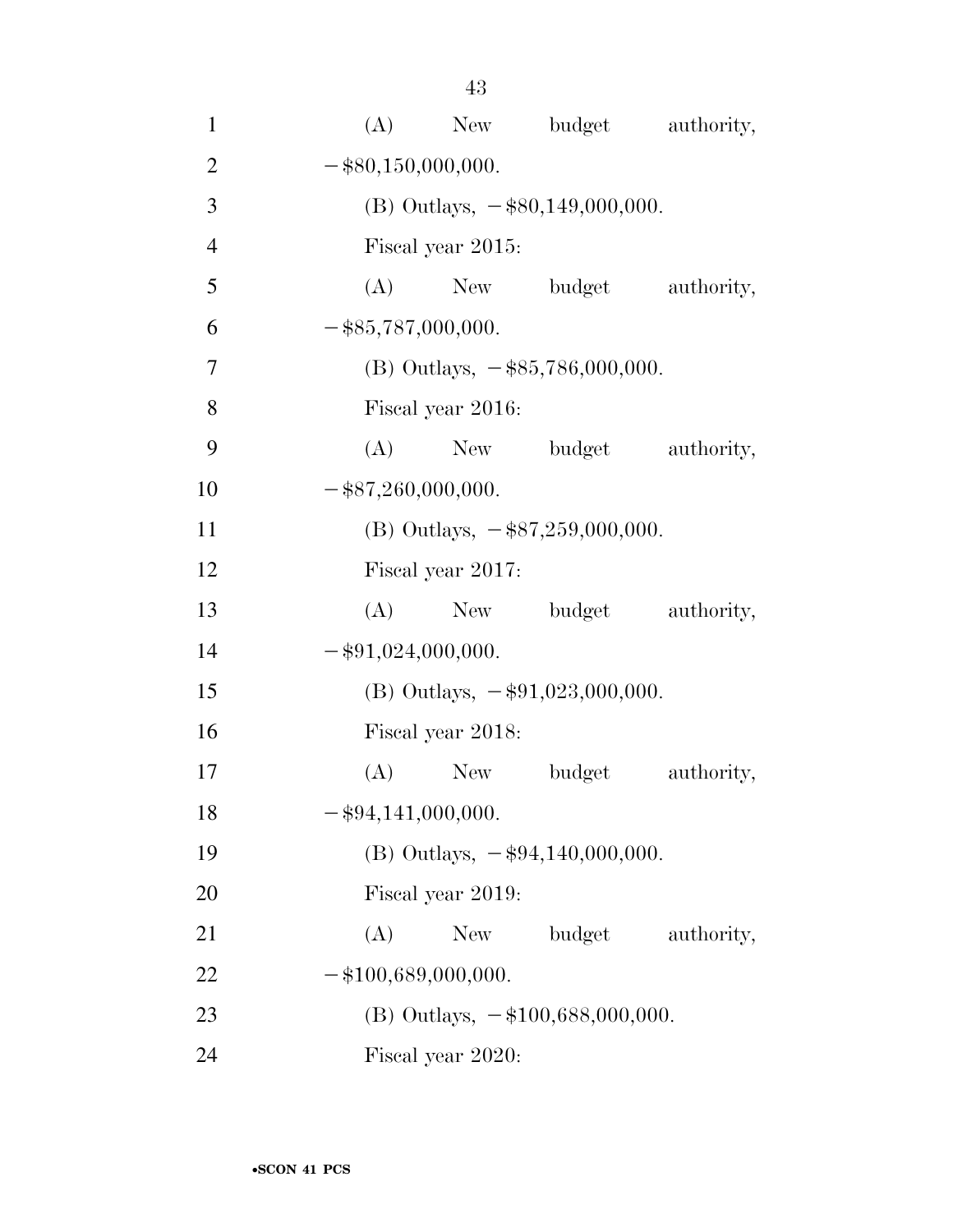| $\mathbf{1}$   | (A) New budget<br>authority,                         |
|----------------|------------------------------------------------------|
| $\overline{2}$ | $-$ \$99,551,000,000.                                |
| 3              | (B) Outlays, $-\$99,550,000,000$ .                   |
| $\overline{4}$ | Fiscal year 2021:                                    |
| 5              | (A) New budget authority,                            |
| 6              | $-$ \$103,660,000,000.                               |
| 7              | (B) Outlays, $-\$103,659,000,000$ .                  |
| 8              | Fiscal year 2022:                                    |
| 9              | (A) New budget authority,                            |
| 10             | $-$ \$105,959,000,000.                               |
| 11             | (B) Outlays, $-\$105,959,000,000$ .                  |
| 12             | <b>TITLE II-BUDGET PROCESS</b>                       |
| 13             | <b>Subtitle A-Budget Enforcement</b>                 |
| 14             | SEC. 201. PROGRAM INTEGRITY INITIATIVES.             |
| 15             | (a) ADJUSTMENTS IN THE SENATE.-                      |
| 16             | (1) IN GENERAL.—After the reporting of a bill        |
| 17             | or joint resolution relating to any matter described |
| 18             | in paragraph $(2)$ , or the offering of an amendment |
| 19             | or motion thereto or the submission of a conference  |
|                |                                                      |
| 20             | report thereon—                                      |
| 21             | (A) the Chairman of the Committee on the             |
| 22             | Budget of the Senate may adjust the budgetary        |
| 23             | aggregates, and allocations pursuant to section      |
| 24             | $302(a)$ of the Congressional Budget Act of          |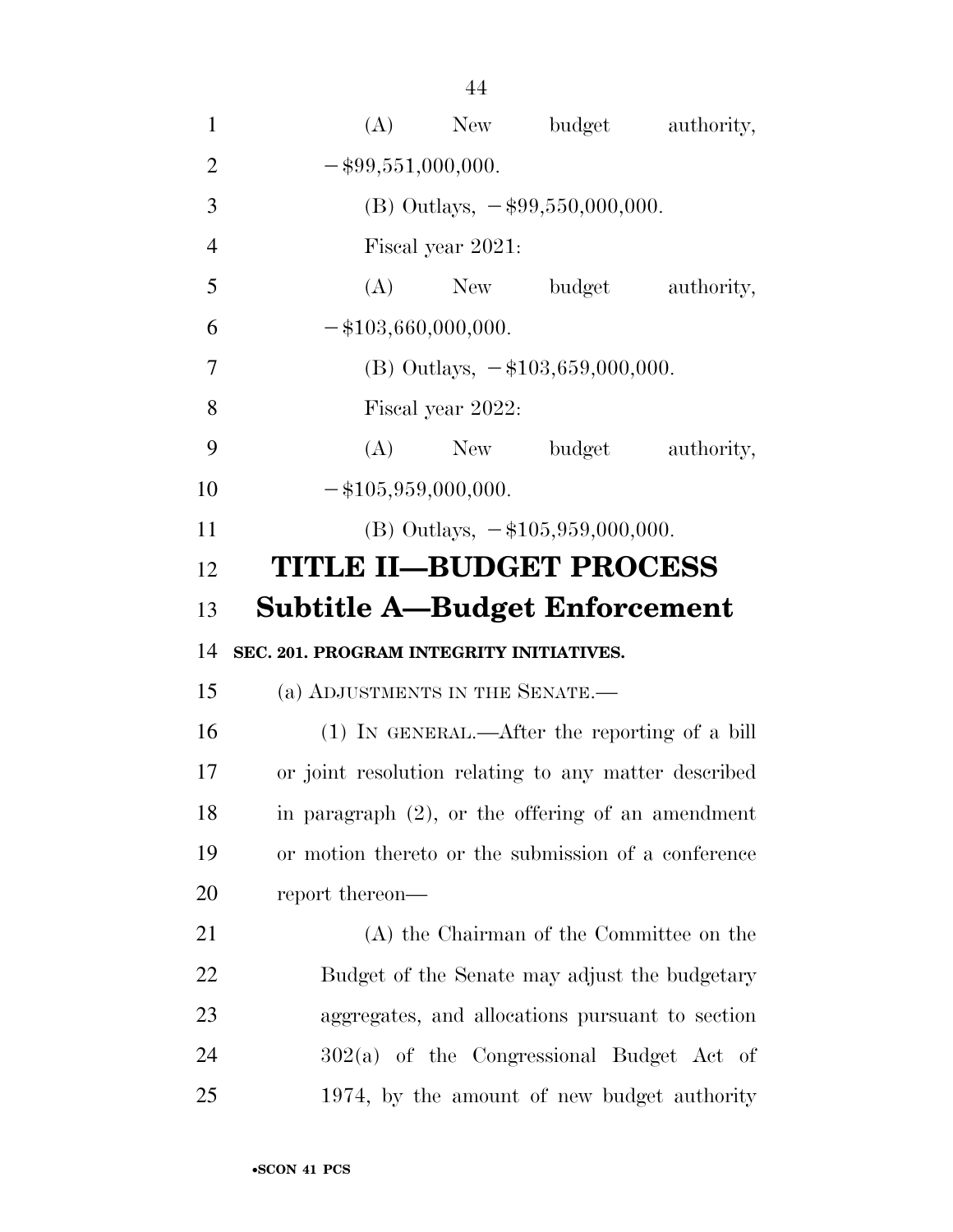| $\mathbf{1}$   | in that measure for that purpose and the out-     |
|----------------|---------------------------------------------------|
| $\overline{2}$ | lays flowing therefrom; and                       |
| 3              | (B) following any adjustment under sub-           |
| $\overline{4}$ | paragraph (A), the Committee on Appropria-        |
| 5              | tions of the Senate may report appropriately re-  |
| 6              | vised suballocations pursuant to section $302(b)$ |
| 7              | of the Congressional Budget Act of 1974 to        |
| 8              | carry out this subsection.                        |
| 9              | (2) MATTERS DESCRIBED.—Matters referred to        |
| 10             | in paragraph (1) are as follows:                  |
| 11             | (A) INTERNAL REVENUE SERVICE TAX EN-              |
| 12             | FORCEMENT.-                                       |
| 13             | (i) IN GENERAL.—If a bill or joint                |
| 14             | resolution is reported making appropria-          |
| 15             | tions in a fiscal year to the Internal Rev-       |
| 16             | enue Service of not less than the amount          |
| 17             | specified in clause (ii) for tax enforcement      |
| 18             | to address the Federal tax gap (taxes owed)       |
| 19             | but not paid), of which not less than the         |
| 20             | amount further specified in clause (ii) shall     |
| 21             | be available for additional or enhanced tax       |
| 22             | enforcement, or both, then the allocation to      |
| 23             | the Committee on Appropriations of the            |
| 24             | Senate, and aggregates for that year may          |
| 25             | be adjusted by the amount in budget au-           |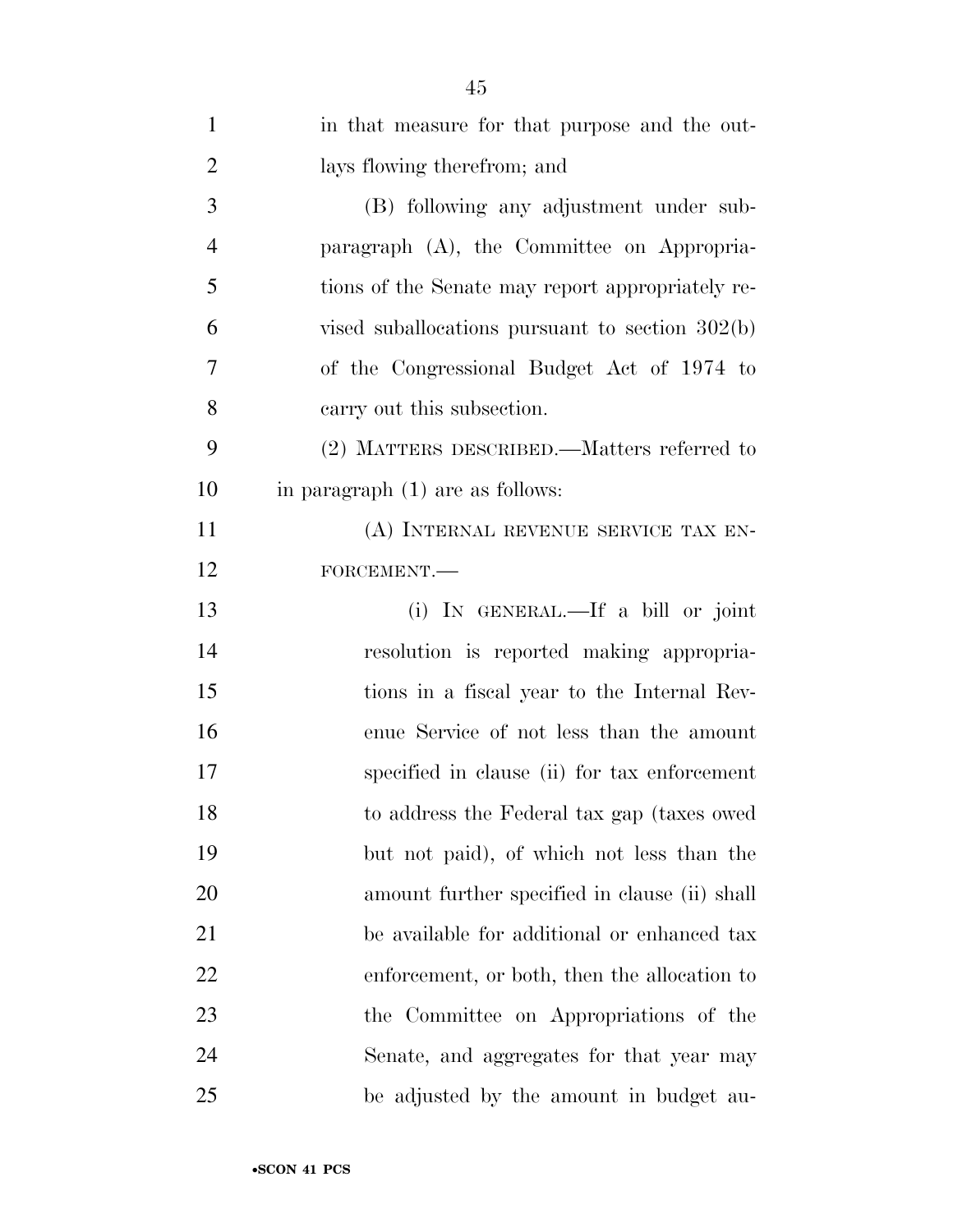| $\mathbf{1}$   | thority and outlays flowing therefrom not |
|----------------|-------------------------------------------|
| $\overline{2}$ | to exceed the amount of additional or en- |
| 3              | hanced tax enforcement provided in such   |
| $\overline{4}$ | legislation for that fiscal year.         |
| 5              | AMOUNTS SPECIFIED.—The<br>(ii)            |
| 6              | amounts specified are—                    |
| 7              | (I) for fiscal year 2013, an ap-          |
| 8              | propriation of \$10,178,000,000, of       |
| 9              | which not less than $$691,000,000$ is     |
| 10             | available for additional or enhanced      |
| 11             | tax enforcement;                          |
| 12             | $(II)$ for fiscal year 2014, an ap-       |
| 13             | propriation of $$10,775,000,000$ , of     |
| 14             | which not less than $$1,018,000,000$ is   |
| 15             | available for additional or enhanced      |
| 16             | tax enforcement;                          |
| 17             | (III) for fiscal year $2015$ , an ap-     |
| 18             | propriation of \$11,367,000,000, of       |
| 19             | which not less than $$1,328,000,000$ is   |
| 20             | available for additional or enhanced      |
| 21             | tax enforcement;                          |
| 22             | $(IV)$ for fiscal year 2016, an ap-       |
| 23             | propriation of \$12,002,000,000, of       |
| 24             | which not less than $$1,645,000,000$ is   |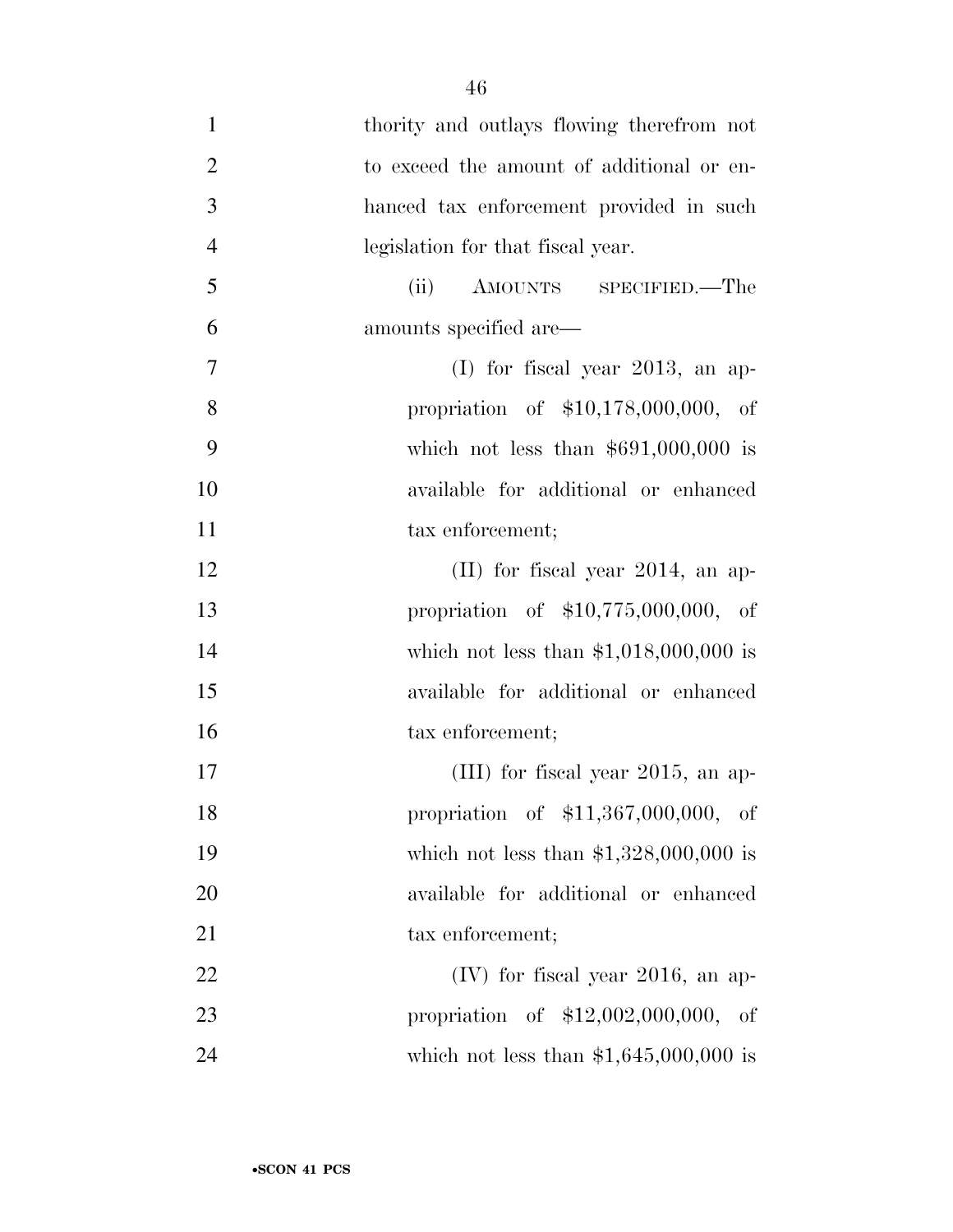| $\mathbf{1}$   | available for additional or enhanced    |
|----------------|-----------------------------------------|
| $\overline{2}$ | tax enforcement;                        |
| 3              | (V) for fiscal year $2017$ , an ap-     |
| $\overline{4}$ | propriation of $$12,690,000,000,$ of    |
| 5              | which not less than $$1,975,000,000$ is |
| 6              | available for additional or enhanced    |
| $\overline{7}$ | tax enforcement;                        |
| 8              | (VI) for fiscal year 2018, an ap-       |
| 9              | propriation of $$13,061,000,000$ , of   |
| 10             | which not less than $$1,969,000,000$ is |
| 11             | available for additional or enhanced    |
| 12             | tax enforcement;                        |
| 13             | (VII) for fiscal year 2019, an ap-      |
| 14             | propriation of $$13,506,000,000,$ of    |
| 15             | which not less than $$2,011,000,000$ is |
| 16             | available for additional or enhanced    |
| 17             | tax enforcement;                        |
| 18             | (VIII) for fiscal year 2020, an         |
| 19             | appropriation of \$13,956,000,000, of   |
| 20             | which not less than $$2,079,000,000$ is |
| 21             | available for additional or enhanced    |
| 22             | tax enforcement; and                    |
| 23             | $(IX)$ for fiscal year 2021, an ap-     |
| 24             | propriation of $$14,411,000,000$ , of   |
| 25             | which not less than $$2,147,000,000$ is |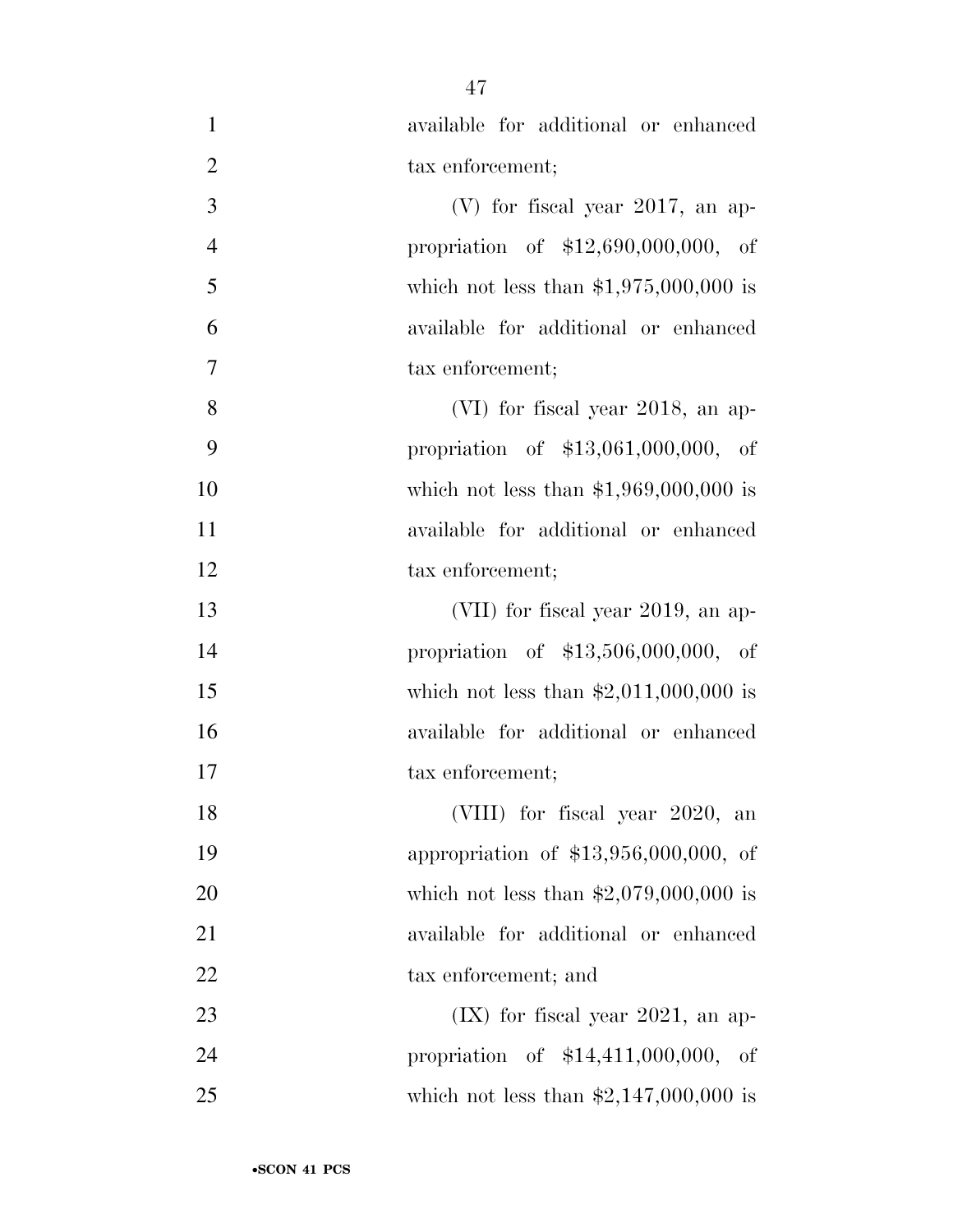| $\mathbf{1}$   | available for additional or enhanced          |
|----------------|-----------------------------------------------|
| $\overline{2}$ | tax enforcement.                              |
| 3              | UNEMPLOYMENT INSURANCE<br>(B)<br>IM-          |
| $\overline{4}$ | PROPER PAYMENT REVIEWS.-                      |
| 5              | (i) IN GENERAL.—If a bill or joint            |
| 6              | resolution is reported making appropria-      |
| 7              | tions in a fiscal year of the amount speci-   |
| 8              | fied in clause (ii) for in-person reemploy-   |
| 9              | ment and eligibility assessments and unem-    |
| 10             | ployment insurance improper payment re-       |
| 11             | views, and provides an additional appro-      |
| 12             | priation of up to an amount further speci-    |
| 13             | fied in clause (ii) for in-person reemploy-   |
| 14             | ment and eligibility assessments and unem-    |
| 15             | ployment insurance improper payment re-       |
| 16             | views, then the allocation to the Committee   |
| 17             | on Appropriations of the Senate, and ag-      |
| 18             | gregates for that year may be adjusted by     |
| 19             | an amount in budget authority and outlays     |
| 20             | flowing therefrom not to exceed the addi-     |
| 21             | tional appropriation provided in such legis-  |
| 22             | lation for that purpose for that fiscal year. |
| 23             | (ii)<br>AMOUNTS<br>SPECIFIED.—The             |
| 24             | amounts specified are—                        |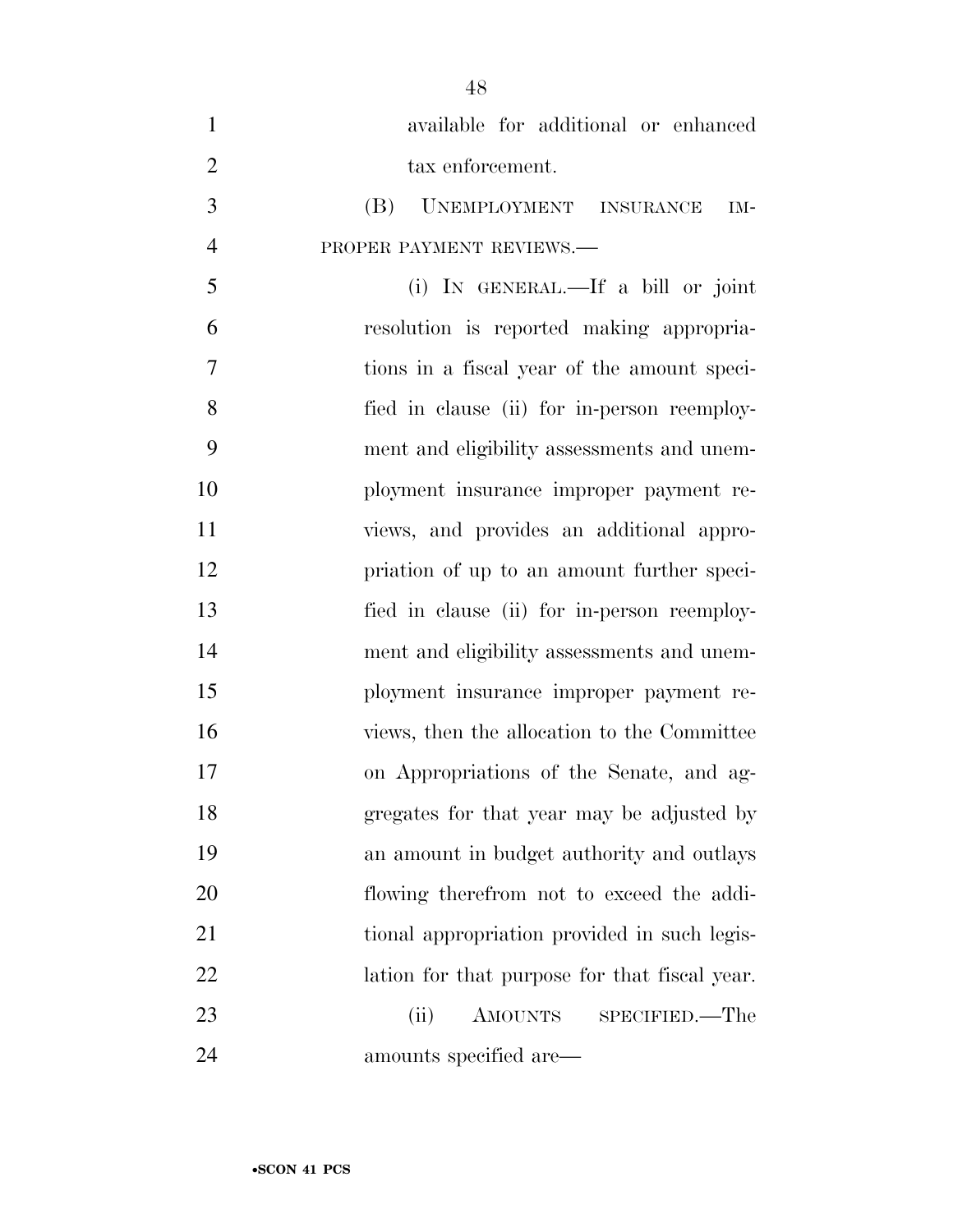| $\mathbf{1}$   | $(I)$ for fiscal year 2013, an ap-    |
|----------------|---------------------------------------|
| $\overline{2}$ | propriation of $$60,000,000$ , and an |
| 3              | additional appropriation<br>of        |
| $\overline{4}$ | \$15,000,000;                         |
| 5              | $(II)$ for fiscal year 2014, an ap-   |
| 6              | propriation of $$60,000,000$ , and an |
| $\overline{7}$ | additional appropriation of           |
| 8              | \$20,000,000;                         |
| 9              | (III) for fiscal year $2015$ , an ap- |
| 10             | propriation of $$60,000,000$ , and an |
| 11             | additional<br>appropriation of        |
| 12             | \$25,000,000;                         |
| 13             | $(IV)$ for fiscal year 2016, an ap-   |
| 14             | propriation of $$60,000,000$ , and an |
| 15             | additional<br>appropriation<br>of     |
| 16             | \$30,000,000;                         |
| 17             | (V) for fiscal year $2017$ , an ap-   |
| 18             | propriation of \$60,000,000, and an   |
| 19             | additional<br>appropriation<br>οf     |
| 20             | \$35,000,000;                         |
| 21             | (VI) for fiscal year 2018, an ap-     |
| 22             | propriation of $$60,000,000$ , and an |
| 23             | additional<br>appropriation<br>of     |
| 24             | \$36,000,000;                         |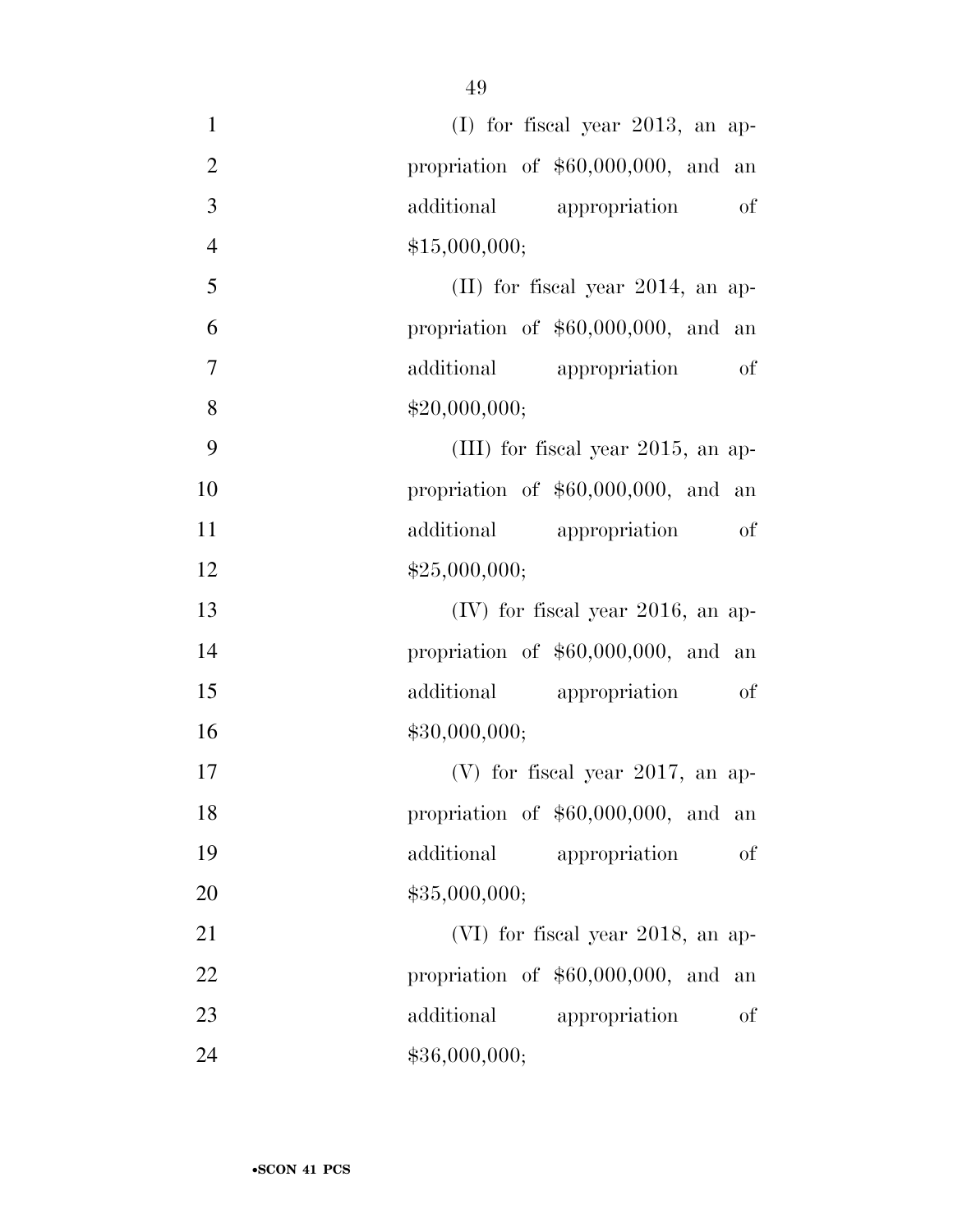| $\mathbf{1}$   | (VII) for fiscal year 2019, an ap-                     |
|----------------|--------------------------------------------------------|
| $\overline{2}$ | propriation of $$60,000,000$ , and an                  |
| 3              | additional appropriation<br>of                         |
| $\overline{4}$ | \$37,000,000;                                          |
| 5              | (VIII) for fiscal year 2020, an                        |
| 6              | appropriation of $$60,000,000$ , and an                |
| $\overline{7}$ | additional appropriation<br>of                         |
| 8              | $$38,000,000;$ and                                     |
| 9              | $(IX)$ for fiscal year 2021, an ap-                    |
| 10             | propriation of $$60,000,000$ , and an                  |
| 11             | additional appropriation of                            |
| 12             | \$39,000,000.                                          |
| 13             | SEC. 202. POINT OF ORDER AGAINST ADVANCE APPROPRIA-    |
| 14             | TIONS.                                                 |
| 15             | (a) IN GENERAL.—                                       |
| 16             | (1) POINT OF ORDER.—Except as provided in              |
| 17             | subsection (b), it shall not be in order in the Senate |
| 18             | to consider any bill, joint resolution, motion, amend- |
| 19             | ment, or conference report that would provide an ad-   |
| 20             | vance appropriation.                                   |
| 21             | (2) DEFINITION.—In this section, the term              |
| 22             | "advance appropriation" means any new budget au-       |
| 23             | thority provided in a bill or joint resolution making  |
| 24             | appropriations for fiscal year 2013 that first be-     |
| 25             | comes available for any fiscal year after 2013, or     |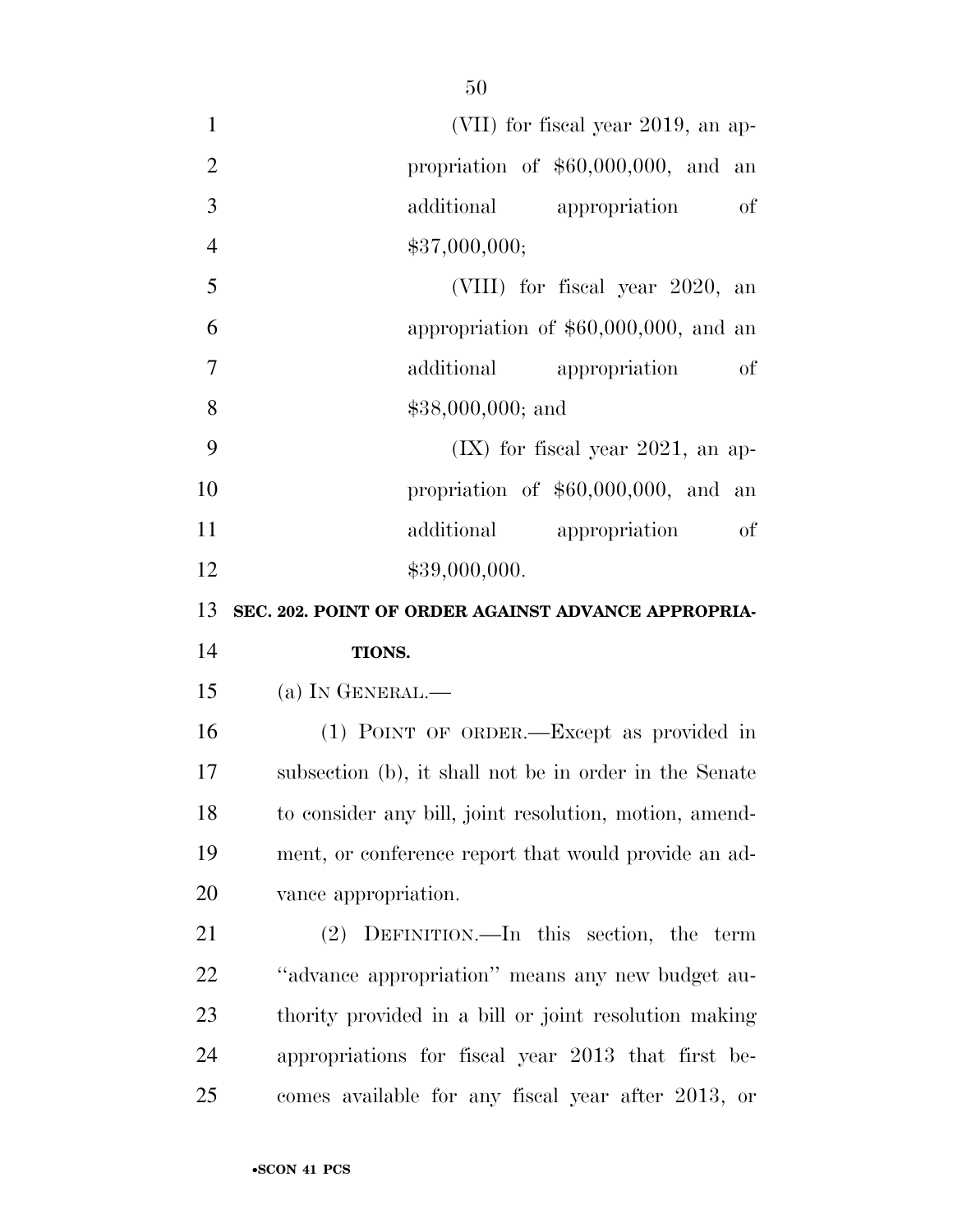any new budget authority provided in a bill or joint resolution making general appropriations or con- tinuing appropriations for fiscal year 2014, that first becomes available for any fiscal year after 2014. (b) EXCEPTIONS.—Advance appropriations may be provided— (1) for fiscal years 2014 for programs, projects, activities, or accounts identified in the joint explana- tory statement of managers accompanying this reso-lution under the heading ''Accounts Identified for

 Advance Appropriations'' in an aggregate amount not to exceed \$28,858,000,000 in new budget au-thority in each year;

 (2) for the Corporation for Public Broad-casting;

 (3) for the Department of Veterans Affairs for the Medical Services, Medical Support and Compli- ance, and Medical Facilities accounts of the Vet-erans Health Administration; and

 (4) for the Department of Defense for the Mis- sile Procurement account of the Air Force for pro- curement of the Advanced Extremely High Fre- quency and Space-based Infrared Systems satellites. (c) SUPERMAJORITY WAIVER AND APPEAL.—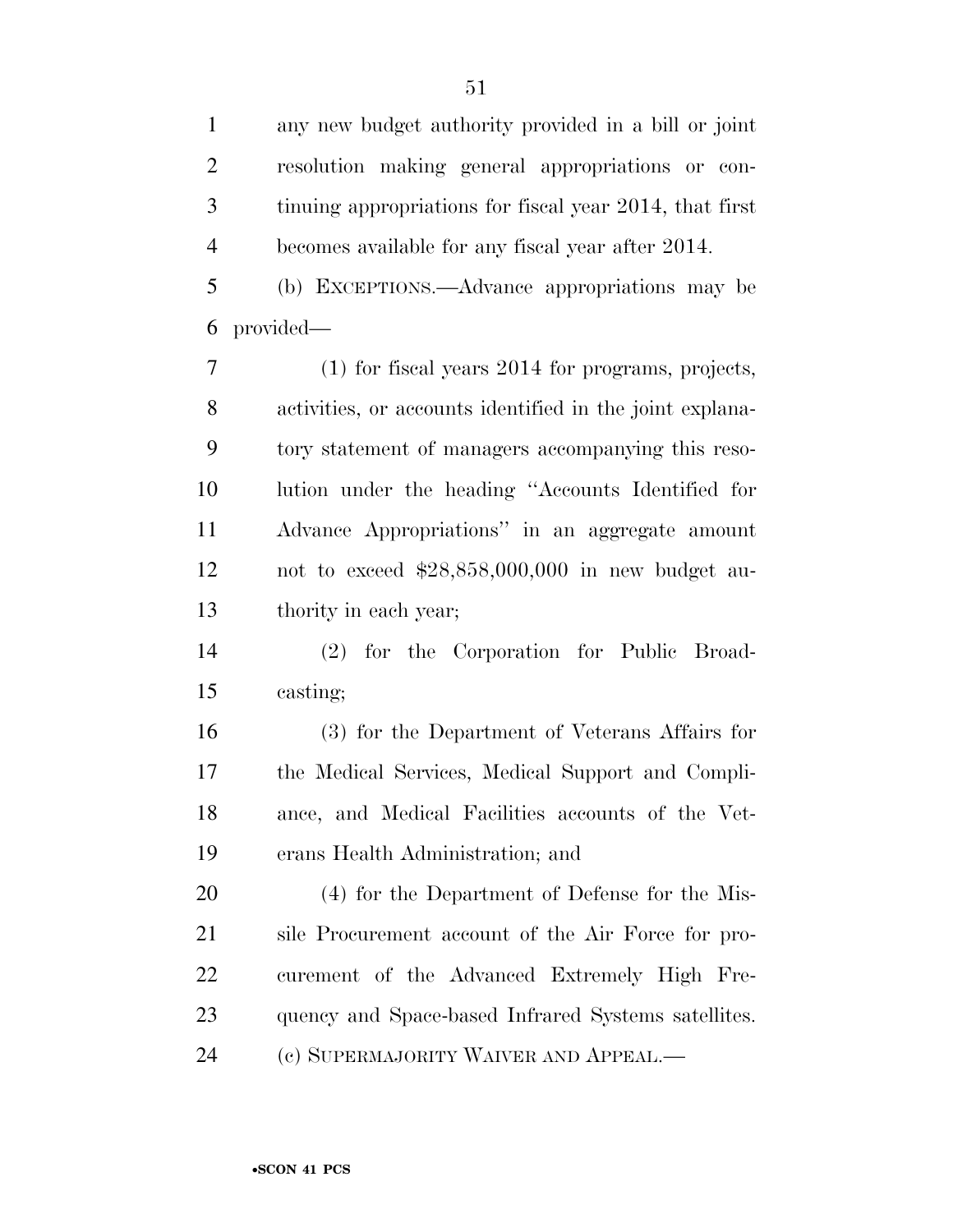(1) WAIVER.—In the Senate, subsection (a) may be waived or suspended only by an affirmative vote of three-fifths of the Members, duly chosen and sworn.

 (2) APPEAL.—An affirmative vote of three- fifths of the Members of the Senate, duly chosen and sworn, shall be required to sustain an appeal of the ruling of the Chair on a point of order raised under subsection (a).

 (d) FORM OF POINT OF ORDER.—A point of order under subsection (a) may be raised by a Senator as pro- vided in section 313(e) of the Congressional Budget Act of 1974.

 (e) CONFERENCE REPORTS.—When the Senate is considering a conference report on, or an amendment be- tween the Houses in relation to, a bill, upon a point of order being made by any Senator pursuant to this section, and such point of order being sustained, such material contained in such conference report shall be deemed stricken, and the Senate shall proceed to consider the question of whether the Senate shall recede from its amendment and concur with a further amendment, or con- cur in the House amendment with a further amendment, as the case may be, which further amendment shall consist of only that portion of the conference report or House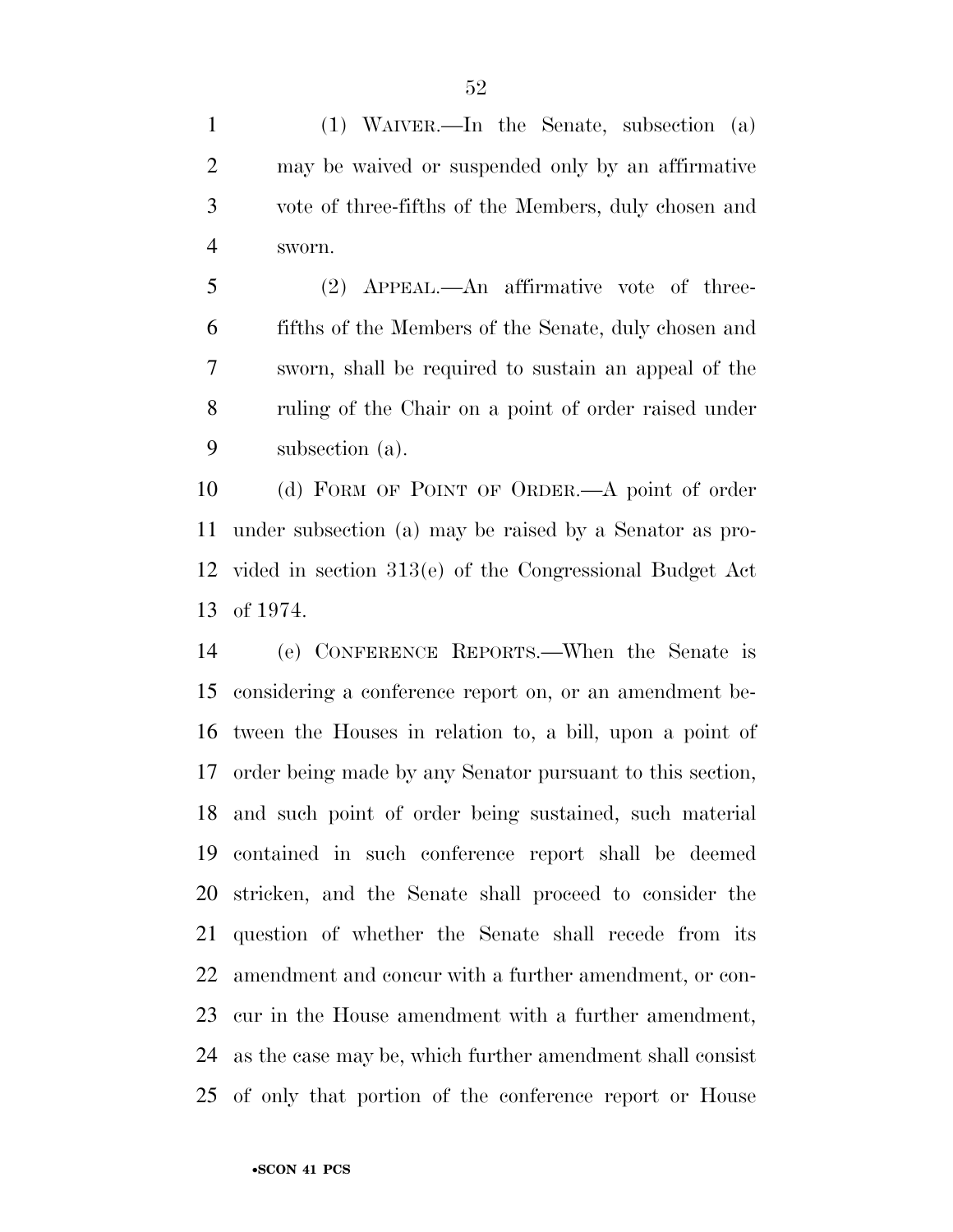amendment, as the case may be, not so stricken. Any such motion in the Senate shall be debatable. In any case in which such point of order is sustained against a conference report (or Senate amendment derived from such con- ference report by operation of this subsection), no further amendment shall be in order.

 (f) INAPPLICABILITY.—In the Senate, section 402 of S. Con. Res. 13 (111th Congress) shall no longer apply.

## **Subtitle B—Other Provisions**

## **SEC. 211. BUDGETARY TREATMENT OF CERTAIN DISCRE-**

| ۰.  | I |
|-----|---|
|     |   |
| . . |   |

## **TIONARY ADMINISTRATIVE EXPENSES.**

12 In the Senate, notwithstanding section  $302(a)(1)$  of the Congressional Budget Act of 1974, section 13301 of the Budget Enforcement Act of 1990, and section 2009a of title 39, United States Code, the joint explanatory statement accompanying the conference report on any con- current resolution on the budget shall include in its alloca- tions under section 302(a) of the Congressional Budget Act of 1974 to the Committees on Appropriations amounts for the discretionary administrative expenses of the Social Security Administration and of the Postal Service.

## **SEC. 212. APPLICATION AND EFFECT OF CHANGES IN ALLO-CATIONS AND AGGREGATES.**

 (a) APPLICATION.—Any adjustments of allocations and aggregates made pursuant to this resolution shall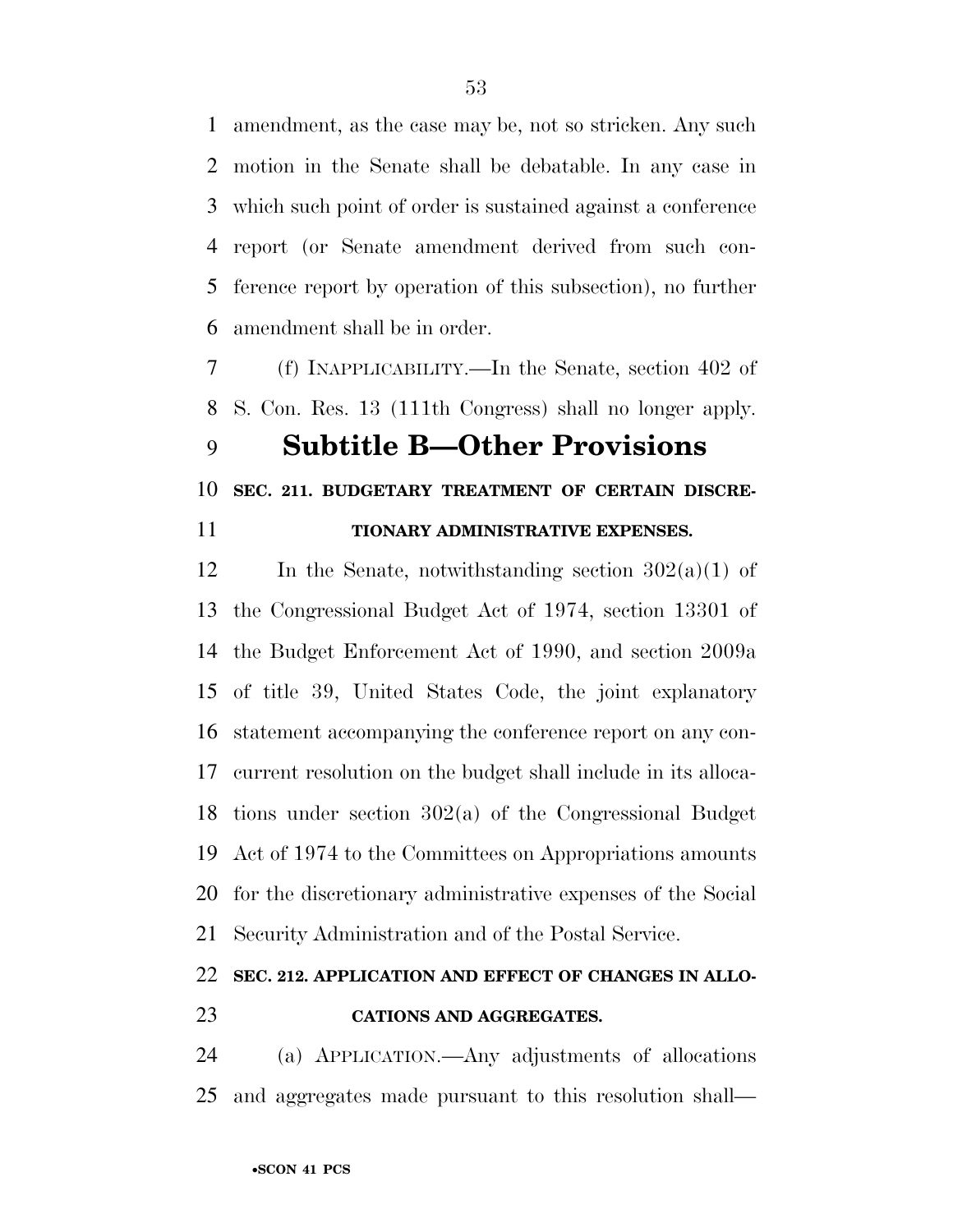(1) apply while that measure is under consider-ation;

 (2) take effect upon the enactment of that measure; and

 (3) be published in the Congressional Record as soon as practicable.

 (b) EFFECT OF CHANGED ALLOCATIONS AND AG- GREGATES.—Revised allocations and aggregates resulting from these adjustments shall be considered for the pur- poses of the Congressional Budget Act of 1974 as alloca-tions and aggregates contained in this resolution.

 (c) BUDGET COMMITTEE DETERMINATIONS.—For purposes of this resolution the levels of new budget au- thority, outlays, direct spending, new entitlement author- ity, revenues, deficits, and surpluses for a fiscal year or period of fiscal years shall be determined on the basis of estimates made by the Committee on the Budget of the Senate.

## **SEC. 213. ADJUSTMENTS TO REFLECT CHANGES IN CON-CEPTS AND DEFINITIONS.**

 Upon the enactment of a bill or joint resolution pro- viding for a change in concepts or definitions, the Chair- man of the Committee on the Budget of the Senate may make adjustments to the levels and allocations in this res-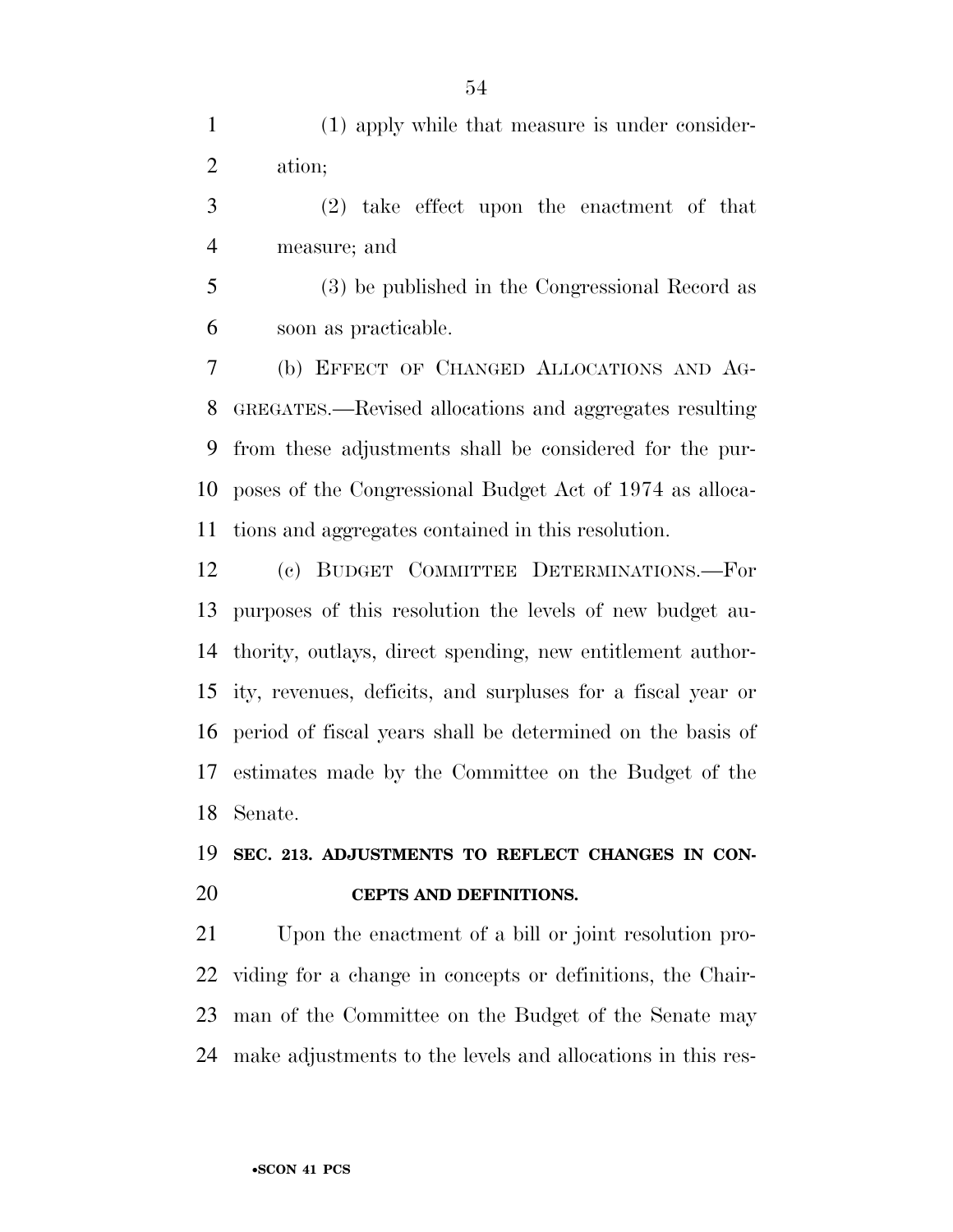| 1              | olution in accordance with section $251(b)$ of the Balanced |
|----------------|-------------------------------------------------------------|
|                | 2 Budget and Emergency Deficit Control Act of 1985.         |
| 3              | SEC. 214. EXERCISE OF RULEMAKING POWERS.                    |
| 4              | Congress adopts the provisions of this title—               |
| 5              | $(1)$ as an exercise of the rule making power of            |
| 6              | the Senate, and as such they shall be considered as         |
| $\overline{7}$ | part of the rules of the Senate and such rules shall        |
| 8              | supersede other rules only to the extent that they          |
| 9              | are inconsistent with such other rules; and                 |
| 10             | (2) with full recognition of the constitutional             |
| 11             | right of the Senate to change those rules at any            |
| 12             | time, in the same manner, and to the same extent            |
|                |                                                             |

as is the case of any other rule of the Senate.